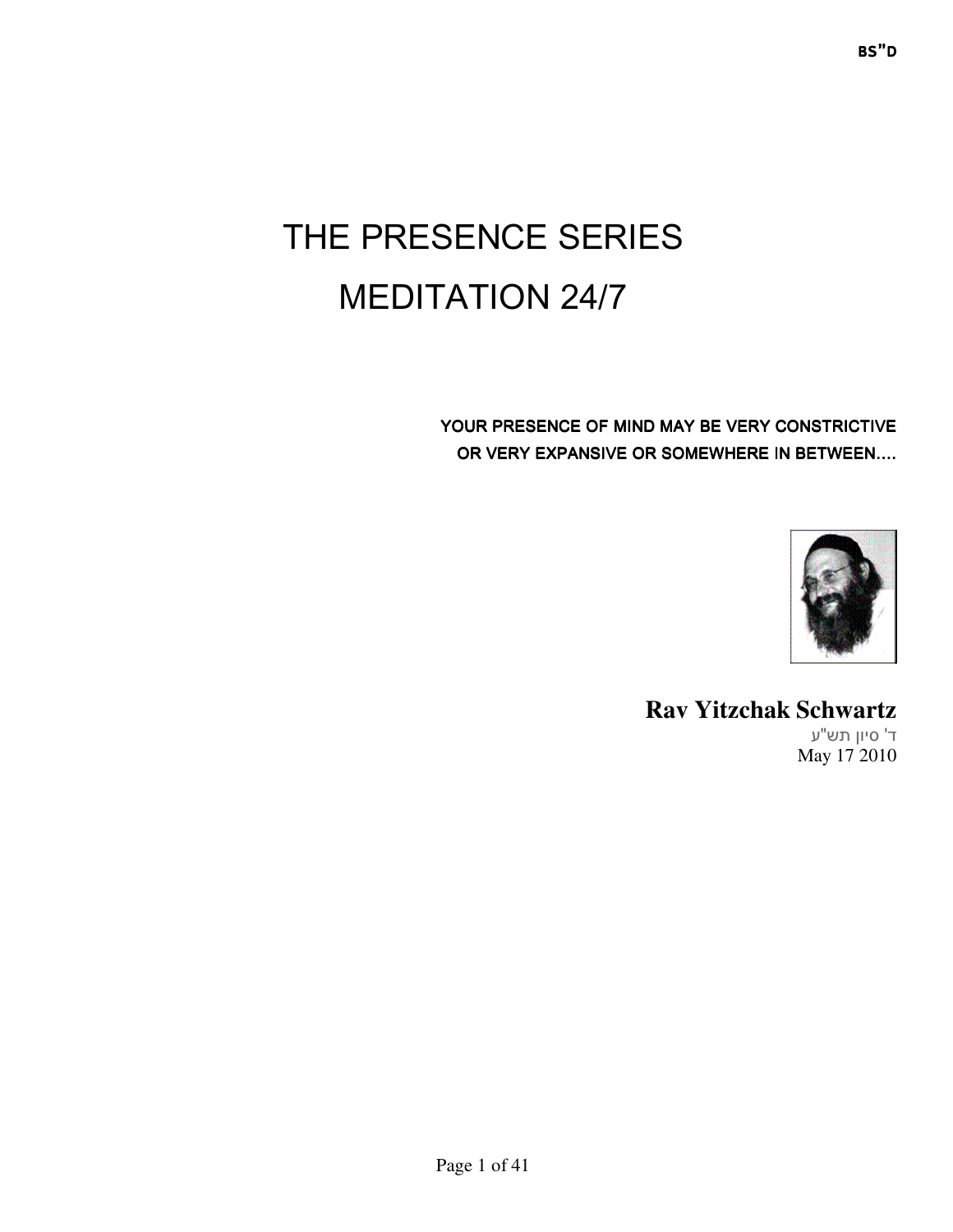

# **Table of content**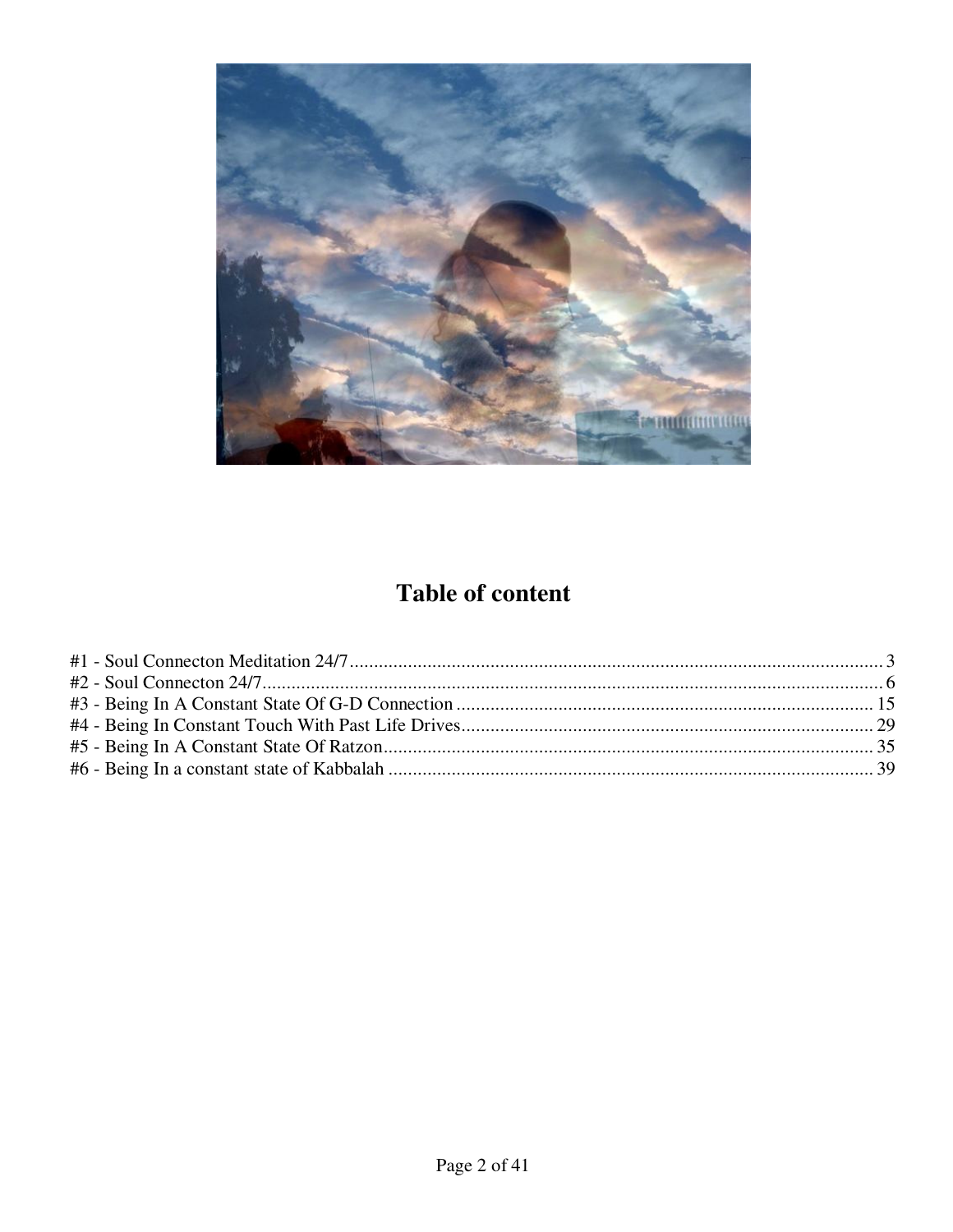# **#1 - Soul Connecton Meditation 24/7**

THE PRESENCE SERIES MEDITATION 24/7

Your Presence Of Mind May Be Very Constrictive Or Very Expansive Or Somewhere In Between….

You can begin to expand your presence by being in a constant state of meditation You can further expand your presence by being in a constant state of soul You can further expand your presence by being in a constant state of G-d connection You can further expand your presence by being in a constant state of past life guidance You can further expand your presence by being in a constant state of Ratzon/will You can further expand your presence by being in a constant state of Kabbalistic cosmic impact

WE BEGIN THE FIRST STEP OF THIS JOURNEY INTO THE VAST EXPANSES OF THE MIND BY AWAKENING OUR MEDITATIVE CONSCIOUSNESS —BY LIVING IN A MEDITATIVE STATE AS MUCH AS WE POSSIBLY CAN…..

So the question arises—-How can we be in a meditative state 24/7? Is it even possible? Isn't it true that the natural rhythm of life is one of highs followed by lows and then more highs…etc…? So how can one be in a state of meditation 24/7 [or any other state for that matter]?

I believe the answer to all of these questions is found in a proper understanding of what meditation really is all about……to make it very simple—meditation is focus, awareness or presence—-and this presence applies to whatever it is that you are doing, whether it be sitting in a lotus position on the top of the Himalayas, or just hanging out with a good friend telling jokes……everything is fair game for meditation….the difference between a non-meditative state and a meditative state is simply the quality of focus/awareness/presence that is involved…..

To add the Jewish Kabalistic factor to the meditative definition, we need to say that the underlying purpose of meditation , is to let the Neshama/Soul come through to the surface from underneath the stranglehold of the chaotic mind and body that are shutting it up most of the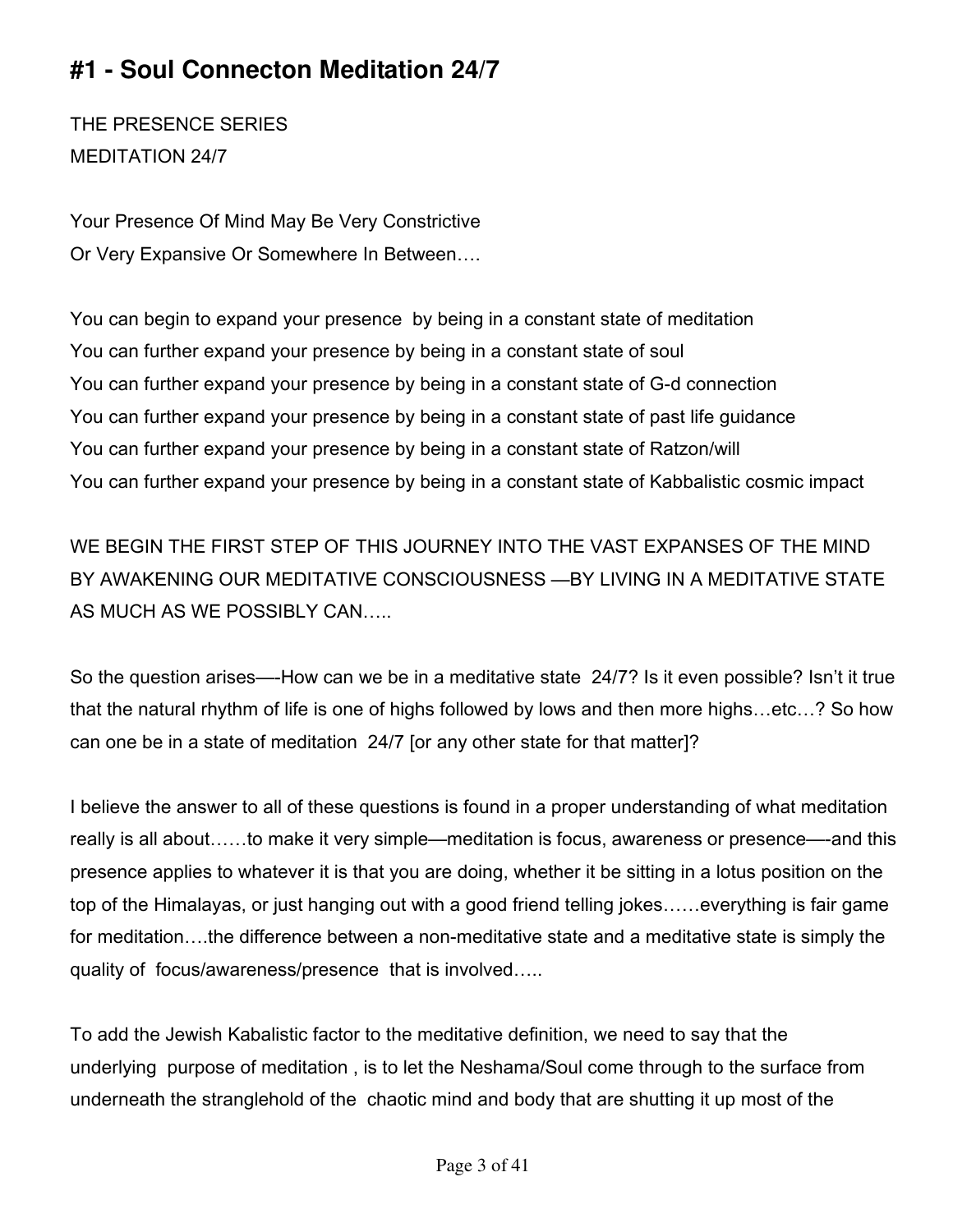time…..once this presence-filled meditative state allows the soul to come through in all of it's full Divinely inspired splendor, then life becomes not only completely meditative, but also sacred….. With these thoughts in mind —we now ask the most important question—'How do we stay in an expanded state of being all the time'? I believe that the answer lies in our attitude or outlook of life……As I have often discussed, perhaps the most important discovery that I have made in my own spiritual explorations is the following; to the extent that I am totally self expressed—or in my terminology—ALL-ING—to that extent, I am in a state of well-being, connectedness, presence , inspiration, awakeness and all the rest of the descriptive words that describe this same idea…. Here are some of the practical applications that I've discovered [from life and from the Holy Source Books];

JEWISH MYSTICAL APPROACHES TO LIVING IN A STATE OF MEDITATION 24/7

1.AFFIRMATIONS

KAVEI EL HASHEM CHAZAK VYAMEITZ LIBECHA VKAVEI EL HASHEM

HOPE FOR HASHEM, BE STRONG & STRENTHEN YOUR HEART & HOPE FOR HASHEM [TEHILLIM 27/14]

One way to stay in the meditative state, is to constantly repeat a statement of affirmation that your mind can wrap itself around, no matter what you're involved in…….this has the effect of focusing and reframing all that you do around the message of the affirmation….here are a few examples; a.Hashleich el Hashem yehavcha vhu yichalkelecha

Toss up to Hashem your burden , and He will take care of it for you

b. Perfect as is

c. Haboteach b'Hashem, Chesed Yesovevenhu

One who trusts in Hashem will be surrounded by Chesed

d. Even better

e. Let go—-let G-d

f. Ribbono Shel Olam Master of the Universe

2. MESHIVAT NEFESH RESTORE MY SOUL

[a book based on R.Nachman's teaching of this principle]

Another way to stay in the meditative state, is to realize that life's natural rhythm is high times followed by low times and then those followed by high times and on and on like this…..once we accept this, then we can actually be very present even in the low times…here are few ways how to do that;

a. Wait it out———-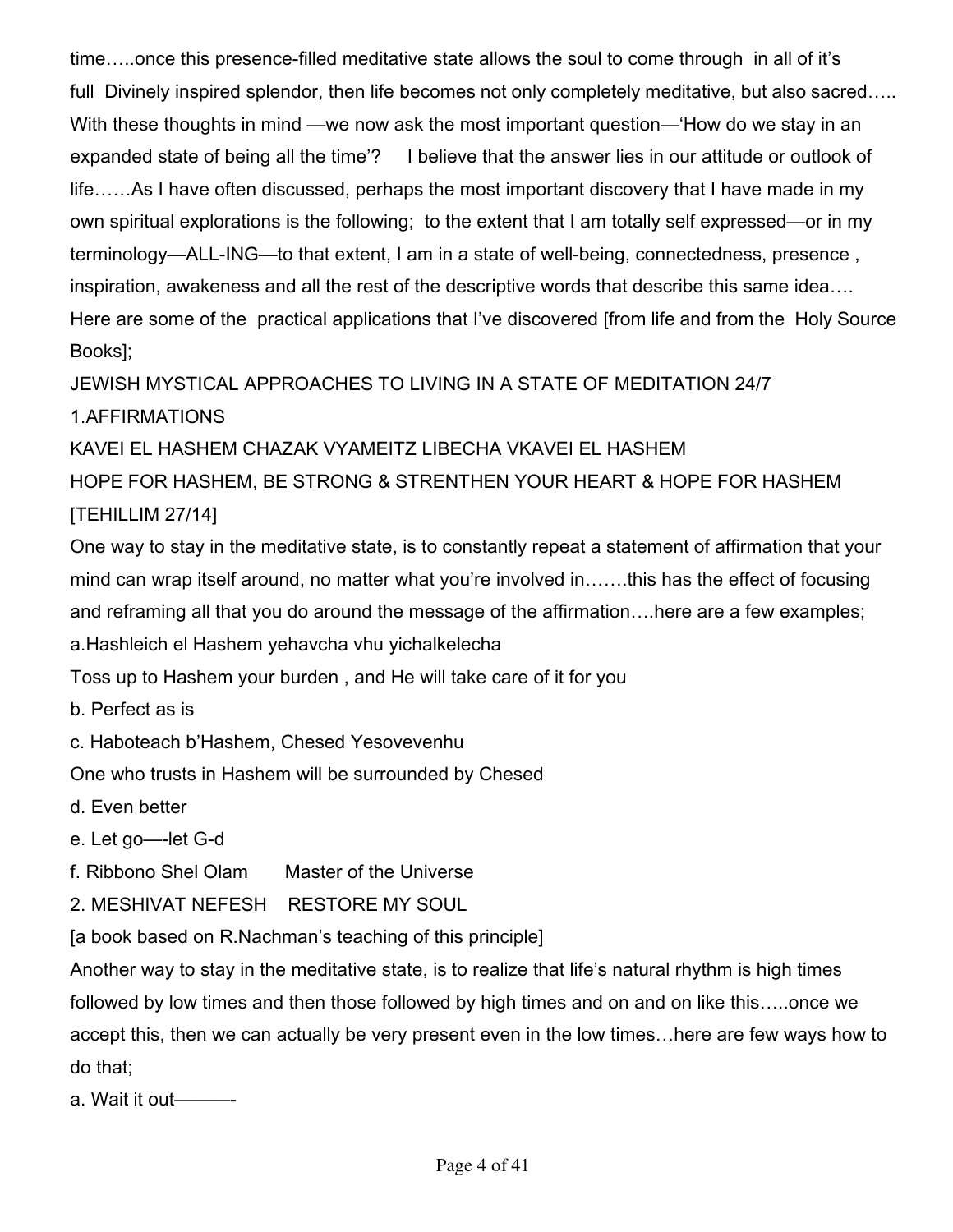just sit back and be! Don't get involved in arguments….don't make real important decisions….don't try to understand or analyze things too much…just watch the wall or your fingers or your partner's nose —-just be patient until your expanded consciousness sets in....enjoy the low key ride..... b. See the low times as a learning experience –

there are lessons to be learned from the low times—sometimes, the reason why you are partially stuck is in order to learn how not to get stuck again…..sometimes you are placed in a low position in order to ask yourself why—-what is it that you have done to get where you are, and how can you avoid it……

c. See the low times as being necessary for the high times——

just like a person needs to sleep in order to get energized for when they are awake, so too do the low times energize the high times….the lower self energy renews the higher self energy….the hunger experienced in low times makes you appreciate the satisfaction in the high times….

\*\*\*\*at this point, I will just convey the 'headings' of the other approaches, with the hope that at a future time , I will be able elaborate more on them;

3. Fusing the Divine with the Mundane

[including Hitbodedut\free form speaking with Hashem, extending every word of Prayer and other Sacredness at least 7 seconds, transforming life into a constant performance of Mitzvot, Letting Go and letting G-d]

4. All-ing

b'chol levavecha u'vecol nafshecha u'vechol meodecha

with all your heart and all your soul and all your might

[ from the first paragraph of the daily SHEMA recital]

[including the P.L.U.G. I.N.meditation, the ALL-ING meditation and the 5 levels of Soul meditation]

5. Puppet show— The Baal shem Tov's teaching of personally guided Divine Providence

6. Letting in the Soul

[including the following meditations---'wait till all of me screams yes', 'what does Hashem say',

'seeing everything as a Divinely sent directive', 'seeing everything as being Eternal']

7. People-ing

Bisvilli nivra haolam the world was created just for me

Hadam olam katan Every person is an entire world

Page 5 of 41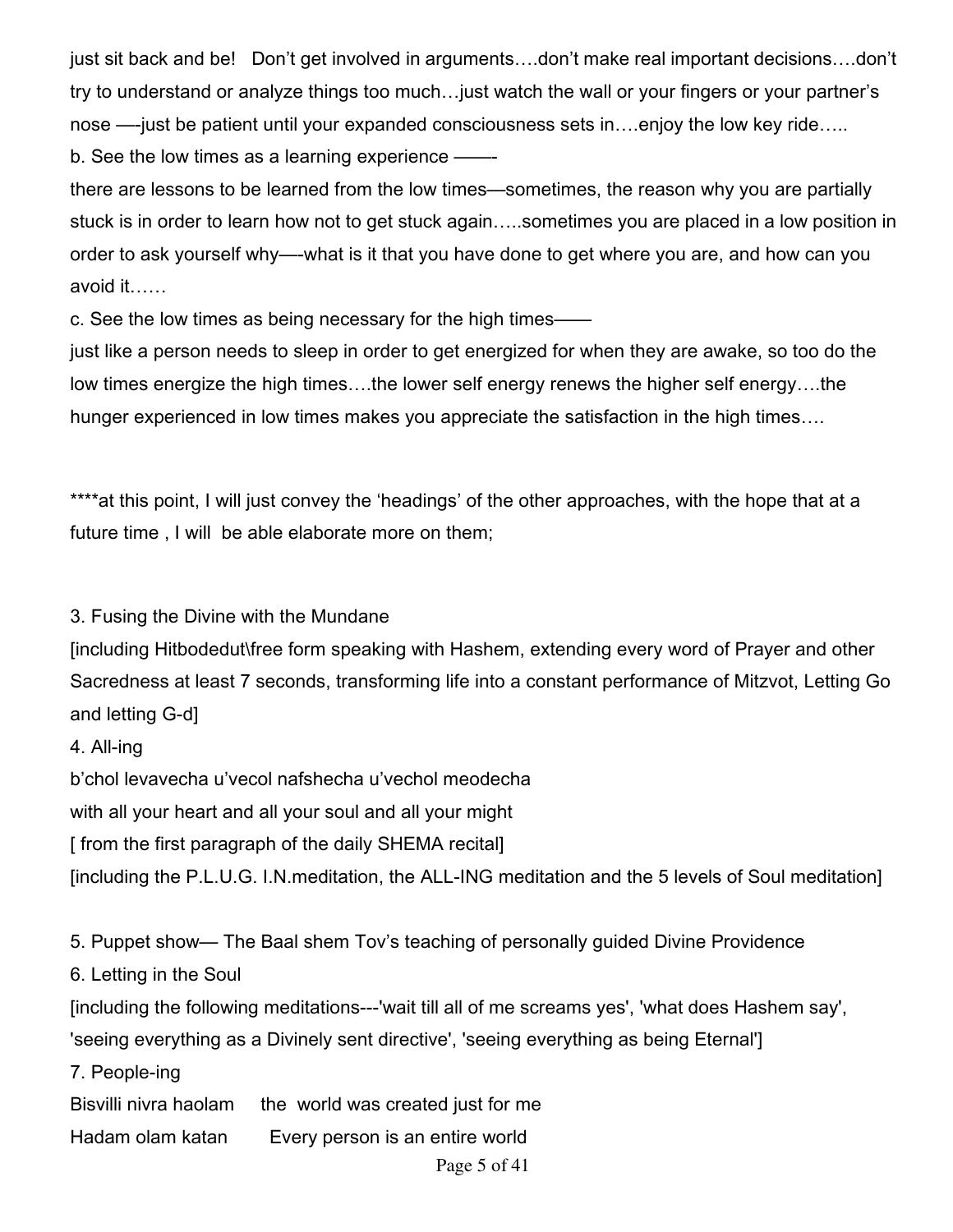[ from the wisdom of our Sages] 8. Living your life's calling Mah chovato b'olamo [one needs to know] what their calling is in life [ from the 'Path of the Just' by R. Moshe Chaim Luzzatto zt'l ] [including the 3-step Co-creating exercise and the Presume-graduation speech and the exercises for drawing out your life's Ratzon] 9. Essence-ing omek Hamusag [conveying] the essential point [the end-purpose of intellectual analysis as brought in early CHABAD works] [including Hitbonnenut contemplations, and 'the speaking and thinking in essences meditation'] 10. Windows Bo El Hateiva Come into the Ark [or alternatively---into the word or sentence] [A teaching from the Baal Shem Tov] [including the 'Window Meditation' and the 'Knowing Meditation' ]

## **#2 - Soul Connecton 24/7**

This is the 2nd in a series of Presence of Mind teachings—the 2nd level of expansion—the expansion that comes from connecting with your Soul….

What I bring to you below, are a number of my previous teachings about the Soul…

The first 2 teachings ['The Soul' and 'A Part of the Divine'] are definitive….They define what the Soul is, in its connection to life, the world, G-d and to our growth….

The next teaching ['Experiencing the Soul Meditation'] are designed too enable us to begin to experience the Soul's multiple levels

The next 2 teachings ['Universal Soul Experience and 'Experience of the Enlightened Ones'] illustrate what the experience of the Soul is for both the common person as well as more enlightened people

The last 2 teachings ['A list of Soul Awakening Approaches' and 'Soul Awakening Meditations'] illustrate and guide us on how to measure and actualize our various levels of Soul connection, as taught to us by some of the most enlightened Jewish Mystics….

The overall goal of all of these teachings, is to serve as a guide for us to connect to our own Souls 24/7 [or as often as we can]….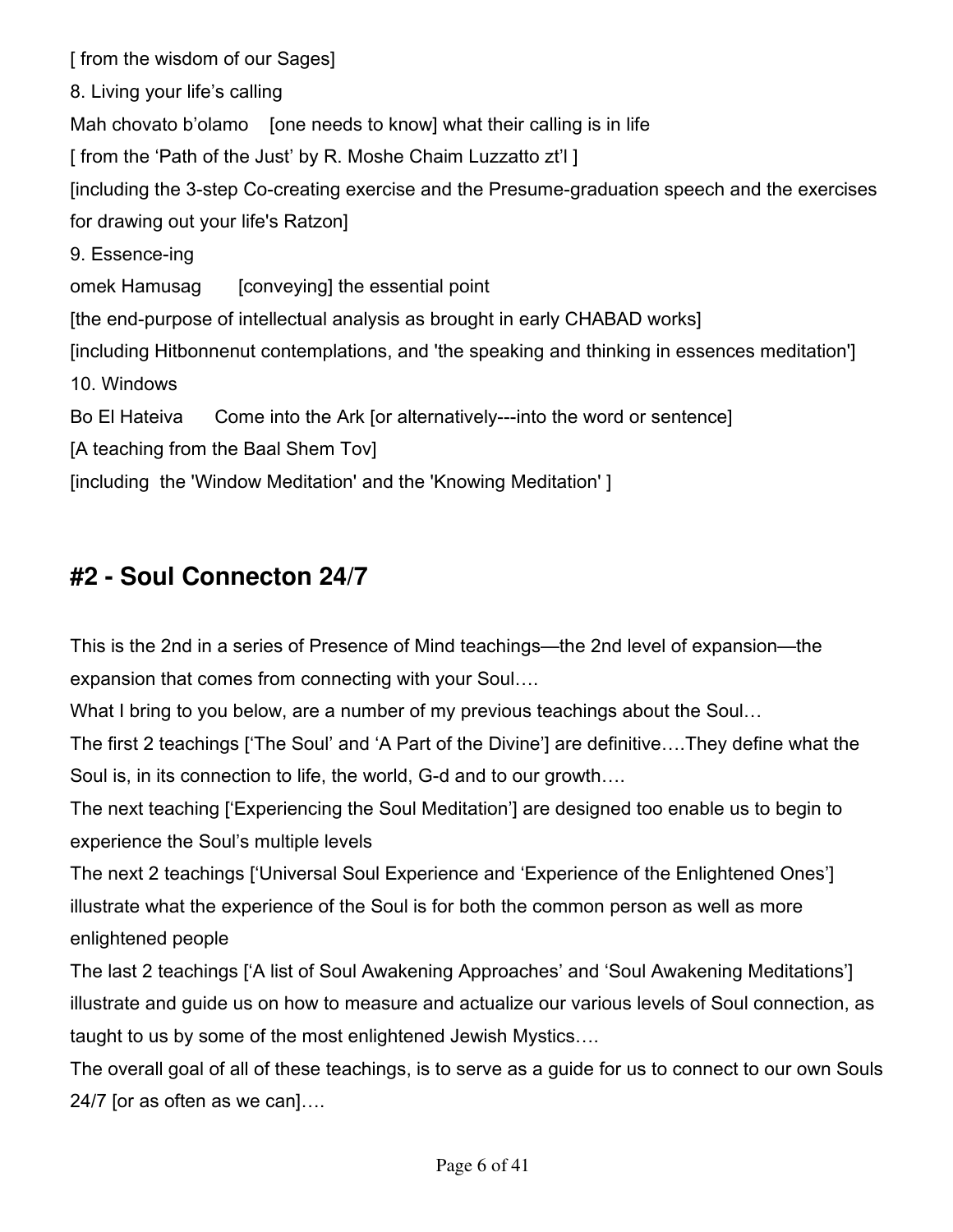#### THE SOUL

a collection from 'Gilgulei Yisrael' –1st chapter

1. PURPOSE—-actualizing your life purpose by causing your sanctity to overcome your animal side

2. DEFINITION— the G-d given instrument to help you elevate your spirit

3. COMPONENT PARTS—- nefesh, ruach, neshama, chaya, yechida—-and each part is included in all five

4. STAGES OF INTEGRATION—-at birth you receive nefesh, at 13 you receive ruach with Torah and Mitzvot and good deeds, at 20 you receive neshama if you are deserving

5. IN THE BODY—–the soul's parts are all distributed throughout the body, but their main root places are —–neshama in the brain, ruach in the heart and nefesh in the liver

6. SCOPE OF INFLUENCE—-the life force of all Worlds, Powers and Angels whose ups and downs totally depend on our soul's impact

7. BEYOND THE BODY—-yechida and chaya and part of neshama are all refered to as 'Ohr Makif' [light that is beyond] and are therefore found outside of the body [as is their functions---ie...to accomplish what's beyond you]

8. ROOTS IN THE WORLDS—-the nefesh is drawn from the World of Assiyah, the ruach from Yetzirah, the neshama from Briah and the chaya and yechida from Atzilut

9. THE SOUL OF THE ELEMENTS— all but the lowest of the level of mineral [earth] has soul….the other parts of the mineral world has a mineral soul drawn from the earth, the vegetable soul from water [including the lower level], the animal soul from the wind[including the lower levels], the speaking soul from fire [including all lower levels]

10. YISRAEL SOUL ——-in addition to possessing all lower levels in a more pure and sohisticated way, they also have 'nefesh sichlit' [intellectual soul] as well as 5 full levels of Soul

11. COMPARED TO ANGELS—-the soul is on a higher level, if it is rooted in the same world as those particular Angels [who are rooted in various Worlds]—since they are hard-wired to be composed of opposite dimensions and higher dimensions

12. VIS A VIS GOOD AND BAD INCLINATIONS—-the soul utilizing the intellect and the will is the source of your power of free will to lean towards either the yetzer hara or yetzer hatov [good or bad inclinations are independent powers of the soul]

13. POST-LIFE TESTIMONY—-the lowest level of the soul, the nefesh, which was in closest proximity to the persons bad inclination, will testify in the Heavenly Court regarding bad inclination life choices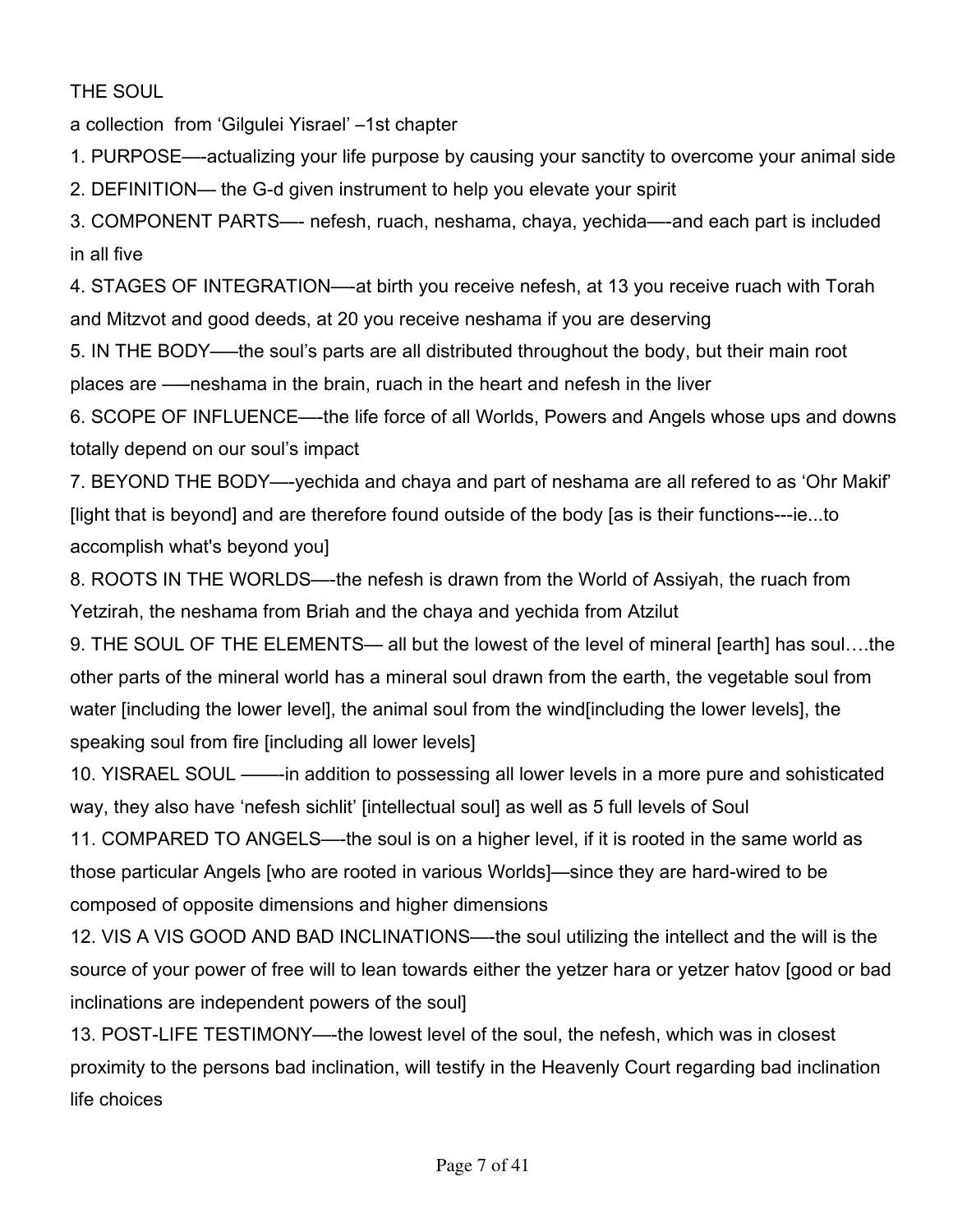14. FALLEN [NEGATIVE] ELEMENT-BASED CHARACTER TRAITS——fire–the source of pride and it's offshoots–anger, hate and stubbornness …..water–the source of lust and it's offshoots of coveting of others possessions…..wind the source of unnecessary speech and it's offshoots of all damaging speech….earth–the sadness depression and it's offshoots of laziness 15. GENERAL RECTIFICATION——submission to Hashem's Will, which includes seeing that all who wish for your worst, are only agents of Hashem [for your own good] 16. POST LIFE —-the nefesh stays with the body until it decomposes and then assists in it's resurrection….the ruach goes to the lower Gan Eden …..the neshama to the higher gan Eden 17. DAMAGE—–a horrible sin in the world of action, can cause the nefesh to be cut off from it's root {KARET}….a sin committed by negative speech, can cause the soul to be damaged [but NOT cut off]….and sins in the world of thought are more subtle, and therefore do much more subtle damage to the person in their corresponding world of thought

18. COSMIC SPAN—–the 'Head' of the soul is rooted in the Heavens, and is drawn down in a chain-like fashion until the lower part of the soul [the 'feet'] enters the body

#### 'A PART OF THE DIVINE'

The Soul is refered to as '..part of the Divine..'[Job Ch. 31/verse 2]….These seemingly simple words, convey most of what we need to know about what the Soul is—it's Divine essence, but only a part….

#### A PART of the Divine

Only the lowest part of the Soul is inside of the body….The great majority of the Soul reaches beyond the body up to the highest heights….This explains the essential upward striving of the soul [as if it wants to escape from the body and return to its Heavenly Home]…..The Soul, prior to entering the body, was in a World of Souls–a very pure and sublime world—where the souls are as yet untested by the coarse and dark reality of the materialistically oriented body….Besides the Soul's memory of life prior to the body, the Soul also has a super-consciousness that draws from that part of itself that is presently not inside of the body [which comprises the great majority of it's makeup]…Just like a candle flame that is constantly striving to reach beyond it's limiting, grounding wick, the Soul strives to reach beyond the limiting mindset and consciousness that it is presently confined to inside of the body—a striving to grow, to go beyond itself and to somehow return to it's Infinite Divine roots…

#### Internal and Transcendent Levels

As a result of the Souls being partially inside and partially outside of the body—there comes into being 2 inner drives-an internal drive and an external drive;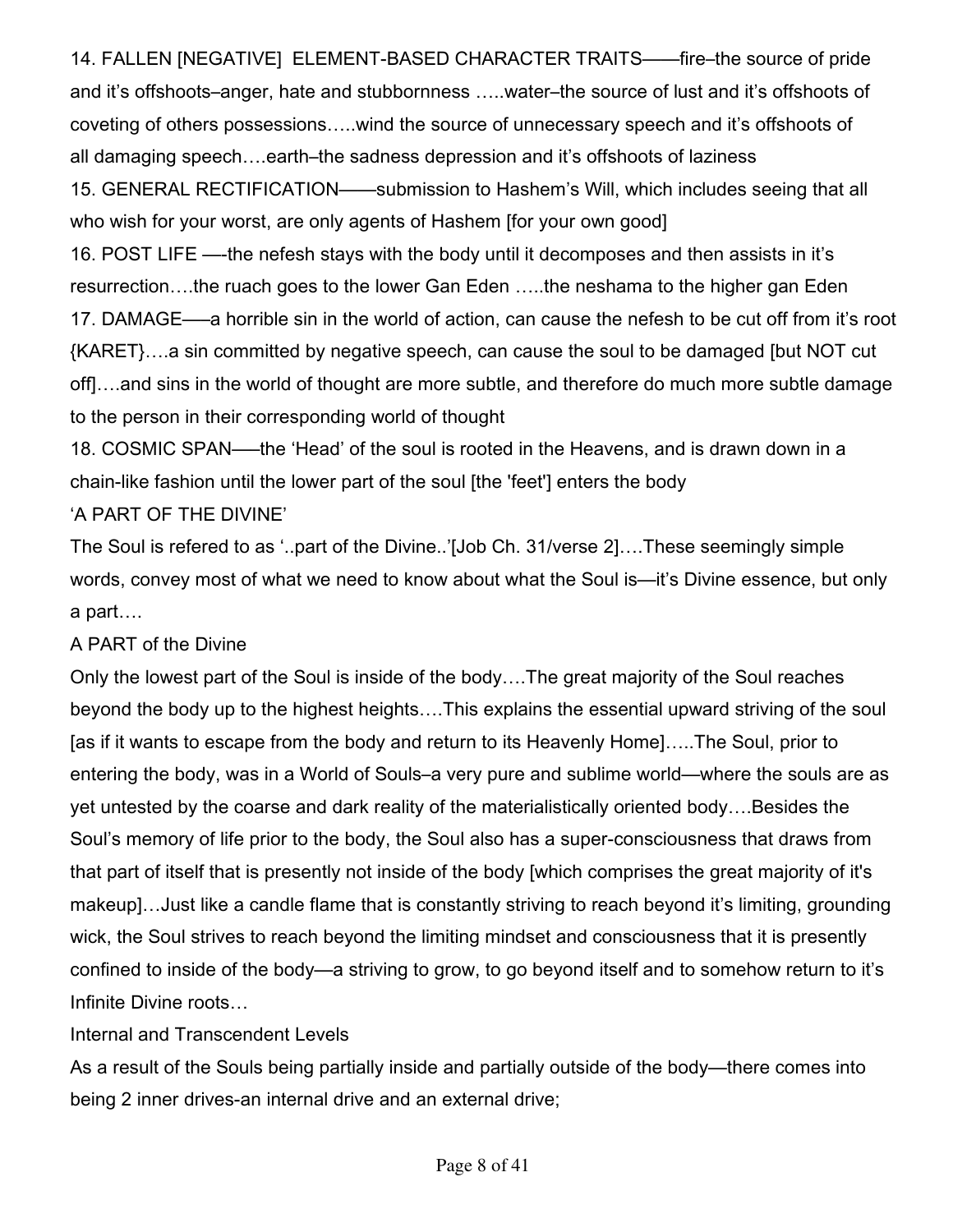A. The internal drive is called the 'Ohr Pnimi'-The inner light–where the person seeks to perfect that part of the Soul that is inside of themself….This internal drive is further subdivided into 3 other drives or Soul levels—referred to as;

Nefesh–the lowest level closest to our physicality and experienced as the inner drive to be active and to do and accomplish…

Ruach– the middle level experienced as a bubbly overflow of energy and thought associations and insights…

Neshama–the highest level of internal Soul, experienced as that part of ourselves that guides us in Divine purity and wisdom and creativity through a conduit that draws down all of this Divine guidance from above…

B. The external or surrounding or transcendent Drive is called the 'Ohr Makif'–the transcendent drive….This drive is based on the little bit that we can fathom and pick up on of the part of our soul that is beyond our body…It is also subdivided;

Chaya–this is experienced as the part of ourselves that is not concerned with our own personal perfection, but rather with cosmic perfection –Tikun Olam [rectification of the World]. We all have this level accessible to us—but rare is the person whose dominant trait is Chaya….This person is a very inspirational person, a visionary–someone whose main concern for themselves and for all of the myriads of people that they motivate, is to serve as the primary agents of Hashem in bringing one and all in the nation and in the world to a state of healing and enlightenment…

Yechida—this is the highest Soul level, that is experienced as a drive towards pure Dveikut or G-d consciousness 24/7…The Yechida person focuses all that happens to them in life to be within the context of G-d—constantly seeking ways to bring about a reality for themselves and for the world, where nothing else exists except for G-d—a return to the Infinite Divine Womb…

A Part of the DIVINE

The bottom line, is that the Soul is Divine …It's main drive is G-d…Doing G-d's Will, emulating G-d, being in G-d consciousness ..etc…And this is what it is doing inside of the body and inside of the world—where G-d's presence is hidden–the Soul comes to wake up and reveal G-d in the midst of this hiddenness—it comes to transform a person who naturally has a strong inclination to follow bodily, non-G-dly drives–into seeking G-d in the midst of day to day mundaneness…..The Soul is assisted in it's task by Soul-ike aids, such as the Mitzvot, which are all designed to bring G-d into our lives, in all aspects of life–especially those aspects where G-d's presence is not felt or found….The Torah, as well, aids the Soul in its mission–by revealing G-d's Will and guidance, in endless realms of life, where G-d's will and guidance are not known …..Prayer also seeks to bridge this gap….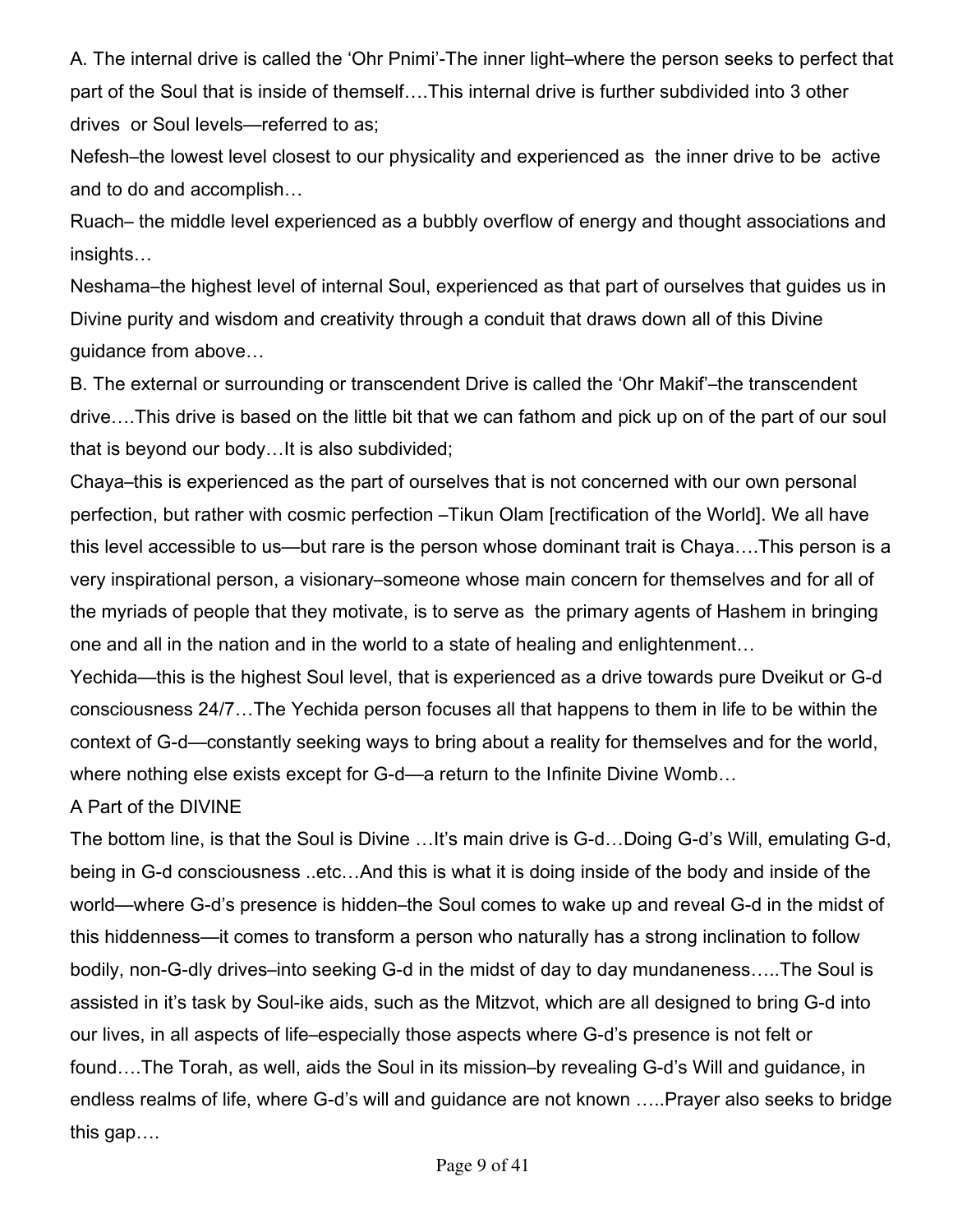The Soul, in it's mission to Divinize–goes through a perfection process which spans 1000's of years and many lifetimes, until it finally reaches it's goal and a state of enlightenment… Experiencing the Soul Meditations

\*\*\*\*Experience your Soul–your deepest essential self—as reaching beyond yourself–all the way up to the highest of heights – with only the lowest part of it inside of yourself….Focus on the fact that the part of yourself - your Soul - that is above and beyond you contains all of the consciousness and wisdom that you will eventually fathom and internalize , as you continue to grow….

\*\*\*\*Experience your Soul's lowest level-Nefesh-a a quiet space -a space that motivates you to act and accomplish things—to be grounded and aware of your body and the world around you– to be aware that all that you sense and encounter in the world, are opportunities for growth and perfection….

\*\*\*\*Experience your Soul's next highest level-Ruach-as a busting, bubbly overflow of energy and ideas and connections and associations and insights–sources of wisdom showing you how everything is unified and comes together when you contemplate it….

\*\*\*\*Experience your Soul's next level-Neshama-as a serene and sublime knowing—a knowing that is at one and the same time yours-yet beyond you– a gift from Above….Feel the purity and joy and love and creativity….Let these feelings fill you up from head to toe….Connect to a deep knowing that is beyond your normal wisdom–and remember this sacred space, so that you can access it when you need to in life….

\*\*\*\*Experience your Soul's next level-Chaya-as an inner drive that is concerned not with yourself so much , but rather with the well-being of the world at large….Feel the inspiration that you feel when you begin to envision how you can help to make the world a better place….Let your vision play itself out without any limitations…..Feel how Hashem constantly empowers you and others to contribute to the manifestation of the vision in unique ways that you and every other person can contribute…

\*\*\*\*Experience your Soul's highest level-Yechida-as an inner drive to be at one with Hashem-to return to the Divine Infinite womb–to be motivated in all that you do by nothing else except to be a conduit for G-dliness in the World, especially where G-d's presence is not felt…

#### Universal Soul Experience

1. Experience the various Soul Expressions that most everyone experiences ;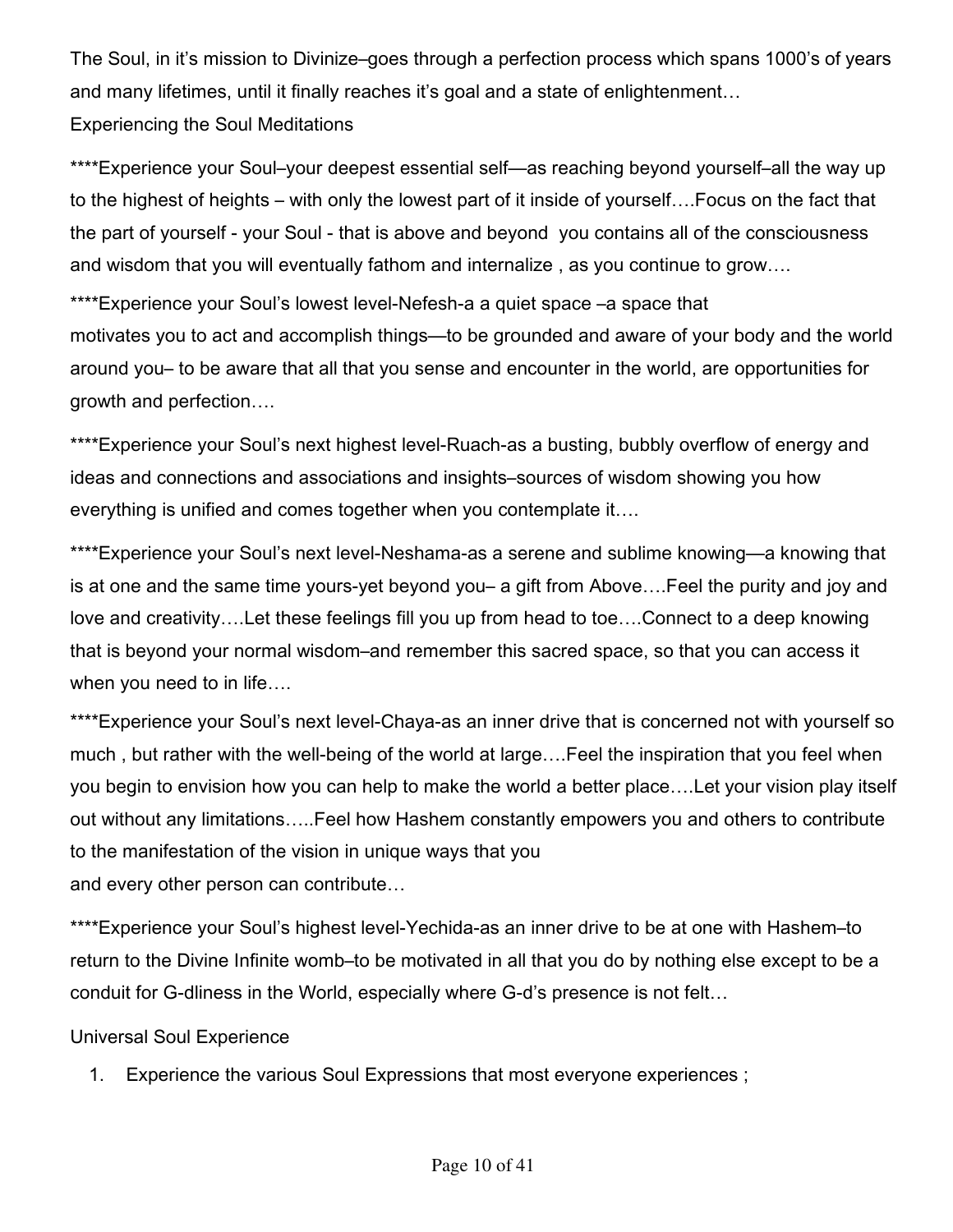a. …when you do an extraordinary good deed and feel very good about it, or have overcome doing something wrong, and have a wonderful feeling of satisfaction

b…when you feel guilt over doing something very wrong

c…when you feel a very deep longing, and you sometimes don't even know why

d…when you suddenly feel that your life is not going in the right direction, and that you must change

e…when you first wake up in the morning and you have a very strong feeling about yourself [good or bad]—based on what you have or have not accomplished or become recently

f…when you feel embarrassed about being exposed at doing things below your level

g…when you feel a strong fear or intuition about losing or harming something precious to you

h…when you feel a powerful drive or craving to attain a spiritual state of being such as wisdom, happiness, will-power, holiness…etc

i…when you feel all tingly inside when you exchange an expression of love with a beloved one, or anyone for that matter

j…when you are in a situation of 'do or die' , and you feel an overpowering need to survive

k…when you feel a need to perpetuate your unique teachings, insights and other spiritual contributions—- to people now in your lifetime ——and to others who will receive them after you pass on

l…when you feel a strong desire to extend eternally and infinitely the most powerful of your spiritual experiences and accomplishments

Experiences of the Enlightened Ones

[based on the 'Lights of Holiness' by Rav R.A. Kooke ztz'l]

Experience the following Soul-stirrings and drives that are felt by those who are well on the their way towards achieving levels of perfection and expanded consciousness and enlightenment;

a…the inner Soul drive to know yourself and to react properly to your inner summons

b…the inner Soul drive to become so clear and enlightened, that you know that a similar awakening of the masses is sure to follow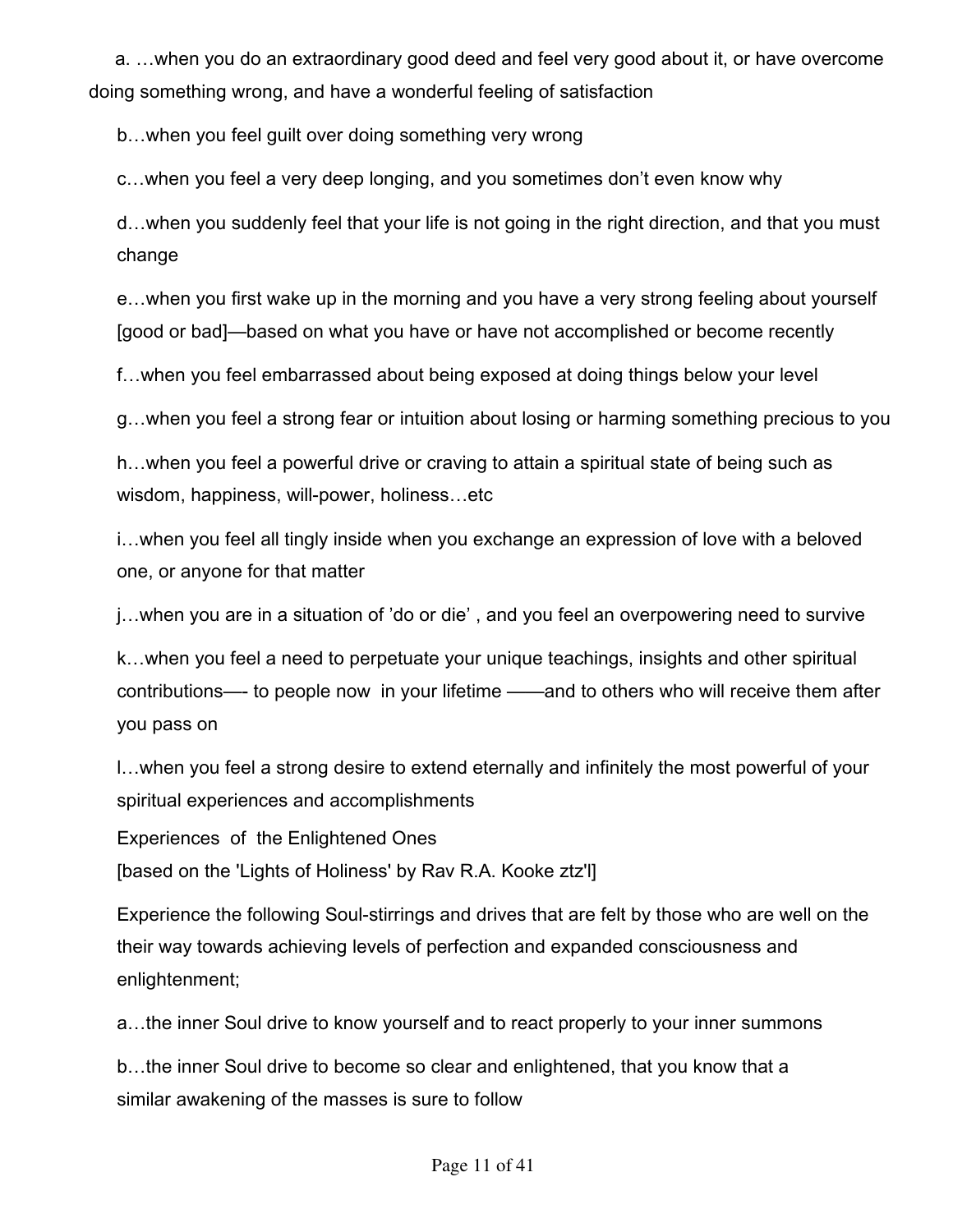c…the inner drive to purify and intensify all of your intentions , until you see that most all of your intentions manifest in reality

d…the inner awakening and knowledge that the true experience of enlightenment is not something that you anticipate to experience in the future, but rather something that you constantly are immersed in now

e…the inner awareness that your unique essential self or Soul spark must be completely free to express itself with maximum originality and authenticity

f…the inner drive to liberate your unique ability to create without any interference

g…the inner wisdom to distinguish when to detach yourself from others , in order to strive for deeper enlightenment—–and when to get involved with others–those who need you, though they be on a much lower spiritual level than you are

h…the inner drive to be in a constant state of amazement and celebration of all of the Divine wonder that emanates at all times

i…the inner consciousness of knowing that all there is, is in a state of continual becoming

j…the inner concern for the well-being of the whole Universe and everyone in it and everyone that you personally encounter

k…the inner capacity to see everyone with a Divine Eye filled with caring and benevolence and love for everyone —and a desire that they all do and become the best that they can.

### Experiencing the Soul Meditation

1. The Soul can be felt and tapped into at propitious moments of DEEP FEELING that don't necessarily apply to what's going on at the time

[the 'Warsaw Ghetto Rebbe'-- Rav K.K. Shapira z'l]

2. The Soul can be measured and realized by the level of GRASP OF ESOTERIC TEACHINGS that we have  $[R.K.K.$  Shapira z'l]

3. The Soul can be expressed and rectified by the way that we EXPRESS THE WORDS of our prayers and studies and other devotions [The Baal Shem Tov z'l]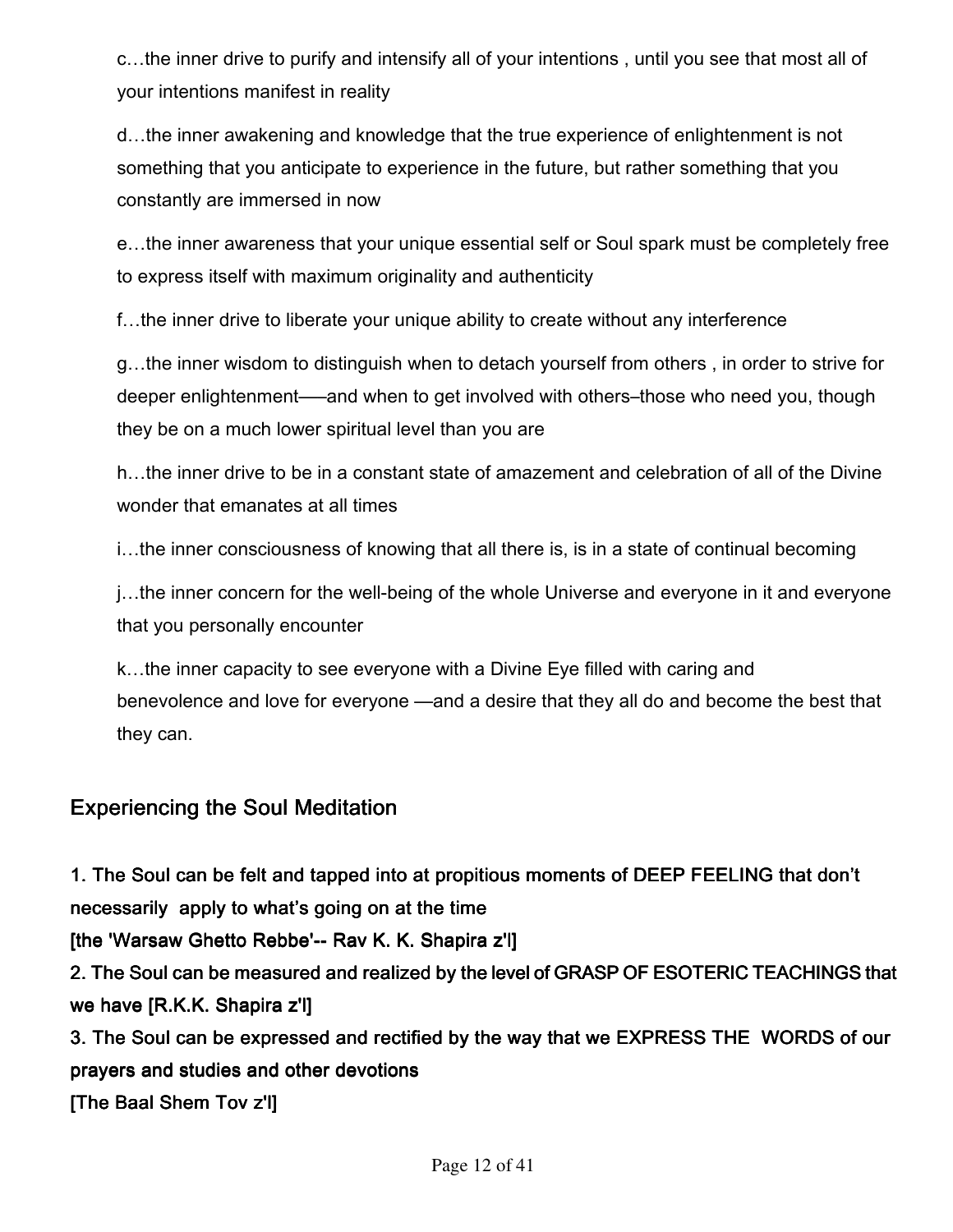4. The Soul can be identified and realized by taking note of the 'SMOOTHNESS' level of all the events and relationships and inner drives and words and Mitzvot and Torah that we express and encounter in our lives…..all of these are indications of the extent of soul rectification that is still needed [or not] based on earlier encounters we have had in this and in previous lifetimes **The Ariza'll** 

5. The Soul can be measured by the clarity as well as a number of other factors involved in VISUALIZING THE 4 LETTER DIVINE NAME in our mind's eye

#### [the Ariza'l]

6. The Soul can be identified and perfected by tapping into the natural VALUES AND DRIVES that we hold by [and want to grow in to]...

[R. David Aaron]

7. The Soul can be measured and actualized by the way we EXECUTE A PLAN from it's inception all the way through to it's completion [R. Arye Kaplan z'l]

8. The Soul can be measured and perfected by the level of CONCRETE VS. ABSTRACT

ARTICULATION with which we see and encounter the world and the way that we express ourselves [Alan Aftermann z'l]

9. The Soul can be measured and actualized by the degree of G-DLINESS that pervades our lives [the Ariza'l and all classic Kabalistic works]

10. The Soul can be measured and actualized by the degree of TOTAL SELF

ACTUALIZATION and realization that we feel and express

[ both Kabalistic sources as well as more revealed 'Midos-based' [character traits] sources]

11. The Soul can be measured and realized by the extent that we CONTAIN OTHERS INSIDE OF **OURSELVES** 

[ the Ariza'l]

12. The Soul can be measured and realized by the way and the extent that we PREPARE FOR OUR POST LIFE IN THIS LIFE

[various Kabalistic and Homiletical Sources]

13. The Soul can measured and realized by the way, and to the extent that we are primarily motivated in all of our life choices, to RETURN TO THE INFINITE AND DIVINE WOMB CONSCIOUSNESS that our souls came from prior to being enclothed in our bodies

### SOUL AWAKENING MEDITATIONS

1. G-D AT THE CENTER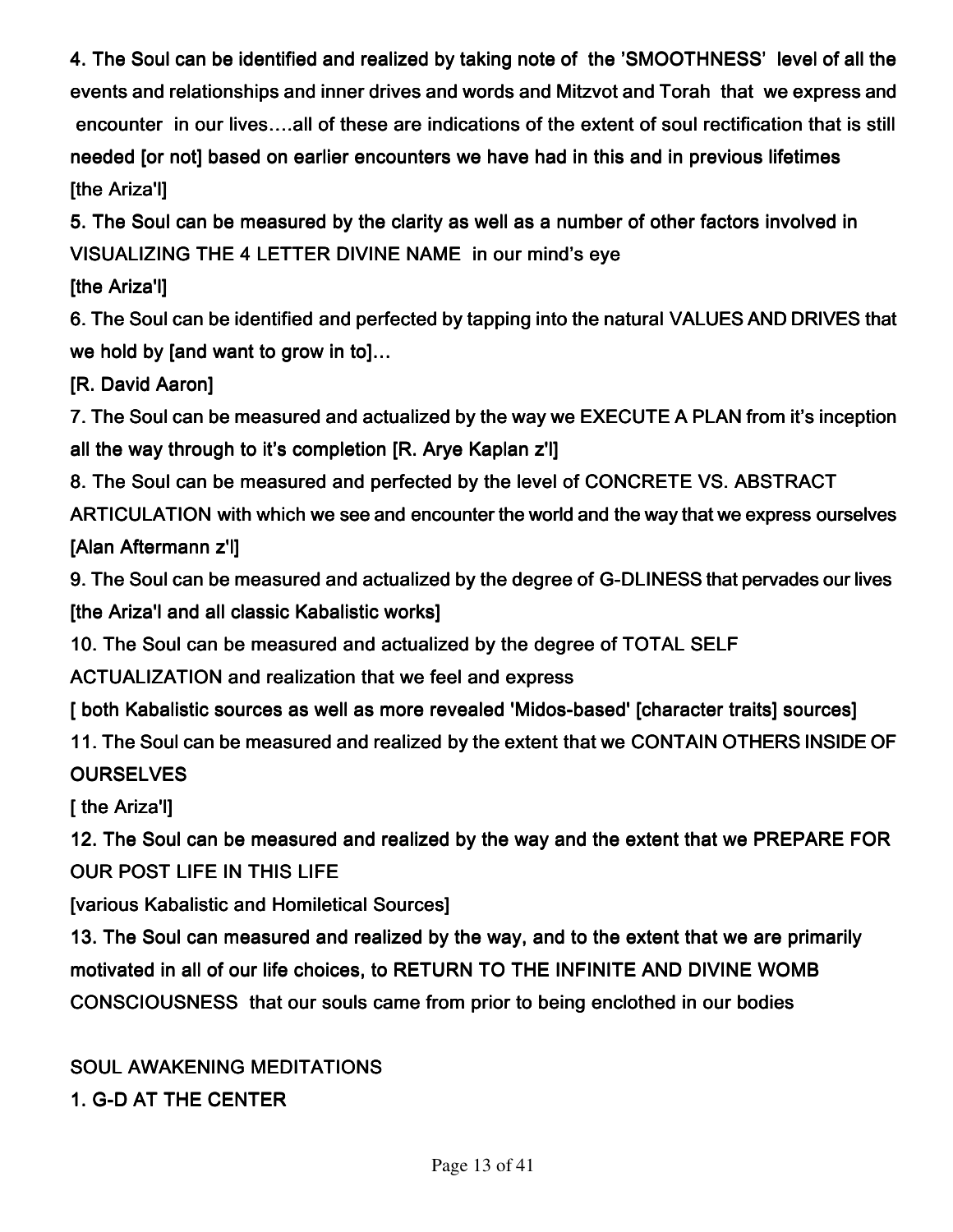KNOW—————- know that one of the most important indications of the level of your Soul [both your inherent level in this lifetime, as well as the extent that your Soul is awakened to function at its full potential, is the extent that you make G-d the center and dominant factor in your life...... Know that the Soul is referred to as 'CHELEK ELOKIM MIMAAL' [AN INSEPARABLE PART OF HASHEM]…..Know that the highest level of the 5 levels of your Soul is called 'Yechida' [singleness]. Yechida is characterized by its single minded drive to make G-d the center of everything. The farther away from spirituality we are, the greater is the absence of G-dliness….. AWAKEN——————-awaken your natural drive to be close to G-d. Experience your inner desire to be loved, protected and guided by G-d. Experience your innermost will to return to the Divine and infinite womb—the womb that your soul came from prior to entering your body and to where it will return in the post life. See how this primal will to return to this womb, influences and elevates many other motivations that you have. ……see yourself slowly, but surely awakening the G-dlines in your thoughts, feelings and actions—until you your soul is truly awakened to the reality that G-d is the center of your existence, and by extension so is your G-dly soul…..

2. DEEP FEELING ELEVATION

KNOW——————–know that your Soul constantly expresses itself –know that your Soul constantly expresses itself know that expresses itself in the day to day mundane in the day to day mundane happenings of your life, but we almost never hear it's voice speaking to us, because we think that we are always just reacting to the mundane materialistic circumstances that we are involved in.  $\dots$ know that whenever we feel deeply, whether it be happy or sad, a longing, a blissful feeling—or any other deep feeling that we experience——-these are expressions of the Soul. The present circumstances that we have found ourselves in, may have tapped these feelings—-perhaps from memories hidden deep in our subconscious minds—-but it is your Soul nonetheless that is talking to you....know that you can elevate this Soul expression by stopping and reciting a Holy Verse or Psalm, and thereby open up a steadily increasing awareness of your Soul's expression….

AWAKEN————————awaken your awareness of your Soul's communication. Experience in the present, past and future, a time of deep, deep feeling…..Elevate that deep feeling by plugging it into a verse of the Psalms—most any verse that you click with will do, but you may want to begin with the verse–'LAIV TAHOR BARA LI ELOKIM....' G-D CREATED INSIDE OF ME A PURE SOUL...'— —say your verse over and over again like a mantra with all the deep emotion that you feel— CRY IT OUT AND SHOUT IT OUT if need be….now pray spontaneously in your own words for whatever it is that your hear is yearning for………see yourself doing this more and more often—slowly but surely awakening your Soul's voice, and receiving the Divinely guide messages that it seeks to give you……

3. SMOOTHNESS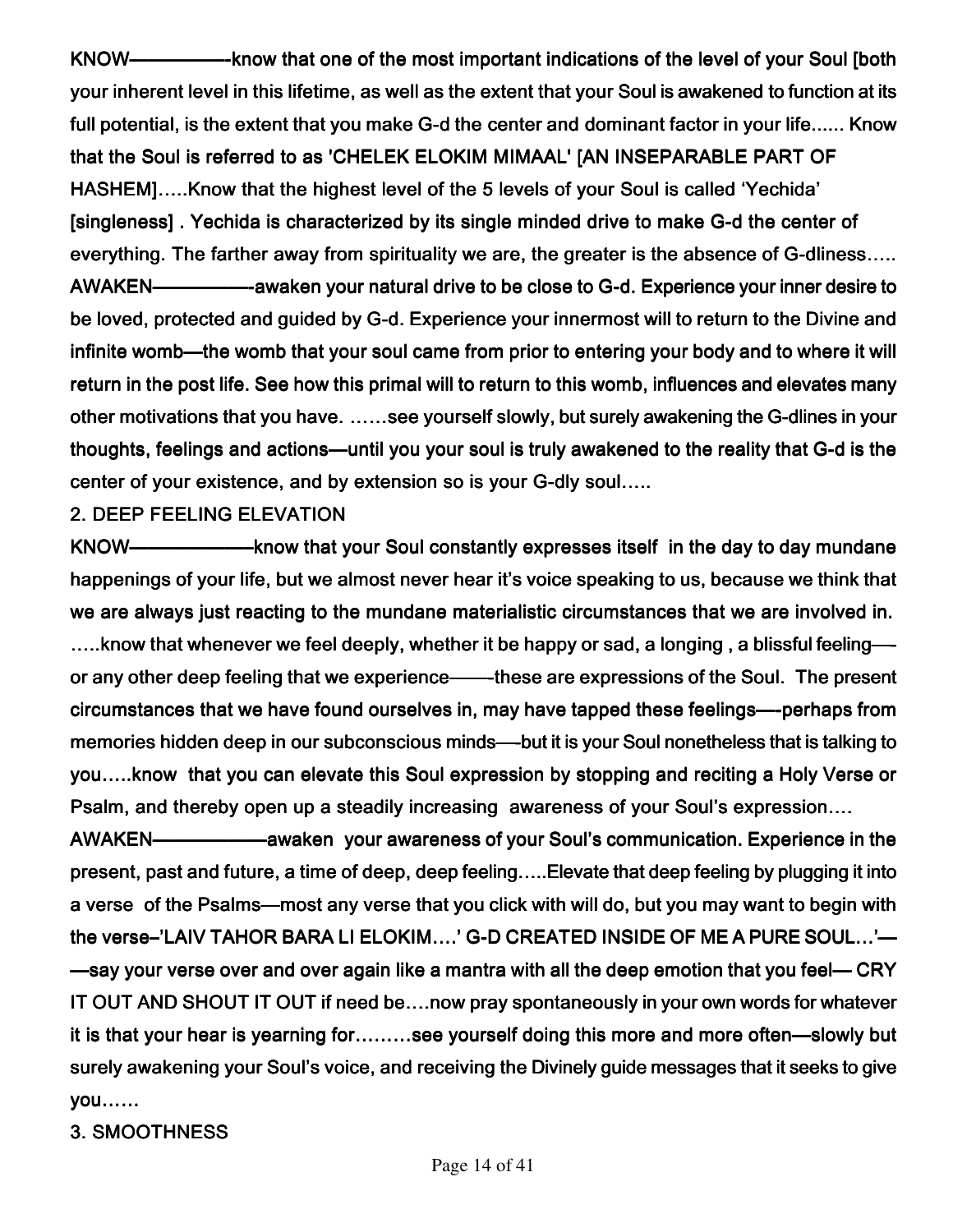KNOW——————————— KNOW———————————–know that there exists at all times, one of the mo –know exists one most incredible t languages or forms of communication just beyond our present grasp—unless we tune into it—-the soul is speaking to us at all times in the language of 'smoothness.' When we feel that the words. that we speak and the actions that we do, come out smoothly and flowingly…….when we see that the decisions that we decide are easy to decide and play themselves out in our lives in a smooth Divine Providential way——then we are being informed by all of these 'green lights', to carry on happily with what we are doing and how we are doing it….These are indications that our Souls are not lacking anything—-perhaps we took care of these realms properly in previous lifetimes……………….. However, when things don't go smooth for us in any of these areas, this is an indication that our soul is lacking something—-some type of rectification is called for—-if we listen deeply to our souls, this too can be deciphered……know also that when we are especially drawn towards any particular person, situation, piece of wisdom, inner desire…etc…, here too, our Souls are lacking that very thing which we are being drawn towards....

AWAKEN——————— AWAKEN——————— Awaken the awareness of your Soul's inner voice sp of Soul's inner speaking to you in the to in the language of smoothness….listen how smooth your words are when you pray, study or speak with someone……try to understand what is the message that your smoothness or lack thereof is conveying to you………watch for the 'smoothness factor' of the events in your life that are the results of a plan or choice that you made, or a challenge that you faced…..see if you can understand from the smoothness level, what is the message that is being taught to your Soul……experience how you resonate with different people and situations—-when you feel very drawn to them, ask yourself, what is it about this compelling person or situation that is lacking and needed for your Soul…..act upon it as best as you can….see yourself slowly but surely awakening this inner soul language in your life.

## **#3 - Being In A Constant State Of G-D Connection**

The Chassidic Masters taught that G-d is the source of all well being and is found wherever you let G-d in…..

Usually, when we focus on 'ME', we lose our focus on G-d…

Being in a constant state of G-d Connection, means focusing on G-d precisely in the 'ME' places…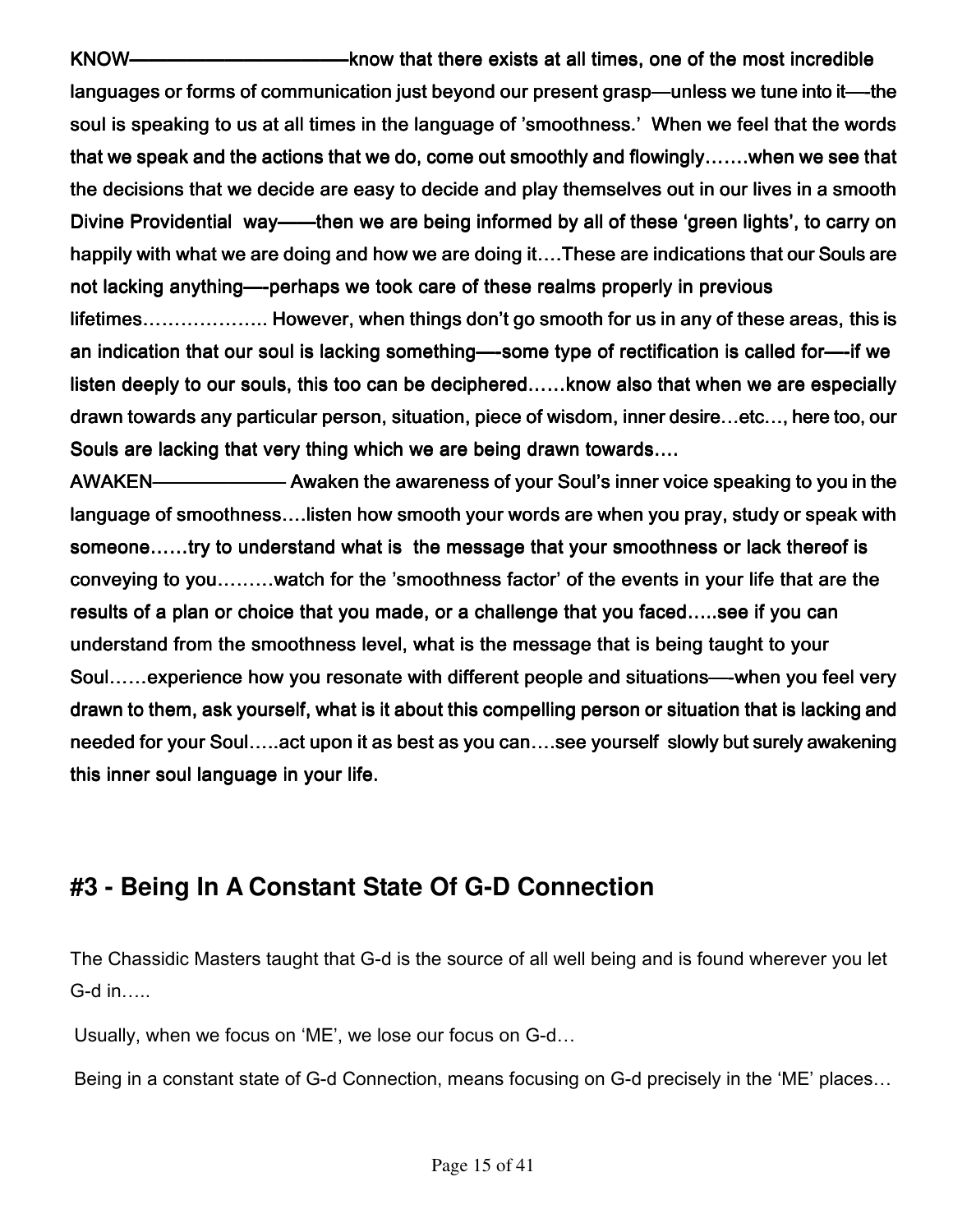here is a list of ways of being in a constant state of G-d connection [FOLLOWED BY SOME OF THEIR RESPECTIVE EXPANDED PRACTICAL TEACHINGS AT THE END OF THE LIST]

#### LET G-D IN TO;

#### \*\*\*\*\* YOUR PERSONALITY TRAITS

Recognize if you experience an absence of G-d's presence when you normally give expression to your personality traits…….now let G-d in--- to fuse with the various aspects of your personality traits [refer to and meditate on the expanded teaching below called 'Letting G-d In…']….notice the difference in the quality of your life , and allow this aspect of G-d's presence in to your life more and more as time goes by

\*\*\*\*\* Your re-empowering of our powerlessness

Recognize if you experience an absence of G-d's presence when you become powerless…….now let G-d in--- to fuse with you when you feel powerless [refer to and practice the expanded teaching below called 'G-d Empowerment Tools']….notice the difference in the quality of your life , and allow this aspect of G-d's presence into your life more and more as time goes by

#### \*\*\*\*\* Your helpless situations

Recognize if you experience an absence of G-d's presence when you become helpless…….now let G-d in--- to fuse with you when you feel powerless [refer to and practice the teaching below called 'Helpless Crying Dvaikut '']….notice the difference in the quality of your life , and allow this aspect of G-d's presence into your life more and more as time goes by

#### \*\*\*\*\* Your ability to manifest our will

Recognize if you experience an absence of G-d's presence when you try to manifest your will in reality…….now let G-d in--- to fuse with you when you need to make your will become manifest [refer to and practice the teaching below called 'The Co-creating formula ''] ……notice the difference in the quality of your life , and allow this aspect of G-d's presence into your life more and more as time goes by

#### \*\*\*\*\* Your inner life quidance

Recognize if you experience an absence of G-d's presence and wisdom guiding you through life…….now let G-d in--- to fuse with you and guide you when you need it [refer to and practice the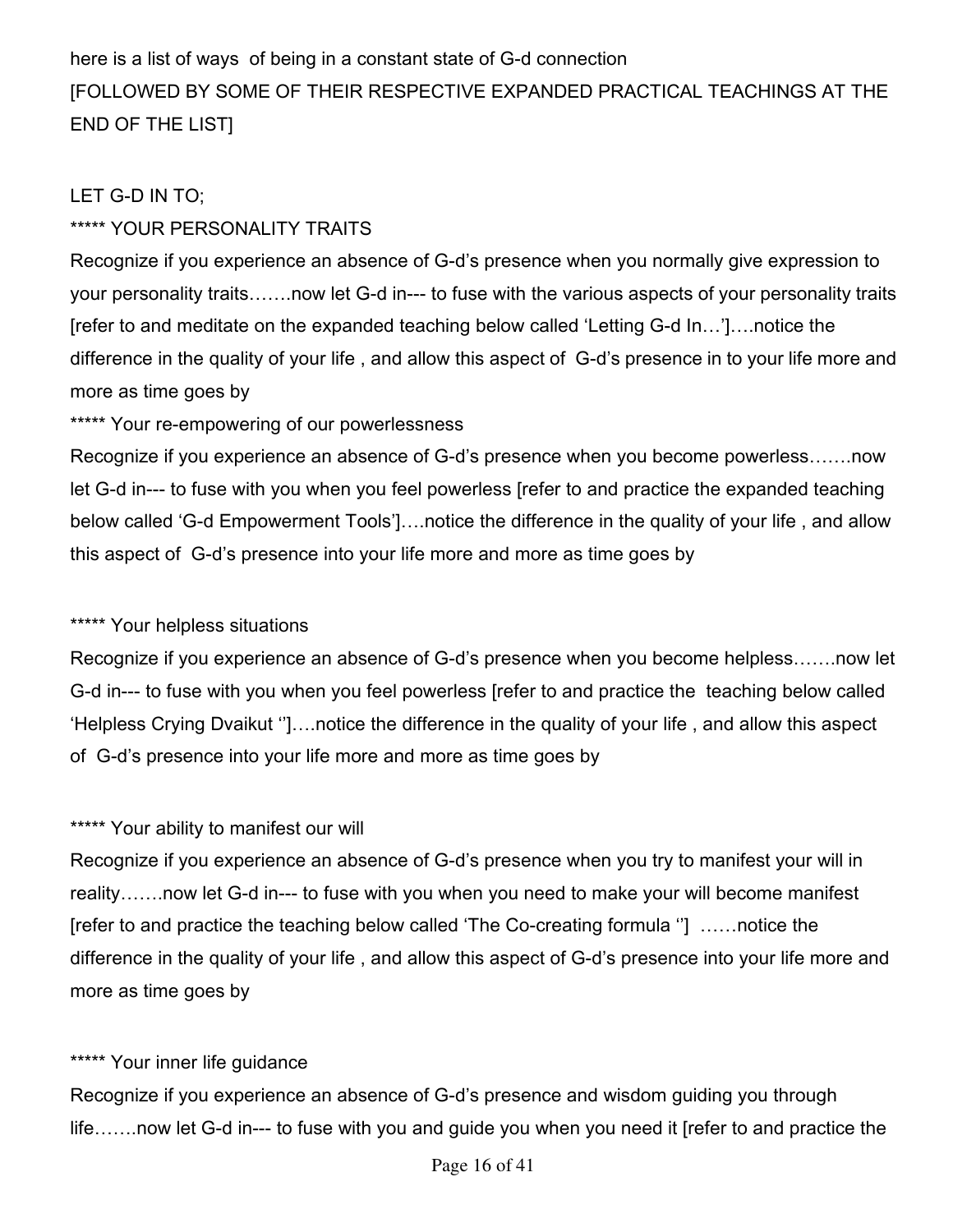teaching below called 'A Few Tools for… Divine Guidance..']….notice the difference in the quality of your life , and allow this aspect of G-d's presence into your life more and more as time goes by

#### \*\*\*\*\* Your ability to heal and be healed

Recognize if you experience an absence of G-d's presence when you or your loved ones are in need of healing…….now let G-d in--- to fuse with you and your loved ones in His healing light [refer to and practice the teaching below called 'B.S.M.S.']….notice the difference in the quality of your life , and allow this aspect of G-d's presence into your life more and more as time goes by

#### \*\*\*\*\* Your ability to trust that ALL will for the best

Recognize if you experience an absence of G-d's presence when you consider your fate …….now let G-d in--- to light up your life with the awareness that all that happens is for the best because all that G-d does is for the best [refer to and practice the teaching below called ' The MikveTechnique']….notice the difference in the quality of your life , and allow this aspect of G-d's presence into your life more and more as time goes by

#### \*\*\*\*\* Your ability to function in an extraordinary way

Recognize if you experience an absence of G-d's presence when you consider your limitations …….now let G-d in--- to enable you and to empower you to go beyond your capacities and function in an extraordinary way [refer to and practice the teaching below called ' The Beyond Meditation']….notice the difference in the quality of your life , and allow this aspect of G-d's presence into your life more and more as time goes by

#### \*\*\*\*\* Your consciousness by emulating g-d's ways

Recognize if you experience an absence of G-d's presence when you want to emulate a Higher Power…….now let G-d in--- to fuse with you and serve as an ideal way to be life and to emulate [refer to and practice the teaching below called 'Emulations']….notice the difference in the quality of your life , and allow this aspect of G-d's presence into your life more and more as time goes by

\*\*\*\*\* Your life's calling by partnerizing with g-d

\*\*\*\*\* Your ability to totally let go of control

Recognize if you experience an absence of G-d's presence when you want and need to let go of control…….now let G-d in--- to take over the controls and allow you to let go of them [refer to and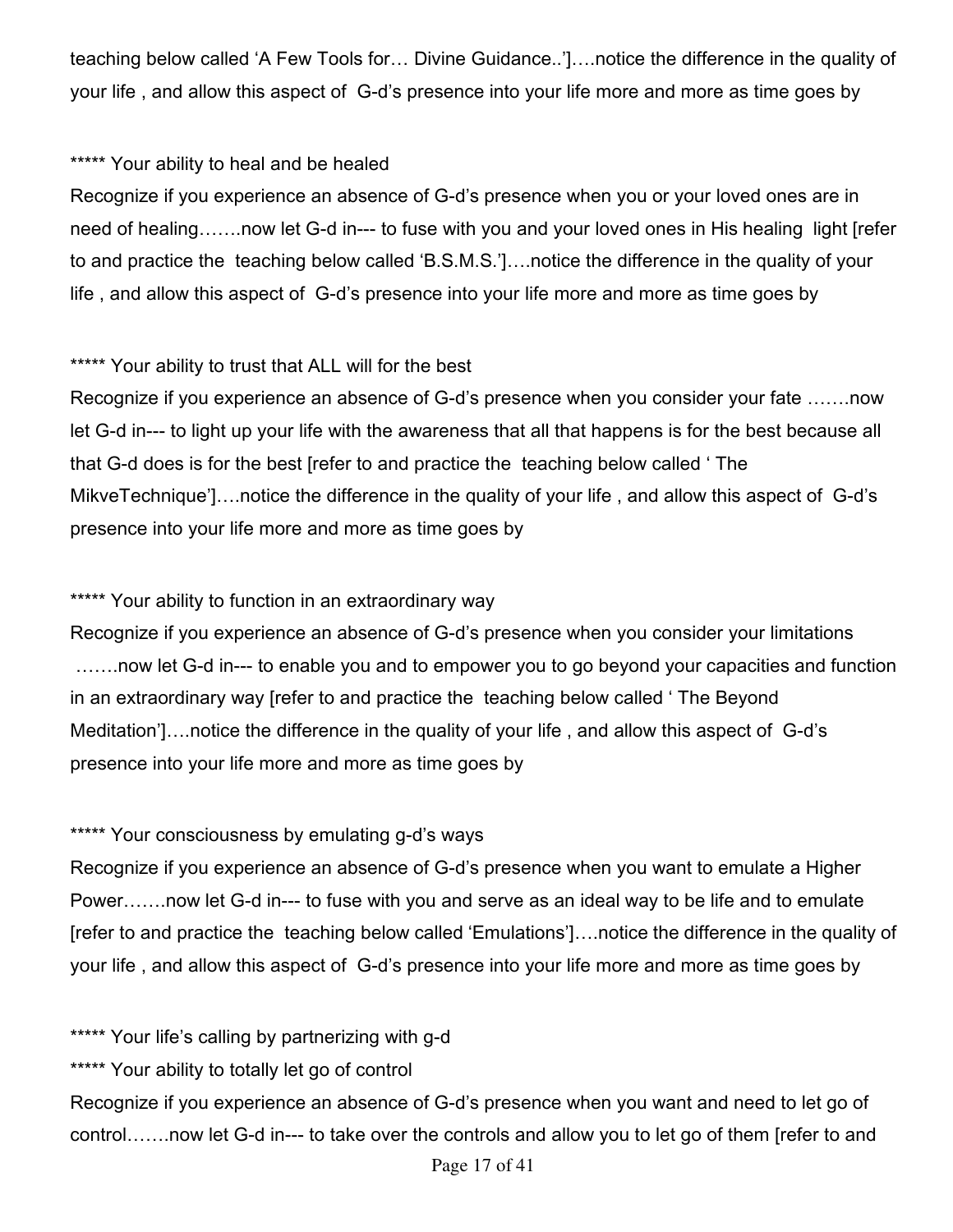practice the teachings below called ' The retroactive fusion meditation' and 'The Everything is perfect meditation ']….notice the difference in the quality of your life , and allow this aspect of G-d's presence into your life more and more as time goes by

\*\*\*\*\* Your sense of being essentially good \*\*\*\*\* Your sense of being GREATLY LOVED

The expanded teachings;

#### **1.**LETTING G-D IN TO YOUR PERSONALITY TRAITS

#### **MEDITATIONS FOR LETTING HASHEM IN**

#### **1. BEYOND KETER [THE LIGHT BEYOND]**

- **A. Feel Hashem's Presence beyond me**
- **B. Release to Hashem to take care of what I'm helpless to do**
- **C. Release to Hashem to take care of the results of my efforts**
- **D. Release to Hashem my need to control**
- **E. Release to Hashem my need to receive approval**
- **F. Feel Hashem watching over me**
- **G. Feel Hashem's Presence all around me**
- **2. KETER [Emuna, primal pleasure and will]**
- **A. Feel secure and certain that Hashem will come through for me**
- **B. Feel certain that all that Hashem does is for the best**
- **C. Feel the pleasure of experiencing the Divine Presence inside of me**
- **D. Feel Hashem's Will deep inside of my own Will**
- **E. Feel that my inner core motivation is to always be connected to Hashem**
- **3. CHABAD [Chochmah, Bina and Daat --the intellect]**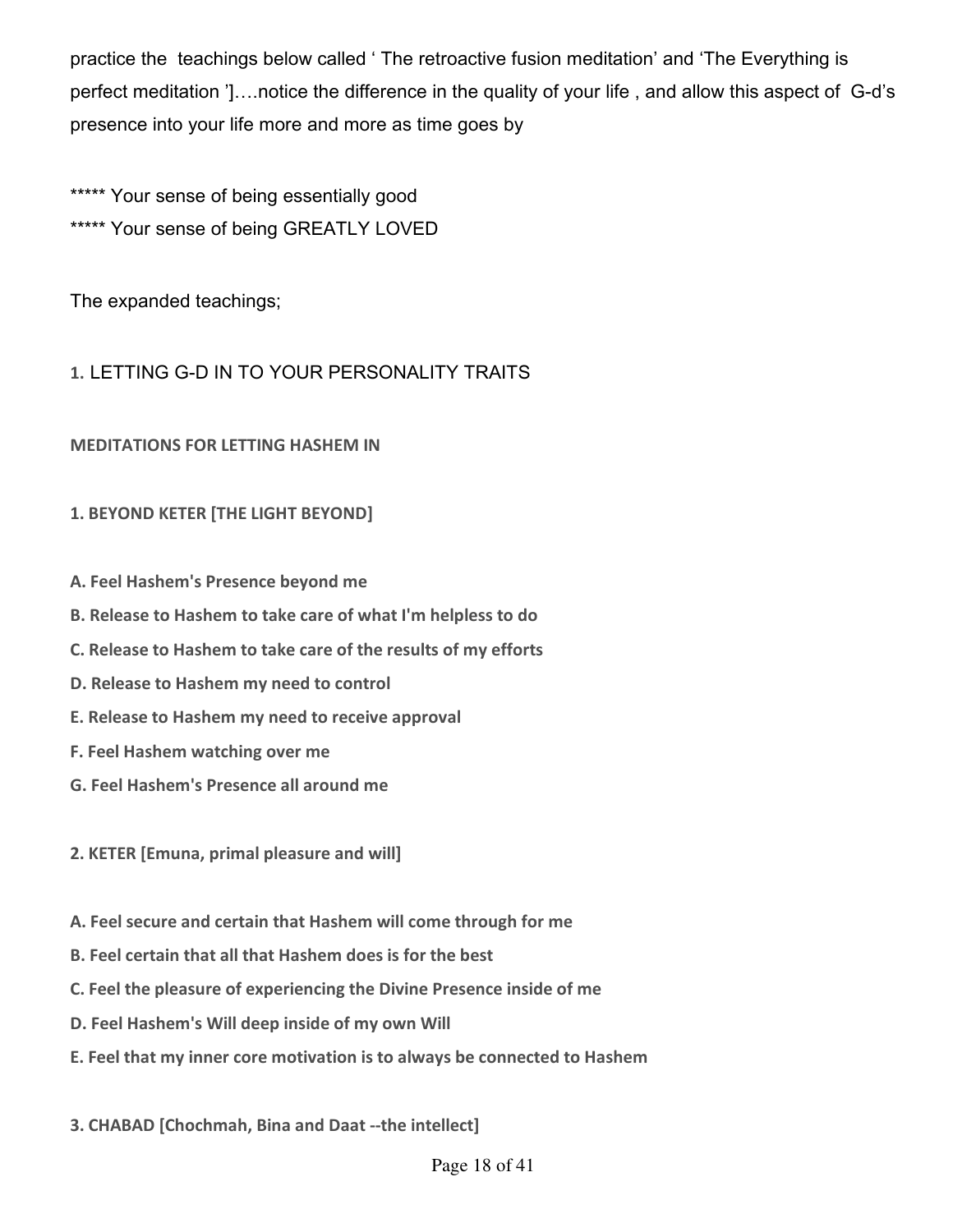- **A. Feel that the source of my wisdom and all wisdom is the realm of the Divine**
- **B. Feel that whatever question I ask, I can receive a Divine [flash] answer**
- **C. SEE Hashem's Presence**
- **D. KNOW Hashem's Presence**

**4. CHAGAT [Chesed, Gvurah and Tifferet-- emotion]** 

- **A. Feel my love for Hashem**
- **B. Feel Hashem's love for me**
- **C. Feel the fear of the Divine Presence**
- **D. Feel the beauty of the Divine Presence**

**5. NAHIM [Netzach, Hod,Yesod and Malchut--action]** 

**A. Feel Hashem's Presence while doing Mitzvahs** 

- **B.** " making a blessing **C. " " accomplishing something D. " " I'm in the 'zone' E. " " I speak with someone F. " " I undergo a tribulation**
- **G. Feel Hashem's Presence where it's normally not found**

**2.**LETTING G-D IN TO Your re-empowerings

**G-D FUSION/EMPOWERMENT TOOLS** 

**[from the booklets]** 

#### **THE PARSHA TOOLS BOOKLET**

**1. chayei sarah-----see how everything connects you with Hashem**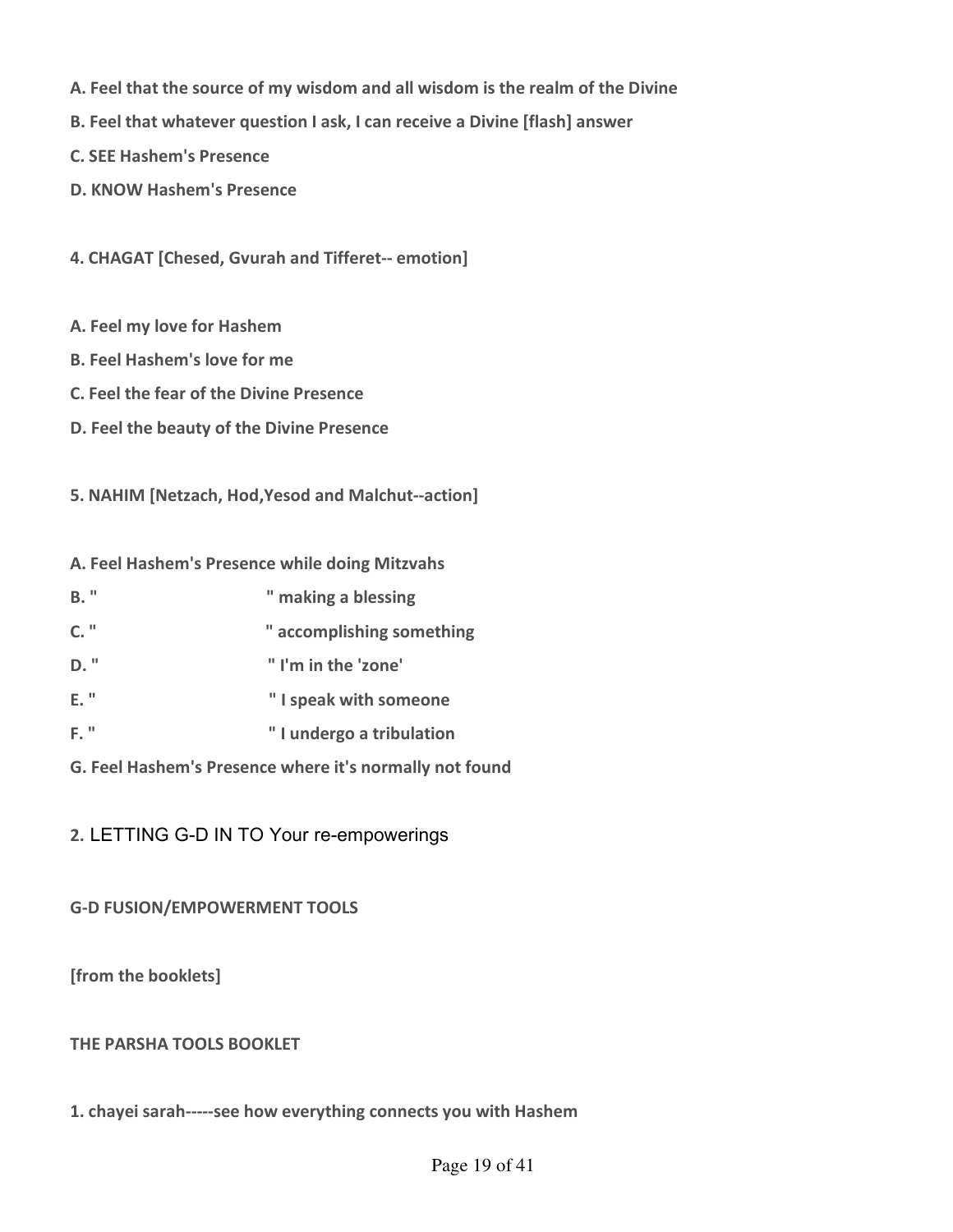**2. vayeitzei------see how your weekly highlights [of your life] are all Divinely guided** 

**3. shmot--------release yourself from coping with that which is too difficult for you, by screaming out to Hashem for help** 

**4. emor--------gather all negativity into a big wax ball of darkness [in your mind's eye], and then melt it away with G-d's light** 

**5. shlach lecha-------live in an above nature fashion by co-creating with Hashem, the solution[s] for the impossible challenge , that you are facing** 

**6. vaetchanan-------See the world from G-d's perspective, so to speak, by seeing the world in its future G-d perfected state---and then, come back to its [and your personal ] deficient state, open your heart to hear G-d telling you how to get back to the perfect state**

**7. reeh--------------receive Divine guidance 24\7, and let this guidance dictate to you the proper way to find Divine favour in all that you do** 

**8. rosh hashonah---------partnerize your year's mission plan with G-d, in order to maximally allow you to assist Hashem to bring the world to a state of Tikun [perfection]** 

**9. the yom kippur tshuvah plan---------reallign all that is in your own life and will that is not in line with Hashem's will, to be alligned** 

#### **THE PARADISING MY LIFE BOOKLET**

**10. the 'jewish secret' co-creation tool---------co-create with Hashem's assumed approval, your projected desired reality, and then get out of Hashem's way in His making it happen** 

**11. infinitizing my life---------expand endlessly the scope of the activities of your life [to be in sync with Hashem's quality of infinitizing]** 

**12. hearing your inner Divine voice-------hear what Hashem is directing and guiding you to do 24\7**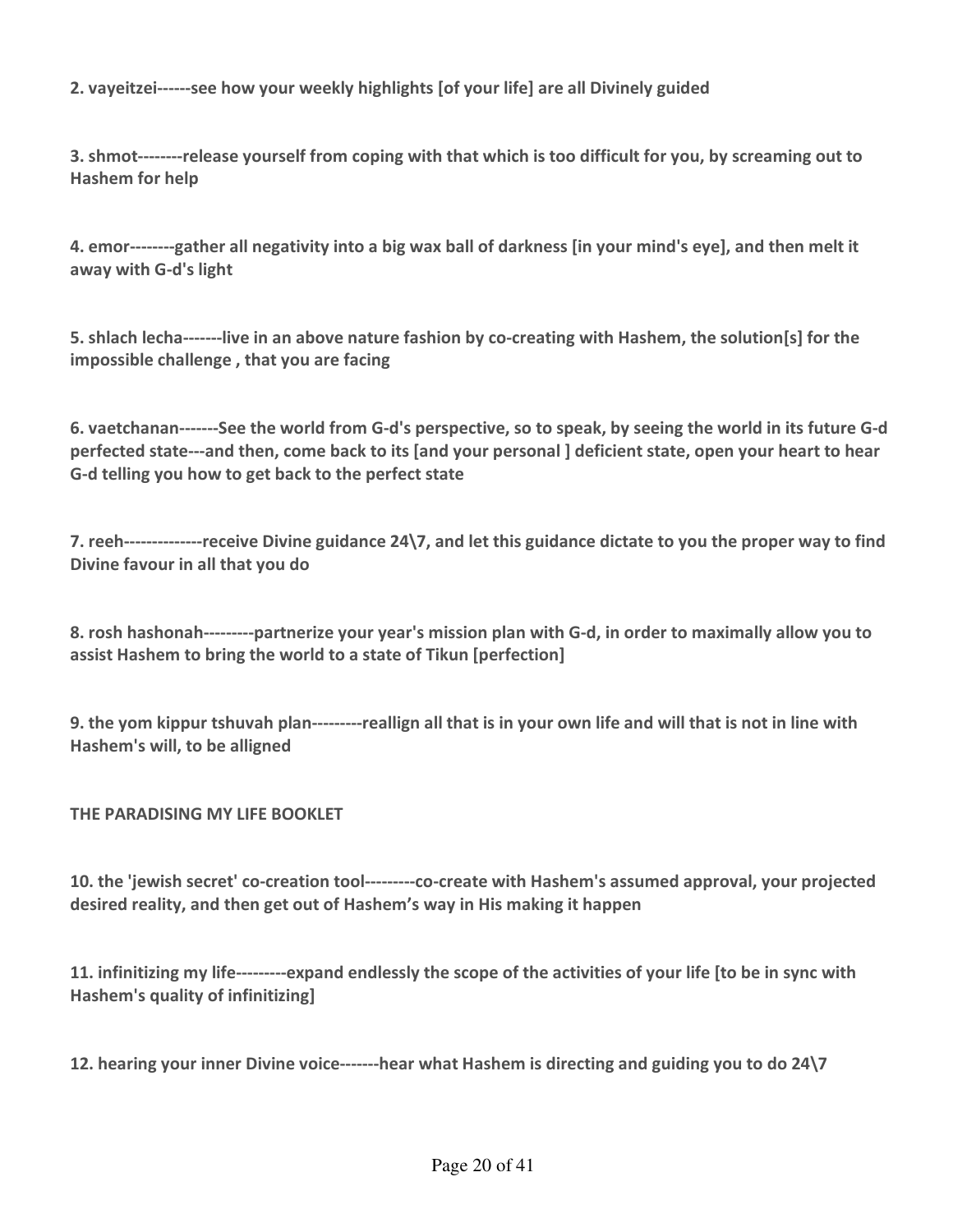**13. a kotel meditation------------connect to the Divine bridge point that connects all transcendent/Divine levels to all finite levels** 

**THE JEWISH TRANSCENDENCE MEDITATIONS BOOKLET** 

**14. the 'beyond' meditations--------fuse with G-d's enabing power in order to get beyond your present capabilities and capacities** 

**15. Divine illumination meditations------wherever you find darkness in life, light it up with Divine light** 

**16. Divine life meditations--------------wherever you find literal or conceptual death, eliminate it with Divine life expansion** 

**17. letting Hashem in meditations------------draw down Hashem into all of your personality traits and activities** 

**18. Shabbat meditations------fuse with G-d, by understanding that G-d is doing it all through you** 

**19. puppet show Divine guidance meditations-------view reality [including all people and situations and internal messages] as being Divine sent puppets guiding you to your calling in life** 

**20. surprise and delight me meditations---------see all life events as being ongoing Divine gifts to you** 

**21. Divine unification meditations-------reframe all of your connections to Hashem as being unifications between the Divine female paradigm [you] and the Divine male paradigm [Hashem]** 

**22. kabbalistic healing meditations--------draw down Hashem's presence into all that is blocked and unhealthy in order to heal it with a Divine flow** 

 **THE MASTERS MEDITATIONS BOOKLET [a work in progress]** 

**23. emulating G-d meditations and practices--------identify G-d's ways of acting and emulate them** 

**24. knowing G-d meditations--------be aware of G-d's presence both within you [His immanence] and beyond you[His transcendence]**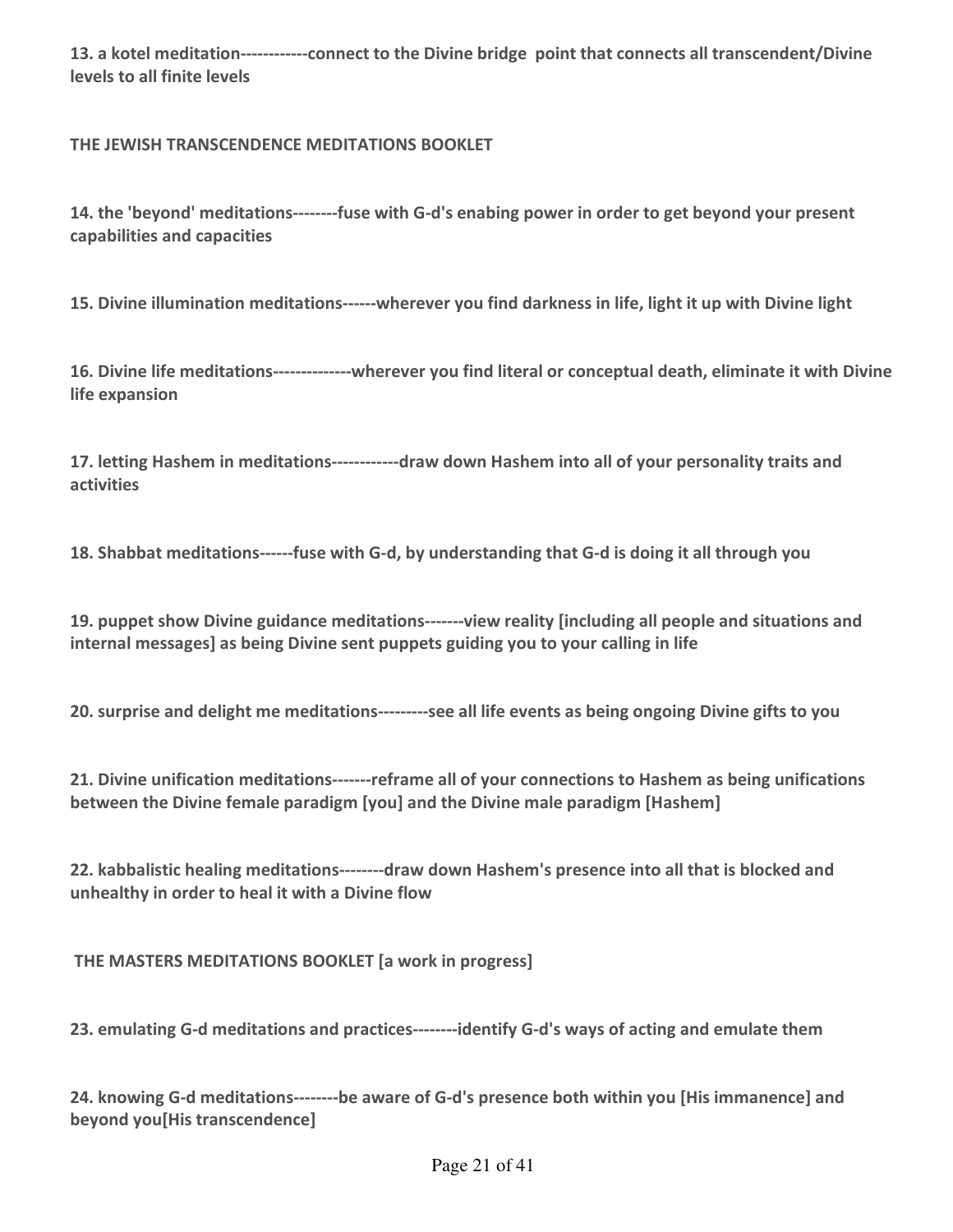**25. fusing with G-d tools [this page]--------discover and draw down in as many of your daily activities as possible, G-d's active participation** 

**26. preparation for prayer meditations and practices-------get yourself into an expanded 'mind space', in order to maximally commune in prayer and other activities** 

#### **3.**LETTING G-D IN TO Your helpless situations

#### HELPLESS CRYING DVAIKUT (Clinging to Hashem)

While emoting as much a possible, both internally and externally (crying, screaming, jumping up and down, moaning, etc, go over in your mind, or orally, all of the events of one or more than one dilemma, crisis or any other type of difficulty that you are facing. Discuss all the efforts that you have invested to try to solve your problem. When you get to the point where you see that you have done all that you can do, and that it is beyond your ability to solve the problem, you've arrived at the helpless point.

Now is the time to reach your emotional crescendo and with a primal scream to Hashem, call out "I CANT DO IT – PLEASE DO IT FOR ME HASHEM".

This exercise can be done very effectively and powerfully with an entire group.

Each person chooses their own private darkened corner of the room and begins to emote.

Then they all come together after a designated time to help each other process.

#### **4.**LETTING G-D IN TO Your ability to manifest our will

#### C0-CREATING FORMULA

a. CREATE A REALITY--- With as much certainty as possible create an intended projected new reality for yourself [or perhaps even for others] based on whatever it is that you need...the sky's the limit. Don't worry about it being miraculous [the Universe will take care of that part].... my teacher taught me to do 25 of these daily---just to get in shape! You need to exercise the power of Emunah (belief) and Kavanah (intention) or directed will to be effective at this stage. I do suggest that you leave it a bit vague i.e. don't throw in too many details - you want to leave G-d some 'space' to do it in His way and in His own good time! Perhaps the most important ingredient [ie...the Jewish part] is to do it for the Creator's sake ---to do Tikun Olam (repairing of the world), Kiddush Hashem (making The Name sanctified in the world) or at the very least to do it for myself --but only if it finds favor in His/Her Eyes!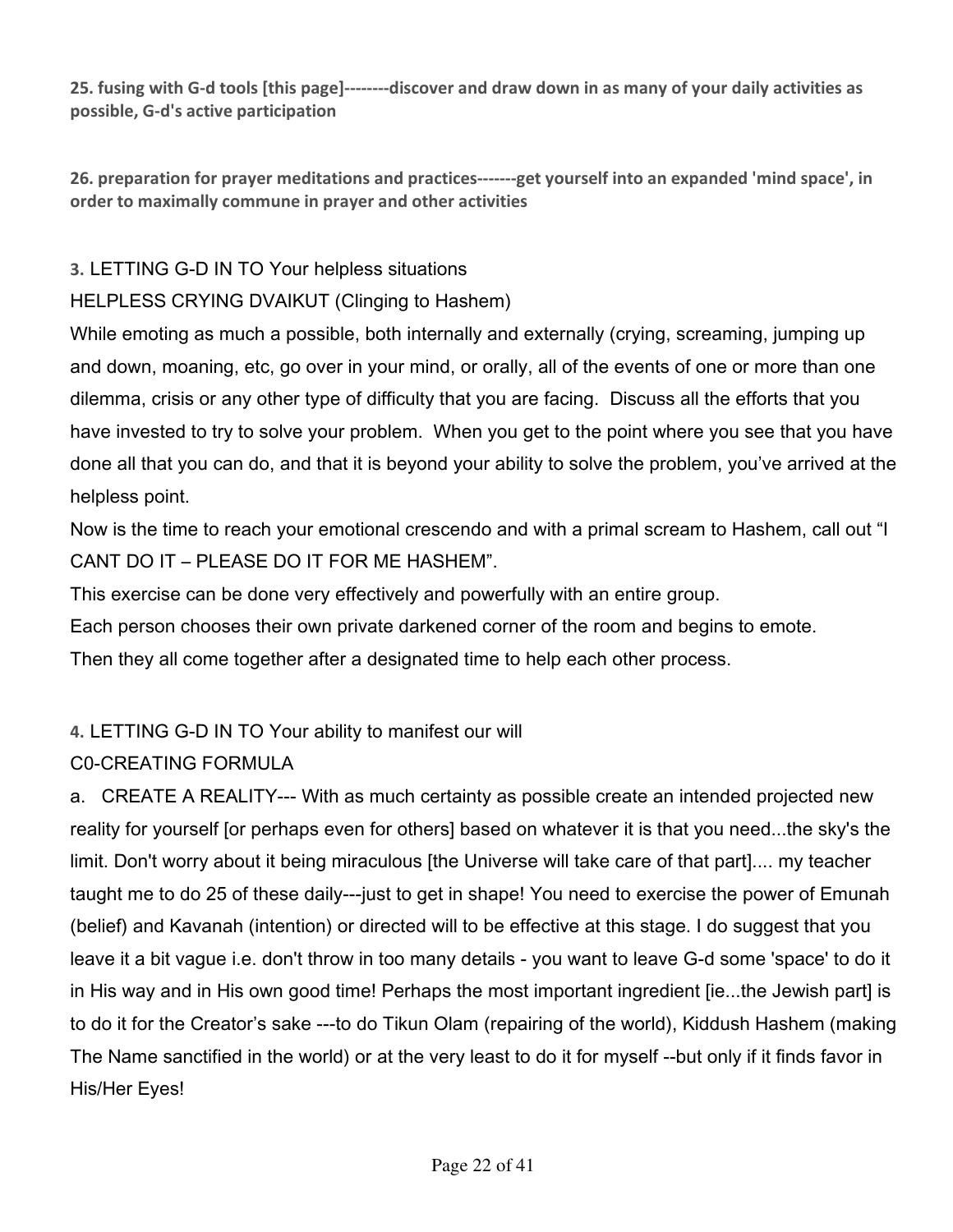b. GET OUT OF THE WAY--- We sabotage the process by being control freaks and thinking that if we don't do it, it's not going to happen---WRONG!! Just the opposite is true, especially when we are asking for help to do what seems to be impossible for us to do on our own! Exercise a healthy dose of trust that Hashem does things in the best way possible. So leave the Creator alone to manifest your created reality in the best way possible.

c. ASK TO BE A MESSENGER IN MAKING THIS CREATION MANIFEST--- Now you need to open up your inner Divine guidance channel and be able to hear those inner messages [that I find easiest to pick up on when you ask the right questions. Place the questions close by in a pocket or purse and wait to receive the flash that will be the answer!] This 3rd step is best facilitated with a healthy dose of believing in your own inner intuition as well as believing in the reality of God's Constant personal Guidance of our lives 24\7! Try it and let me know how it works!

#### **5.**LETTING G-D IN TO Your inner life guidance

#### A FEW TOOLS FOR ACCESSING BLESSED DIVINE GUIDANCE 24/7

A. DICTATION-----Take a walk around the block. Talk to Hashem about anything you want to receive Divine Guidance about. At a certain point in your walk, switch roles. Let Hashem do the talking to you through your own voice. Take note of all that's been said and utilize this information as a sort of ongoing counsel from above..[I'm not saying that what you're hearing is really G-d's voice, but the very fact that you simulate it, opens up the Divine voice in yourself and is a very valuable resource for you]

B. TO DO SHEETS------On The top horizontal column of a piece of paper that you want to keep as close to yourself at all times as possible, write down all the questions and challenges that you would want Hashem to counsel you on. Put the paper away and then go into a state of receptivity and wait for the answers to flash at you at any time...Remember, G-d speaks [oftentimes] in between the lines---so keep your ears perked for His subtle messages.

C. 'HAYITAV' ['DOES IT FIND FAVOUR IN THE EYES OF HASHEM?]-----Anytime you would like to know the Divine answer to a certain question concerning your direction in life, or anything else for that matter, simply ask this question---'Does it find favor in the Eyes of Hashem?' The immediate clear answer that you receive is the truest one...

**6.**LETTING G-D IN TO Your ability to heal and be healed B.S.M.S.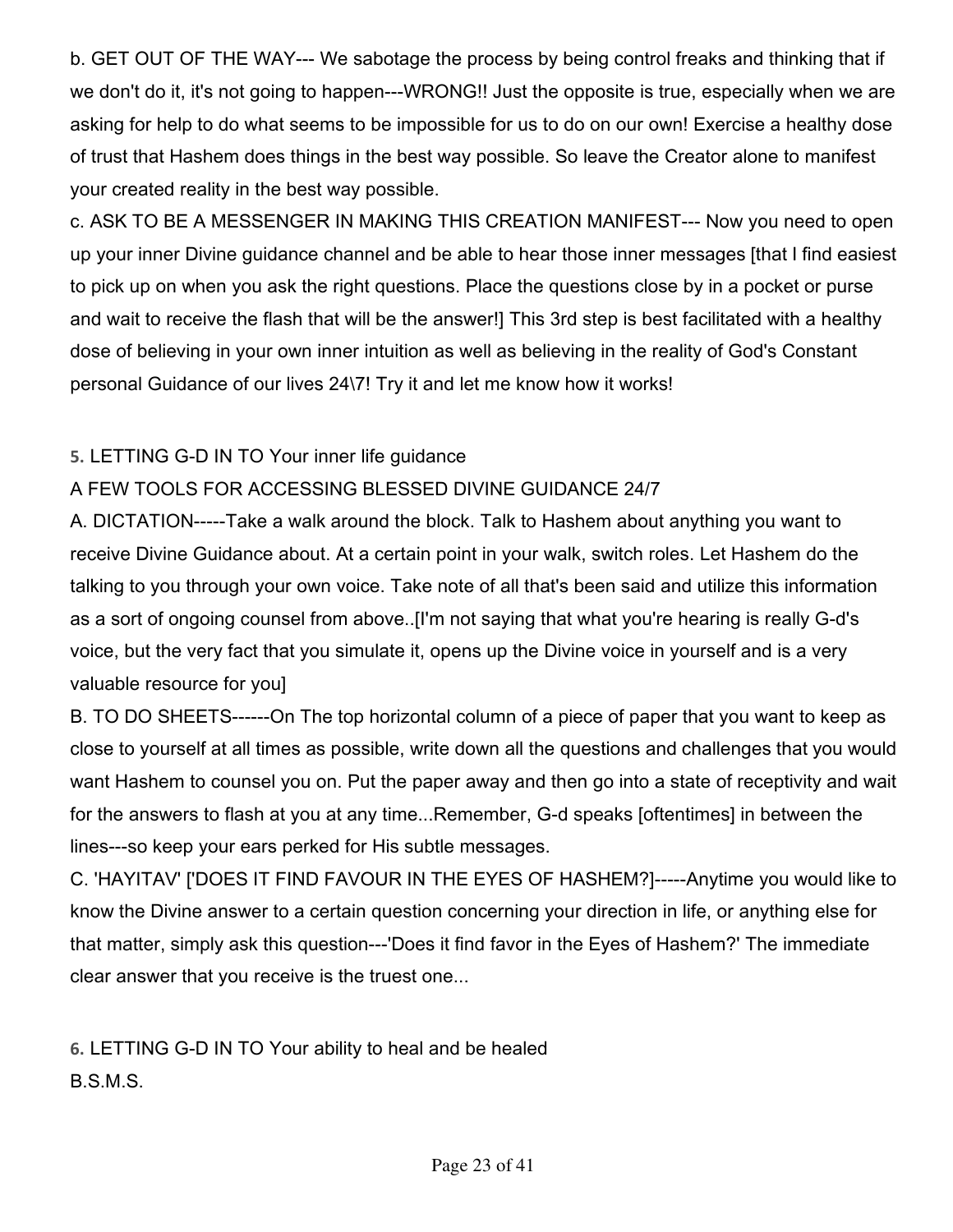THE TOSS-IT-UP-TO-HASHEM-PILL **My contention is that just as instantly effective and universally accepted the Aspirin pill is for the body, so too can this B.S.M.S. Pill potentially do the job for our psyches. The underlying principle in all four components of the Pill (B.S.M.S.) is to let go and let Hashem take care of it. The translated verse states in Psalms, Chapter 55, Verse 23; "Toss up to Hashem your burden, and He will take care of you………". Here are the components;** 

B ----**Bitachon --- trusting in Hashem that he will come through you just as he has done your entire life.** 

S **----Sedona --- Whatever emotional and physical pain you feel, identify it as being caused by your frustrated need to either control the situation or to receive approval from the situation. Then simply toss up to Hashem that need for control or/and approval, and let it go by turning it over to Him totally, and allow Him to take care of your needs for control and approval. (This exercise done for five minutes a day has remarkable transformative effects if done consistently for a few months to give you peace of mind and many other benefits).** 

M **----Mikveh --- Say to yourself that this painful problem that you are dwelling on presently, is the best possible thing in the world for you and the reason is; ………………….** 

S **----Supernatural Solution ---- Work your way up to maximally want a solution to your painful or sometimes nearly impossible situation, and also maximally believe that Hashem can give you the answer/solution right now. Then close your eyes and wait for that amazing solution to pop into your mind** 

**.**\*\*\*\*\*\*\*\*\* B.S.M.S. super express version: B: He will come through for me as always S: I release to him my need for control and/or approval M: It's the best thing for me because ...................... S: His solution (that I maximally want and believe in) is……….

**7.**LETTING G-D IN TO Your ability to know all is for the best

Mikveh --- Say to yourself that this painful problem that you are dwelling on presently, is the best possible thing in the world for you and the reason is [something that ultimately is for your own best good]

**8.**LETTING G-D IN TO Your ability to be extraordinary

#### BEYOND

BEYOND in Recalling

Recall your past year as much as you can [If you have already

begun doing this, focus either on a new area or just use what you've already come up with]…..See and take pleasure in the depth and breadth of your accomplishments ……Take pleasure in the abundance of it all---the abundance of your growth---the abundance of everything else you did,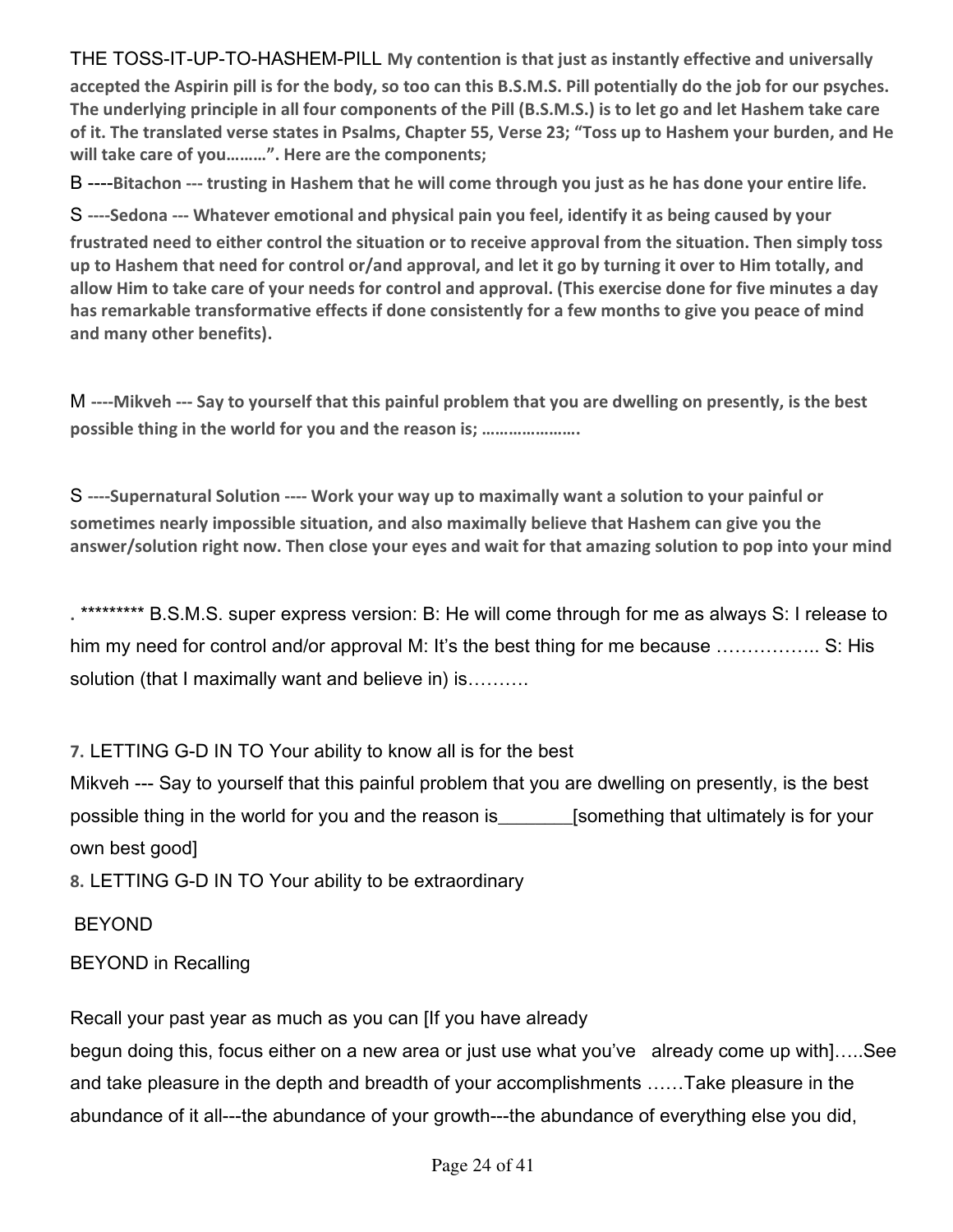experienced and became, all with Hashem's constant assistance…..See how it all is way BEYOND what you would've been aware of, had you not recalled what you did……Make note of the positive and the negative aspects of your year….

#### BEYOND in Expansion

Project that you will have capacities and capabilities that are BEYOND what you have ever had before….See yourself now as if you are a small , stationary and limited being who is yearning to break out of all your boundaries and limitations……Envision yourself running quickly like a plane that is racing down the runway just before it takes off…..See yourself going so fast, that you begin to take off and fly!! Notice that you are not bound by anything in your flight……As you fly in the greatest of ecstacy, experience how you release yourself from all limitations---time , space, your previous limited capacities and capabilities……With Hashem's help, you are now free to go anywhere and do anything whenever you feel like it…..You are free to accomplish anything you want……You are free to become whatever you want to become…..Allow yourself a few minutes to experience this amazing freedom without any limitations , and take note of what you came up with……Now begin to apply this limitless BEYOND energy to your next year - 5770……

#### BEYOND in Rectification

Bring to mind one of the lackings, sins, fears and any other negative areas of your life now and/or throughout your previous year….Connect to your newfound BEYOND energy---your ability to transcend limitations, confinements and restrictions….Apply this energy to transcend all the sins and lackings and limitations of your life….See how you can rectify each and every limitation, just by going BEYOND yourself----BEYOND that which has held you back until now, and caused you to fall down or come up short…..Now, instead of coming up short, go BEYOND that which is limiting and complete that which is lacking and rectify that which you did wrong…..Now go through this process for another shortcoming, and after that another one and another until you begin to fix up your life as best as you can…

#### BEYOND in Wholize-ing Fragmentation

Page 25 of 41 Allow yourself to step into a world where everything is whole—nothing is partial or fragmented….Take a look around and then become a part of this world and this world-view….Notice how you now have an inner motivation and drive and ability to transform all that which is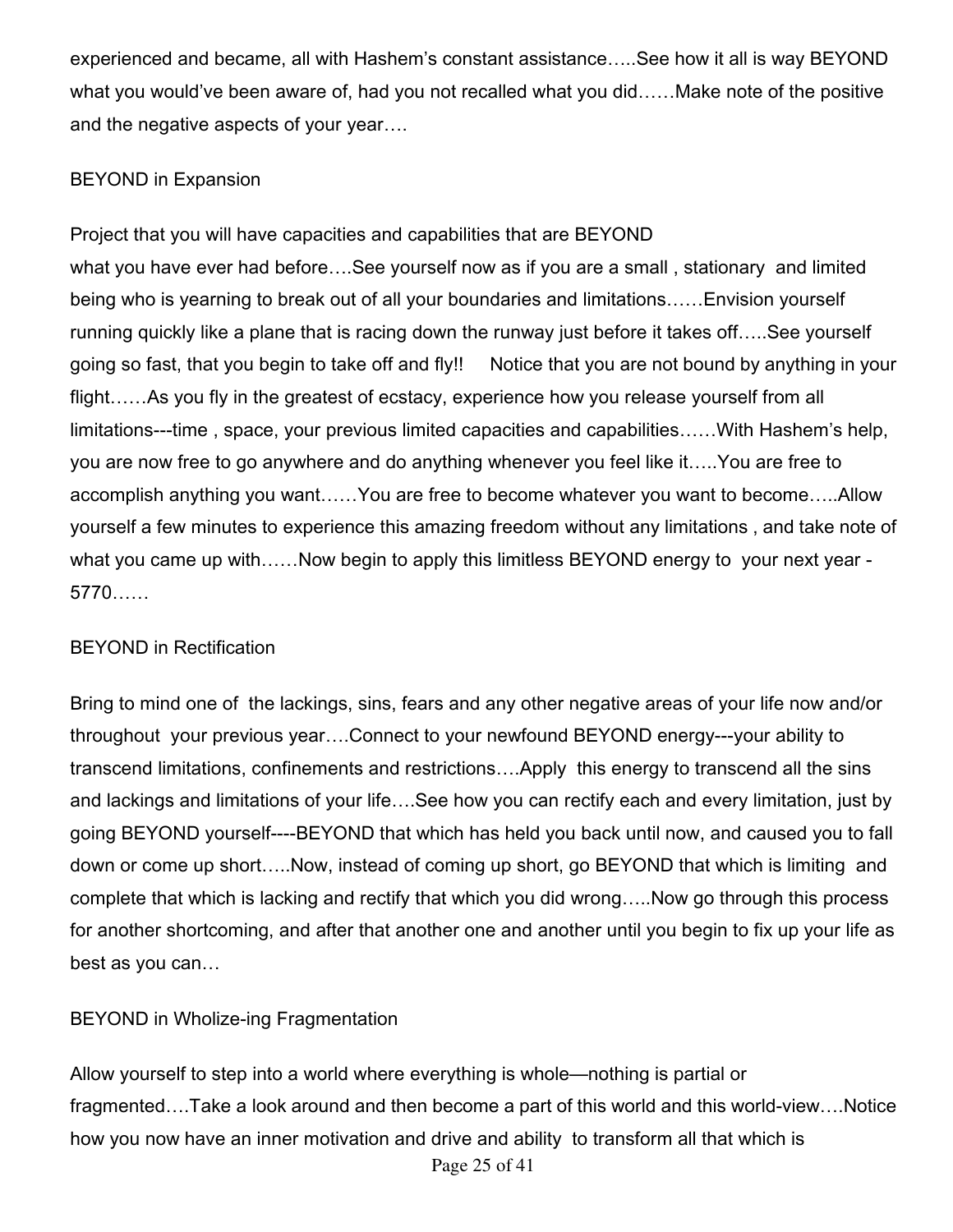fragmented into that which is whole---to transform that which is presently inaccessible and out of your grasp and BEYOND you, to that which is accessible and fathomable….With the power of

wholizing in a BEYOND way, project how the upcoming year-5770 will be a year of ;

- a.Divinizing all that which is mundane in your life
- b.Infinitizing all that which is finite in your life
- c.Primalizing all that which is shallow in your life
- d.Wholize-ing all that which is fragmented in your life
- e.Transcending all that which is confining in your life
- f. Knowing all that which is only perceived in your life
- g. Uniting all that which is scattered in your life

**9.**LETTING G-D IN TO Your consciousness by emulating g-d

#### **EMULATIONS**

#### **1. G-D'S GOODNESS**

**some examples of emulatable traits illustrating G-d's goodness are;** 

- **a. His being Long Suffering b. His being Merciful c. He Forgives Sin d. He's Good to All \*\*\*\*our meditation e. His Modesty f. His being Faithful g. He Loves all Nations**
- **h. He is The G-d of Blessings**

#### **THE G-D IS GOOD TO ALL EMULATION MEDITATIONS AND EXERCISES**

**1. Know that when G-d offers something for a person's benefit, He doesn't go back on it.** 

**Emulate this trait by committing to seek out all that you can do to benefit others..........Do as best as you are able to abide by your word......Start with one person at a time and work your way up to doing the same for others as well.** 

**2. Know that all that G-d does is for the best.** 

**Emulate this trait by contemplating a specific action that you do, to see if it will ultimately result in bringing goodness to any and every person effected--------the more that you practice this trait , the better you will be at it.**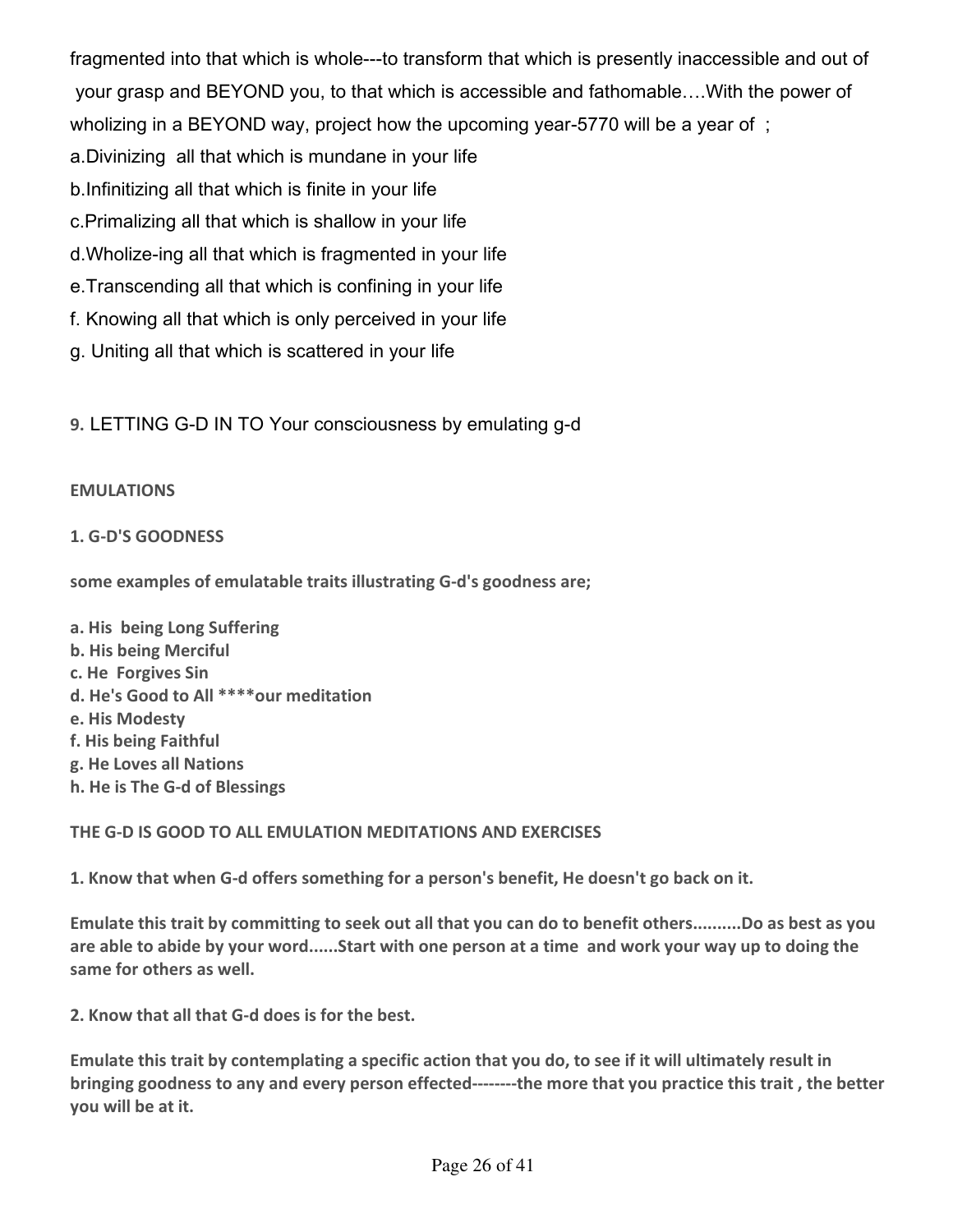**3. Know that even those Divine actions that appear to us as not being expressions of His goodness, but rather expressions of His revenge or justice--whereby those who are deserving are rewarded and those who are not are punished or rectified------those too are expressions of Divine Goodness to the one being rewarded as well as the one being corrected.** 

**Emulate this trait by first committing to love everybody with all your heart, just by virtue of the fact that they are all created in the Divine Image.......Then, from that same standpoint of unconditional and universal love, seek out whatever you can find in each person that can make that person a better person.......... If, as is most often the case, your direct rebuke to that person would be damaging---either for your relationship or for the effectiveness of influencing that person, then don't confront that person, but rather pray for their welfare, healing and betterment........Continue in this manner with this person and with others----always coming from a space of love and having their own good and improvement in mind.** 

#### **2. G-D'S TRANSCENDENCE**

**some examples of G-d's emulatable traits of Transcendence are; a. His work is perfect b. He knows all c. He sees all\*\*\*\*our meditation d. He reveals the hidden e. He's Holy f. He's the G-d of Life g. He's One h. He's great and revered** 

#### **THE G-D SEES ALL EMULATION MEDITATIONS AND EXERCISES**

**1. Know that G-d is able to see all aspects of a situation or a person at once.** 

**Emulate this trait by visualizing one particular person or situation that you are presently involved with........See them as holistically as you can........See the past root causes that brought about this situation or the nature of this person at this point.....See the present impacts of this person and/or situation.....See the future results that will probably be brought about...........Based on your holistic assessments, do whatever you can do to improve the situation or person.....Do the same for other situations and /or people , until you get the hang of how to see holistically and take appropriate action.** 

**2. Know that G-d sees [below the surface] to the heart** 

**Emulate this trait by stopping next time that you encounter a person-----ask yourself if there is a difference between what their lips are saying and what their heart is saying. When you do notice a difference, then open up your heart to this person's heart message.....Notice how this changes the way you entire encounter and relate with this person.....Continue in this manner with this person and others until you begin seeing and relating to people's hearts all the time.** 

**3. Know that G-d sees all that is hidden.**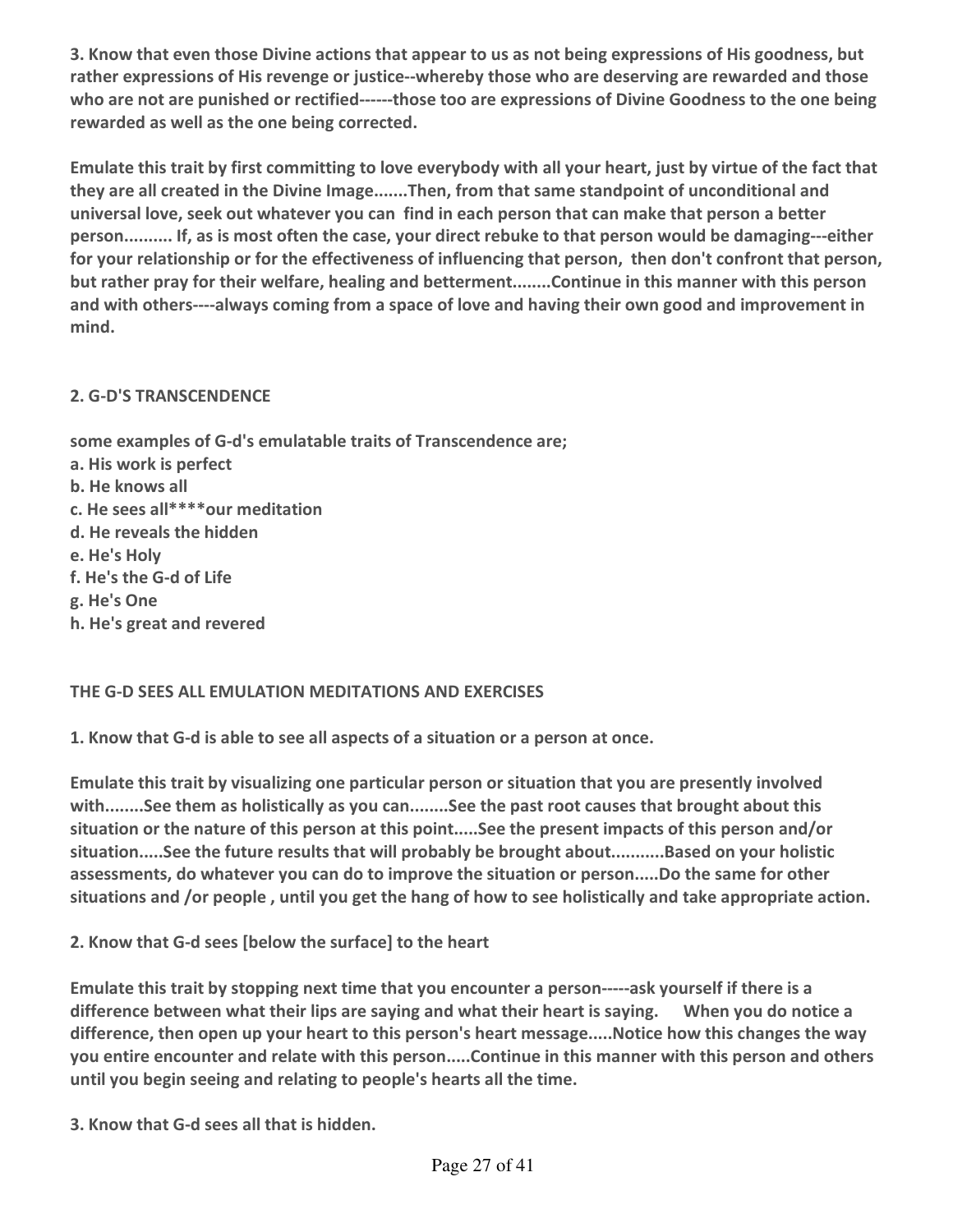**Emulate this trait by focusing on one particular piece of wisdom or information that you hear.....Distinguish between what the surface message is and what the hidden message is............Practice deciphering the hidden messages in all sorts of areas of your life, such as------what your children are REALLY saying to you or what are the REAL messages of the events in your life or what are the hidden messages that your body is conveying to you or what are your hidden intuitive messages saying to you .............Notice how that the more that you focus on these and other hidden messages, the more you will be able to truly emulate Hashem in seeing that which is hidden** 

**\*\*\*\*\*\*\*there are a lot more Emulation teachings and exercises, friends, but surely I've overstayed my welcome this week and will have to continue later on.** 

**10.**LETTING G-D IN TO Your ability to let go of control

THE RETROACTIVE FUSION MEDITATION. When one is privileged to experience a higher state of being, they feel as if all that they do and accomplish, is not really them at all, but rather Hashem doing it through them. This is not only true of their present state of being, but is also true with regard to what they can recall of their past accomplishments.

\*\*\*\*\*\*\*\*\*\*\*\*\*\*\*\*\*\*\*\*\*\*\*Focus on a list of the highlights of your previous weeks – either based on a written one, or a stream of thoughts recollection that you do in your mind right now.

First see every detail and feeling of your week's highlights or main accomplishments as being that of your own doing.

Then reframe every aspect of every accomplishment as being infused, enabled and empowered by The Master of the Universe.

THE EVERYTHING IS PERFECT MEDITATION. – Shabbat is a mindset that is patterned after a future era when there will be nothing lacking, not in people or in anything else. All will be experienced as being whole and perfect just as it is, and there will be no need to rectify anything or anyone else including ourselves.

\*\*\*\*\*\*\*\*\*\*\*\*\*\*\*\*\*\*\*\*\*\*\*Focus on seeing everyone in your life in their perfected state; first scan the people you know (start with one or two and expand your list), and foresee or project what they will be like when they eventually reach their state of perfection.

Then project how differently you will relate to them when you are seeing them in this state.

Next see even their areas of lack as being stepping stones towards their perfection.

Finally, in real life, relate to these people as if you already see them in their perfected state. Do the same entire process for yourself.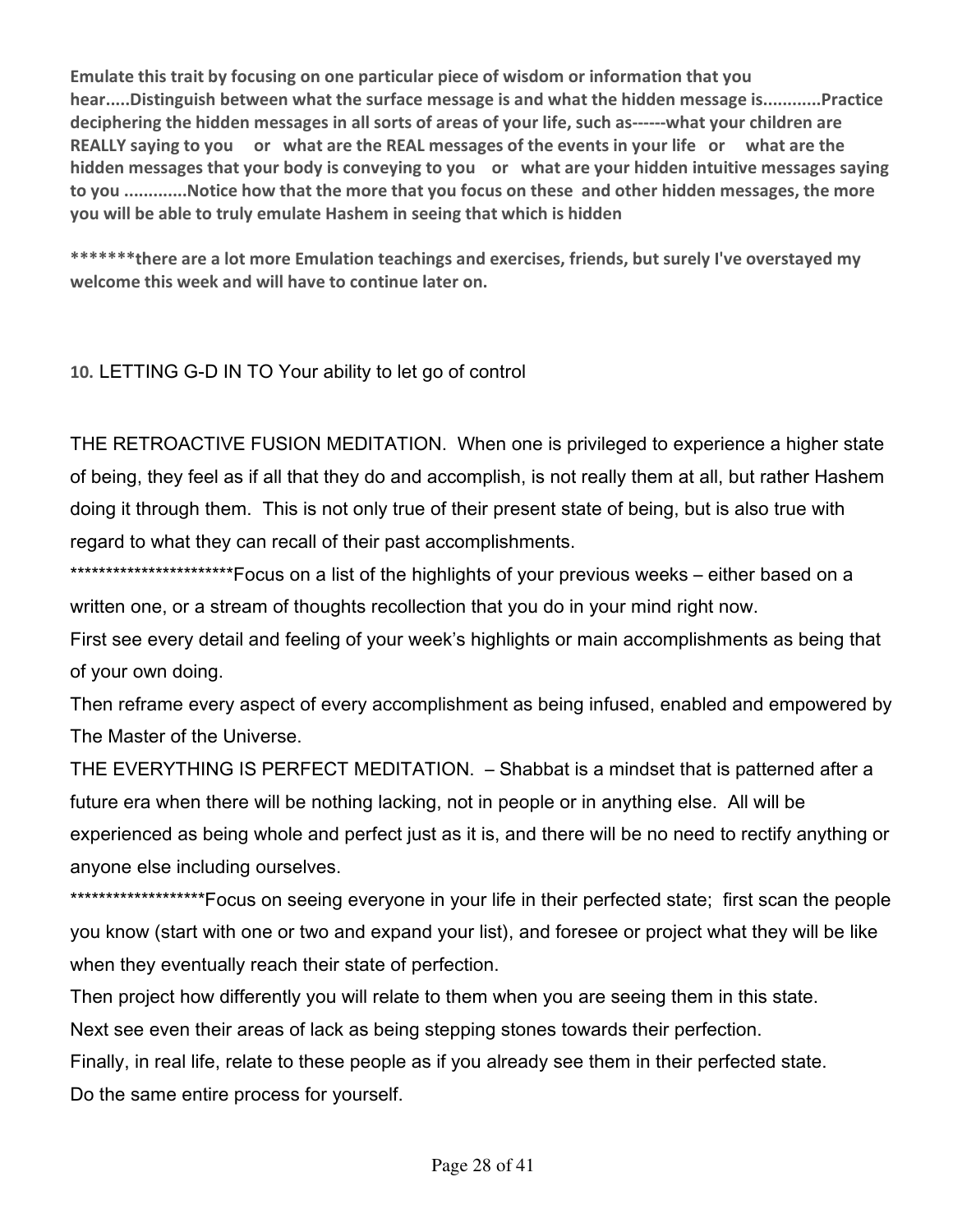# **#4 - Being In Constant Touch With Past Life Drives**

We all have hidden drives---hidden from others as well as from ourselves...Many of these drives are rooted in our past lives expressing themselves inside and outside of us in this lifetime

These drives, when harnessed properly, can show us how to;

\*\*\*\*get back to the garden

\*\*\*\*draw on our generation's capability to be redeemed

\*\*\*\*attract to us lost Souls who are trying find themselves

\*\*\*\*open us to carry out the messages of many souls that reside inside

\*\*\*\*elevate the mineral, plant and animal parts of ourselves

\*\*\*\*to harness the mystical bonds we have with beloved ones

\*\*\*\*to be guided by the 'smoothness' of life [or lack of it]

\*\*\*\*to actualize our calling in life

PAST LIFE DRIVES

#### PRAYER MEDITATIONS

A. THE TRANS-GENERATIONAL PERFECTION PROCESS

1. Back to the Garden of Paradise

Adam HaRishon and Chava [Adam and Eve] ----The 1st man and woman, served as the composites of all humanity....Their primal choice was whether to listen or not to listen to G-d's command not to eat from [ie... ingest the consciousness] 'The Tree of the Knowledge of Good and Evil'...and thereby ingest into their and humanity's system, DOUBT....They chose not to obey....They and humanity from that point onwards, were presented with the historical challenge or legacy of returning to the Garden and to Paradise, by overcoming any doubt whatsoever-of G-d's omnipresence and omnipotence---the dualism of good and evil elevated to the unity of only good.....This is the deepest purpose of every individual Gilgul/reincarnation ---to make strides forward towards this ultimate state of consciousness...

EXPLORE IN YOUR MIND'S EYE &/OR IN WRITING, YOUR INNER DRIVE TO TRANSCEND ALL DOUBTS THAT G-D IS OMNIPRESENT AND OMNIPOTENT AND ALL OTHER DOUBTS STANDING IN THE WAY OF YOUR BEING IN A CONSTANT STATE OF PARADISE…………..SCAN A NORMAL DAY IN YOUR LIFE AND IDENTIFY HOW FAR ALONG YOU ARE IN THIS PROCESS & HOW FAR YOU STILL HAVE TO GO………….CLARIFY WHAT INNER STRENGTHS THAT YOU CAN DRAW UPONTO ADVANCE YOUR CONSTANT AWARENESS AND SELF ACTUALIZATION IN THIS REALM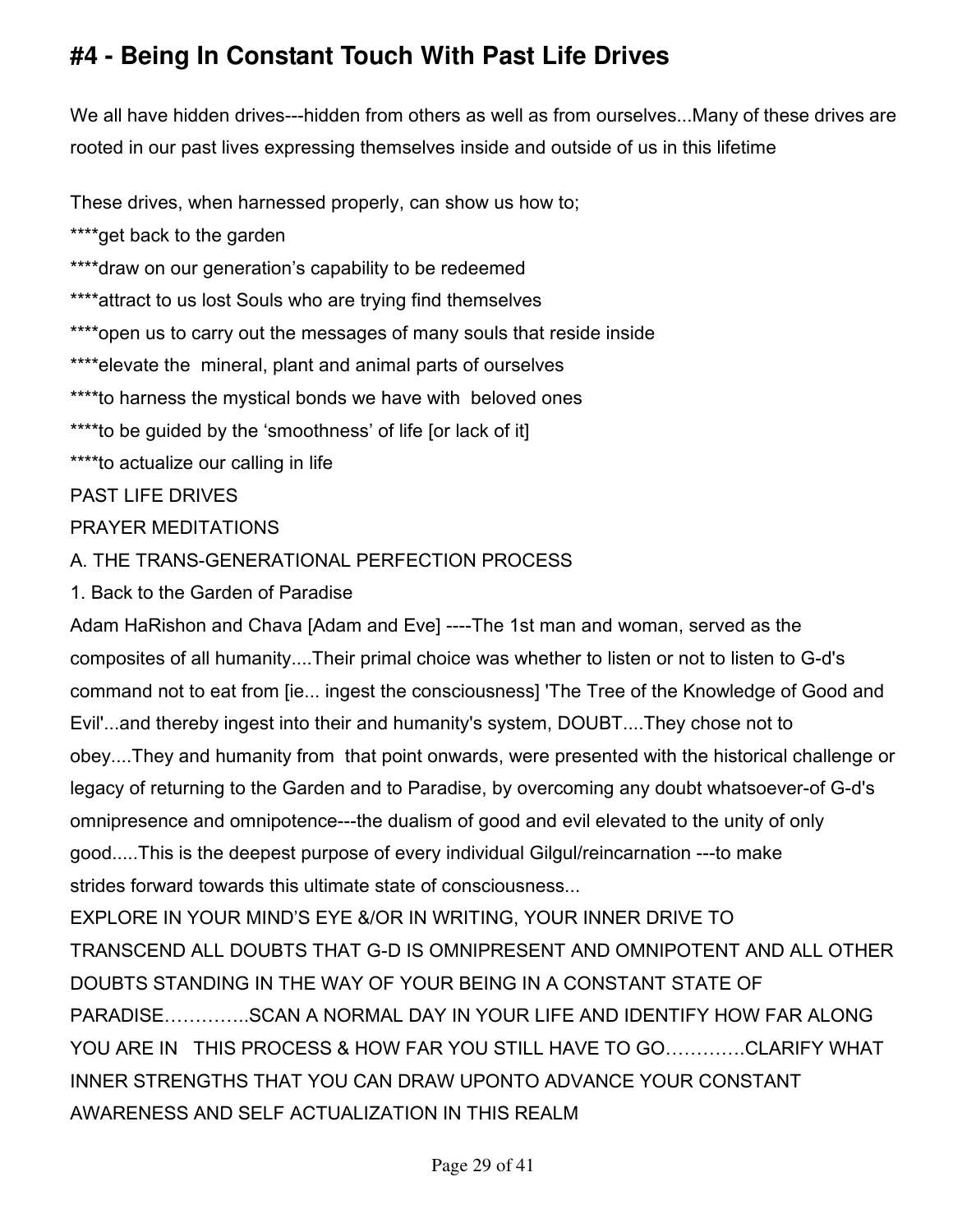Ribbono Shel Olam----Master of the Universe---Bring us back to the Garden---the world at large, as well as each and every one of us, myself included.....Shine for me Your Light---a light so bright, that I have no doubt about what to choose....I choose only You....I make Your Will , my will...In every decision, I ask, 'What does G-d say?'or 'What finds favour in G-d's Eyes?'---and I choose and act accordingly.....Help me and all of us reveal Your Presence---in everything that we do---until the world becomes an unlimited Kingdom of your Majestic Presence....Help us now to open the Gates of this Garden of Eden Consciousness...

2. The Humanity Soul Maps

There are 3 maps that serve as the basis of the historical subdivision and categorization of humanity within the context of Adam and Eve's Soul map bodies....The elements of each map are represented in different points of history ....Usually the pattern is that the higher, more primal levels appear earlier in history, and the lower levels come later---an ongoing decline of the level of the trans-generational Soul levels...

There is a Sefirotic map--extending across history from Keter's earlier generation Souls down to Malchut's latter generations...

Similarly, there is a body part map extending from the head down to the feet...

And there is a Soul level map--from Yechida down to Nefesh....

We now, in these last or completion generations prior to Mashiach's coming, represent the lowest of Souls---the Malchut level, the Nefesh level and the Heal of the Foot level ['Ikvata D'Mashicha]... EXPLORE IN YOUR MIND'S EYE &/OR IN WRITING, YOUR INNER DRIVE TO TRANSFORM THE WORLD

AS A PART OF A GENERATION THAT IS CAPABLE OF BRINGING ON THE GEULA/REDEMPTION …………..SCAN A NORMAL DAY IN YOUR LIFE AND IDENTIFY HOW FAR ALONG YOU ARE IN A POSITION TO CONTRIBUTE TO THIS PROCESS & HOW FAR YOU STILL HAVE TO GO………….CLARIFY WHAT INNER STRENGTHS THAT YOU CAN DRAW UPONTO ADVANCE YOUR CONSTANT AWARENESS AND SELF ACTUALIZATION IN THIS REALM

Ribbono Shel Olam ---Help our generation to know who we are ,and to tap in to our unique strengths and to overcome our weaknesses....We represent the lowest levels...We can therefore impact reality in the most powerful ways even though we accomplish the least of all generations...Though we may be on a level that is lower than all other levels, of all previous generations---unlike them--we have a greater ability to bring the entire world to it's culmination--to Messianic consciousness--the lowest levels ushering in the highest of levels.....Help each one of us individually, to open up the gates of encouragement--and be encouraged right now, by the fact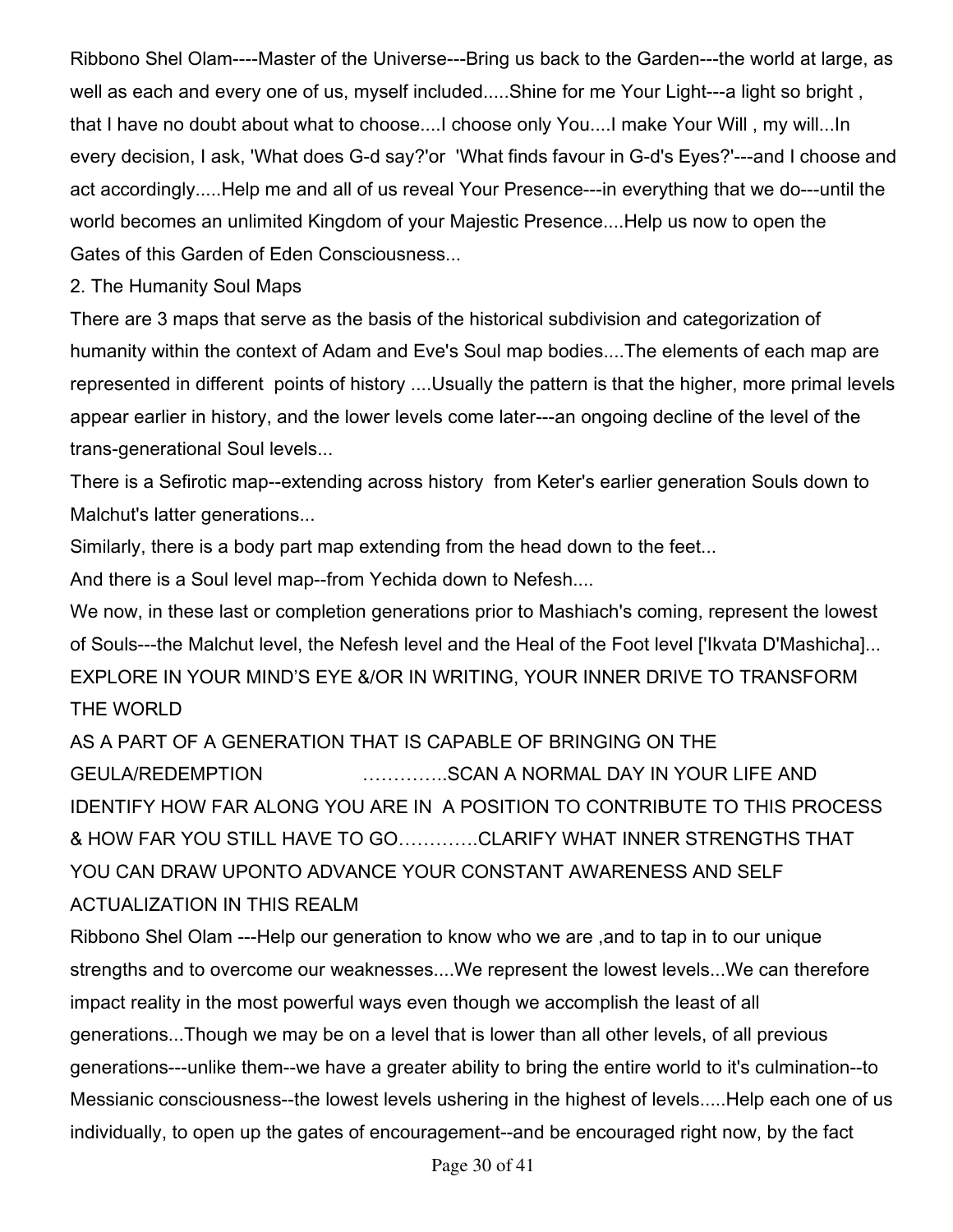that the slightest efforts on our parts, elicit the greatest impacts---and through this---help us to be the ones who bring the Mashiach very very soon!

3. The Global Soul Redemption

We the Jewish people, as a result of the Original Sin, are mixed up in the Adam/Eve Soul map or body with the nations of the world...This means that the Jews, who by their nature, have an affinity for a certain nation, are exiled to that particular nation, and some of us get trapped in the host culture [ie.. assimilation, intermarriage ..etc..] , and others of us, have to go in to rescue them and other non-Jewish Souls who really deep down, belong to our people, and these 'rescuers' find themselves charged with the task of bringing them back home to their roots--not in a missionary type of way--and often times not even in a conscious way...These Souls are scattered across the dimensions of time and space and soul.....Therefore , we wandering, exiled Jews, have found ourselves 'doing time' in various places across the globe---all for the sake of bringing our people back home....all of us are destined, ultimately to come back home to our country and to our people and to our unique way of living....

EXPLORE IN YOUR MIND'S EYE &/OR IN WRITING, YOUR INNER DRIVE TO ACTUALIZE AND EXPRESS THE FULL GLORY OF OUR HOLY PEOPLE AND OF HUMANITY AS A WHOLE …………..SCAN A NORMAL DAY IN YOUR LIFE AND IDENTIFY HOW FAR ALONG YOU ARE IN THIS PROCESS & HOW FAR YOU STILL HAVE TO GO………….CLARIFY WHAT INNER STRENGTHS THAT YOU CAN DRAW UPONTO ADVANCE YOUR CONSTANT AWARENESS AND SELF ACTUALIZATION IN THIS REALM

Ribbono Shel Olam---Bring our people back home---back to our Holy land, to be together with the rest of our people---to return to our unique way of living....Help us in this grand homecoming process, to see your Providential Hand swooping us up to return to our roots....Return us to our destiny---to truly be a light to the nations---showing to ourselves and to everyone , not only who we are and can potentially become, but who THEY are and can potentially become as well....Open up for us the gate of global and national and personal redemption....remove us from the exile...Remove the exile from within us....

#### B. THE HIDDEN SOULS IN OUR LIVES

1. Permanent and temporary residents of our bodies and Shabbos guests

Most of us are born with more than one Soul inhabiting our bodies....We can have up to 3 or 4 that reside within us from birth to death....There is one main resident --the Master of the House---while the other ones are there to help the master [the Baal Habayit] in his struggles and to suffer with him in his sufferings--the goal of everyone is self perfection....In addition, we have temporary residents-- -Souls who come into us for a short time, in order to take part in a wonderful act or Mitzva that we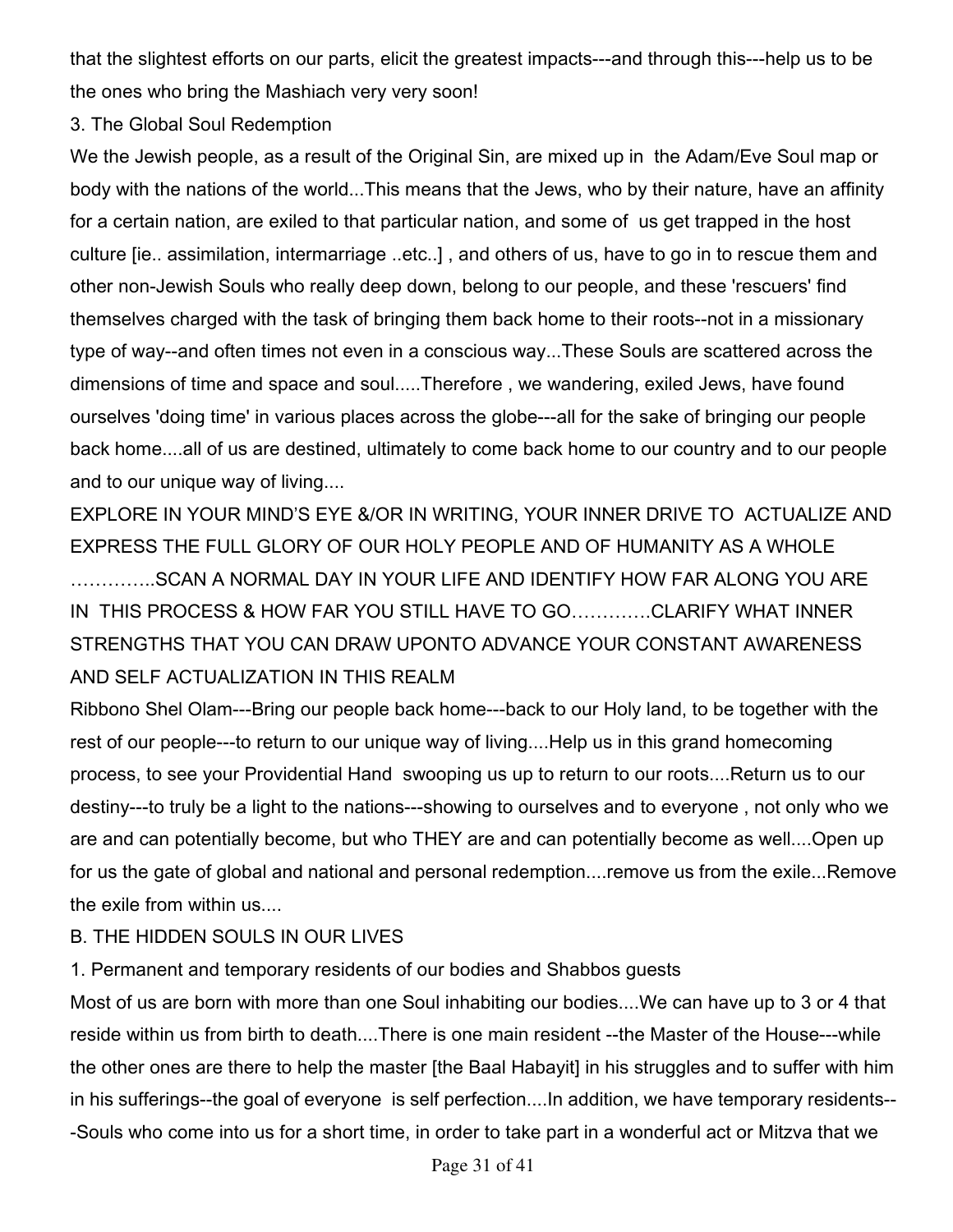are doing in order to share with us, our suffering---either for their own 'Tikun' benefit, or to altruistically help us...Sometimes this visit lasts a minute--sometimes it lasts for years....In addition, everyone receives an extra Soul [Neshama Yetaira] ...These are actual people coming from their other worldly home to enter inside of us for the duration of the Shabbat--to add life, flavor and consciousness...

EXPLORE IN YOUR MIND'S EYE &/OR IN WRITING, YOUR INNER DRIVE TO IDENTIFY, AWAKEN AND ACTUALIZE THE SOULS RESIDING INSIDE OF YOURSELF AND THEIR MESSAGES…………..SCAN A NORMAL DAY IN YOUR LIFE AND IDENTIFY HOW FAR ALONG YOU ARE IN THIS PROCESS & HOW FAR YOU STILL HAVE TO GO………….CLARIFY WHAT INNER STRENGTHS THAT YOU CAN DRAW UPONTO ADVANCE YOUR CONSTANT AWARENESS AND SELF ACTUALIZATION IN THIS REALM

Ribbono Shel Olam----Help us to maximally tap into and to rectify , all of the Souls who inhabit our body....We generally have no idea who they are or that they are there at all--but with your help, Hashem, we can sensitize ourselves to feel ever so slightly, the different inclinations that we have stirring inside of us, in quantity and in quality....Help us to know what to do in order to help all these Souls heal and rectify ---and to utilize them to help us do the same....

#### 2. In the Elements

Another manifestation of hidden Souls, are those that are stuck in what is called the 'Kaf HaKela'- literally 'The Slingshot'---these are the Souls that are undergoing severe post-life rectifications....They return post-life, to this world's atmosphere , either as 'homeless' beings-- neither here nor there--not really in this world, nor in the usual post life realities of Gan Eden ,Gehinnom or Gilgul....Their fate is a payoff-- measure for measure, for not having been either here nor there during their lifetimes--in anything that they did---they are slung from one side of the world to the other....Often these post-life Souls find themselves 'in the elements'...ie...they inhabit created beings that belong to one of the 4 Elemental categories---mineral, vegetable, animal or [sub]human...These unfortunate Souls, unlike all other reincarnated cycles [which come back into full fledged human beings], are aware of their previous human form and of their being trapped in a non human form at the present time, until their 'Tikun' is completed--also a measure for measure Tikun for acting like subhuman beings in their lifetimes...

EXPLORE IN YOUR MIND'S EYE &/OR IN WRITING, YOUR INNER DRIVE TO ELEVATE ALL OF YOUR SUBHUMAN DRIVES AND CONSCIOUSNESS TO A HUMAN AND G-DLY LEVEL…………..SCAN A NORMAL DAY IN YOUR LIFE AND IDENTIFY HOW FAR ALONG YOU ARE IN THIS PROCESS & HOW FAR YOU STILL HAVE TO GO………….CLARIFY WHAT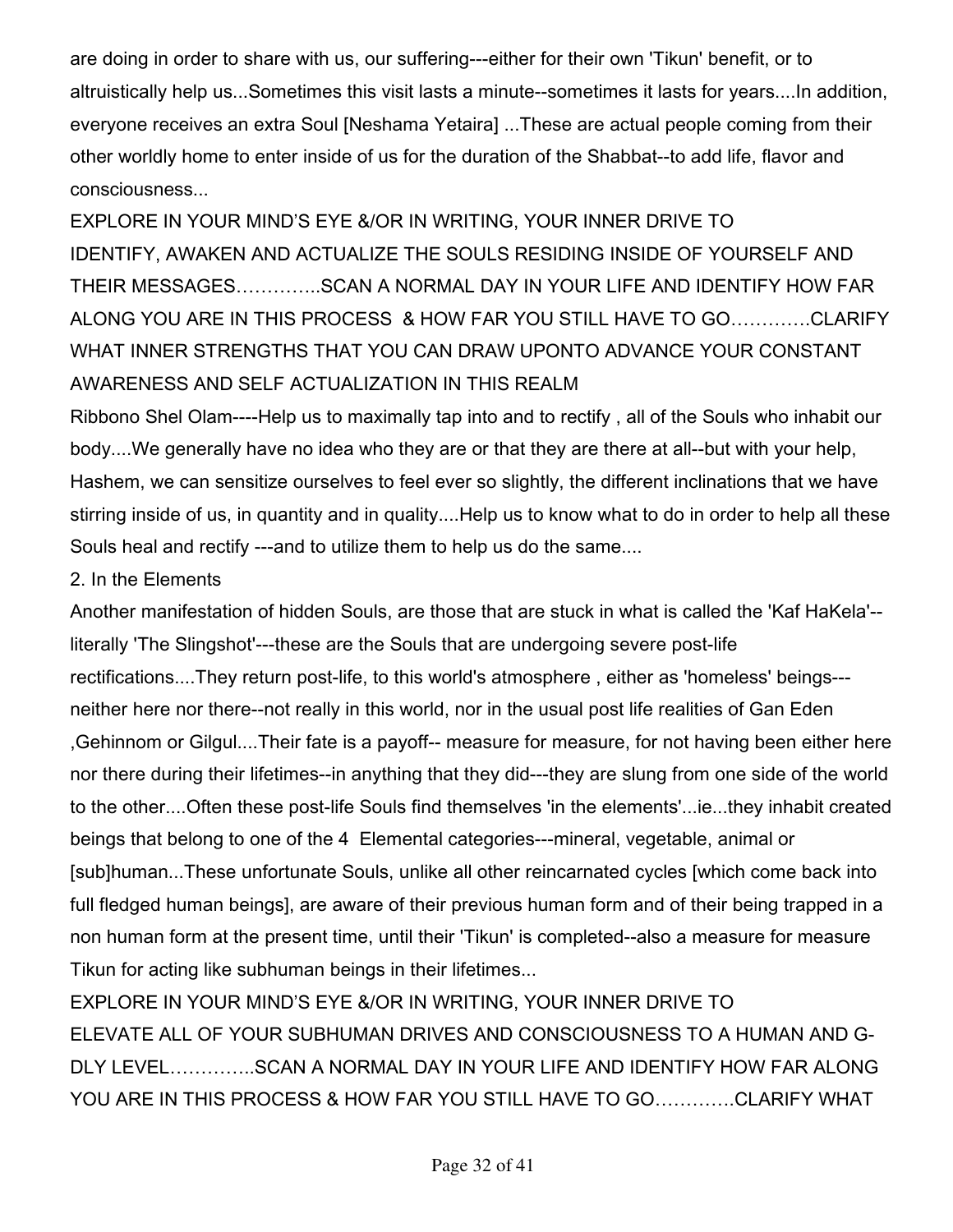### INNER STRENGTHS THAT YOU CAN DRAW UPONTO ADVANCE YOUR CONSTANT AWARENESS AND SELF ACTUALIZATION IN THIS REALM

Ribbono Shel olam---You are the Source of compassion---a compassion that is infinite and beyond our ability to fathom....Please direct your compassion to those poor unfortunate souls who are trapped in a world that is very difficult for them to cope with...Help them come to their Tikun swiftly, thoroughly and as painlessly as possible....Please keep us from thinking and feeling and speaking and doing those things that would condemn us to do 'time' in such a reality...Help us to make the most of our time in this lifetime--fruitfully and in a blessed way----in a way that brings out the best in us and in others and with the recognition of your Presence---and not in a way that is anything less than decently human....

#### 3. Hidden Soul bonds ['Lvushim']

We are connected to the primary relationships of our lives by metaphysical bonds known as Lvushim or Spiritual Garbs....These Lvushim connect us to our parents , children, siblings, spouses, best friends, masters and students in ways that transcend our normal ways of conducting relationships with these people....We feel what they feel...We are motivated beyond the call of duty to help them achieve healing and rectification...We do not lose contact with them even when one or both of us move on to the post life reality...

EXPLORE IN YOUR MIND'S EYE &/OR IN WRITING, YOUR INNER DRIVE TO CONNECT TO THE MOST BELOVED PEOPLE IN YOUR LIFE IN THE MOST PROFOUND AND INTIMATE WAYS…………..SCAN A NORMAL DAY IN YOUR LIFE AND IDENTIFY HOW FAR ALONG YOU ARE IN THIS PROCESS & HOW FAR YOU STILL HAVE TO GO………….CLARIFY WHAT INNER STRENGTHS THAT YOU CAN DRAW UPONTO ADVANCE YOUR CONSTANT AWARENESS AND SELF ACTUALIZATION IN THIS REALM

Ribbono Shel Olam----Enable us to do whatever we need to do to enhance our connection with our primal relations...Help us to help them, and help them to help us in any and every way possible...Please open the gates for us to express our love and caring and benevolence...Help us to exert ourselves to help them actualize themselves in both direct revealed ways, and in hidden ways as well...

#### C. LIFE'S MYSTERIES POTENTIALLY EXPLAINED

#### 1. The Smoothness Factor

Every thought, feeling, speech and act that we do in life, is rooted in, and influenced by that same expression that we did in previous lifetimes....The way to know how we expressed ourselves in previous lifetimes, is to feel how smooth these realms resonate for us now---the smoother it goes, the more rectified that we are and were...The harder that it is, the more rectification is required...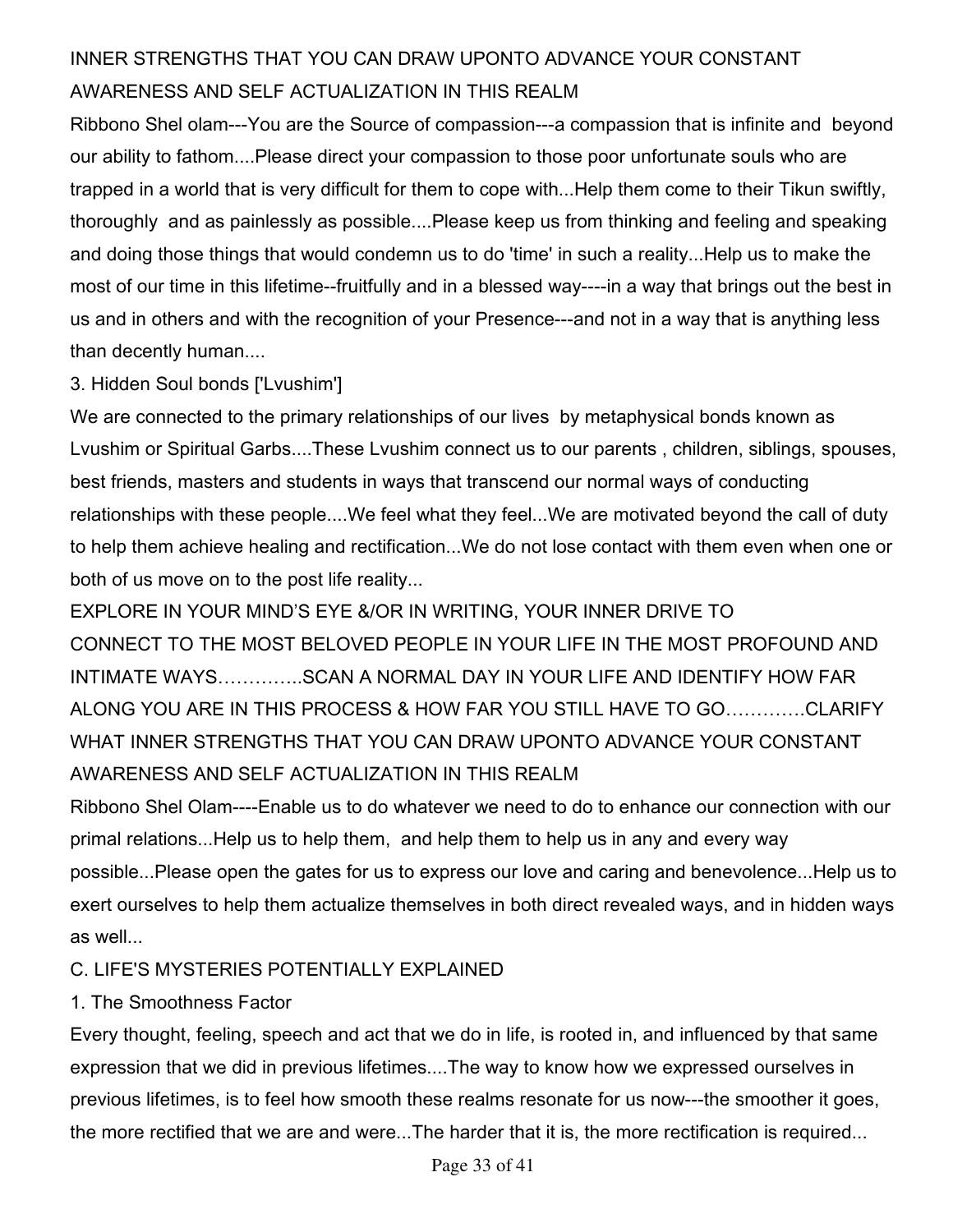EXPLORE IN YOUR MIND'S EYE &/OR IN WRITING, YOUR INNER DRIVE AND CAPACITY TO UNDERSTAND HOW EVERY FACET OF LIFE ,DEPENDING ON HOW SMOOTH IT IS, CONVEYS THE TYPE OF TIKUN WE STILL NEED TO DO, AND THEN ACT UPON THIS UNDERSTANDING…………..SCAN A NORMAL DAY IN YOUR LIFE AND IDENTIFY HOW FAR ALONG YOU ARE IN THIS PROCESS & HOW FAR YOU STILL HAVE TO GO………….CLARIFY WHAT INNER STRENGTHS THAT YOU CAN DRAW UPONTO ADVANCE YOUR CONSTANT AWARENESS AND SELF ACTUALIZATION IN THIS REALM Ribbono Shel Olam----Help us resonate with what we need to still heal and fix up in life...Help us sensitize ourselves to the degree of smoothness with which we act , speak, feel and think....Please open up for us the gates of awareness and willpower and wisdom---so that we can know what we still need to heal and how to go about doing the healing --all with a healthy degree of will-power-- both in regards to ourselves and to others as well...

#### 2. Our Calling in life

We come into this life with unfinished business to take care of....This includes the 1 or 2 major things that need taking care of--both negative areas to rectify and positive powers to emanate properly....In addition, we have specific challenges that call us into action and to respond to properly at all times 24/7....Both the general and the specific areas are rooted in the unfinished business that has not been taken care of in previous lifetimes, as well as the specific root-Soul and root-tasks that we have....The' playing field' that we use to complete ourselves, is life itself in all of it's multiple dimensions---people, problems, goals, drives.. etc..etc..---all calling out to us to respond properly... EXPLORE IN YOUR MIND'S EYE &/OR IN WRITING, YOUR INNER DRIVE TO KNOW WHAT YOU HAVE COME TO DO IN LIFE AND HOW TO DO IT , AND THEN GATHER THE STRENGTH TO DO IT…………..SCAN A NORMAL DAY IN YOUR LIFE AND IDENTIFY HOW FAR ALONG YOU ARE IN THIS PROCESS & HOW FAR YOU STILL HAVE TO GO………….CLARIFY WHAT INNER STRENGTHS THAT YOU CAN DRAW UPONTO ADVANCE YOUR CONSTANT AWARENESS AND SELF ACTUALIZATION IN THIS REALM

Ribbono Shel Olam----Open up for us the knowledge to know what we are here for in this lifetime- the main reasons and drives--those that we feel that we must take care of at all costs, as well as the positive powers that we have --those realms that we are 'head and shoulders' above our peers....Show us how to utilize these powers in the best possible ways...Show us how to see that everything that comes our way--whether people or thoughts or challenges, are all customized and personalized just for us...Open up the gates to see how all of this comes from You, and how we can truly fulfill our Calling in life....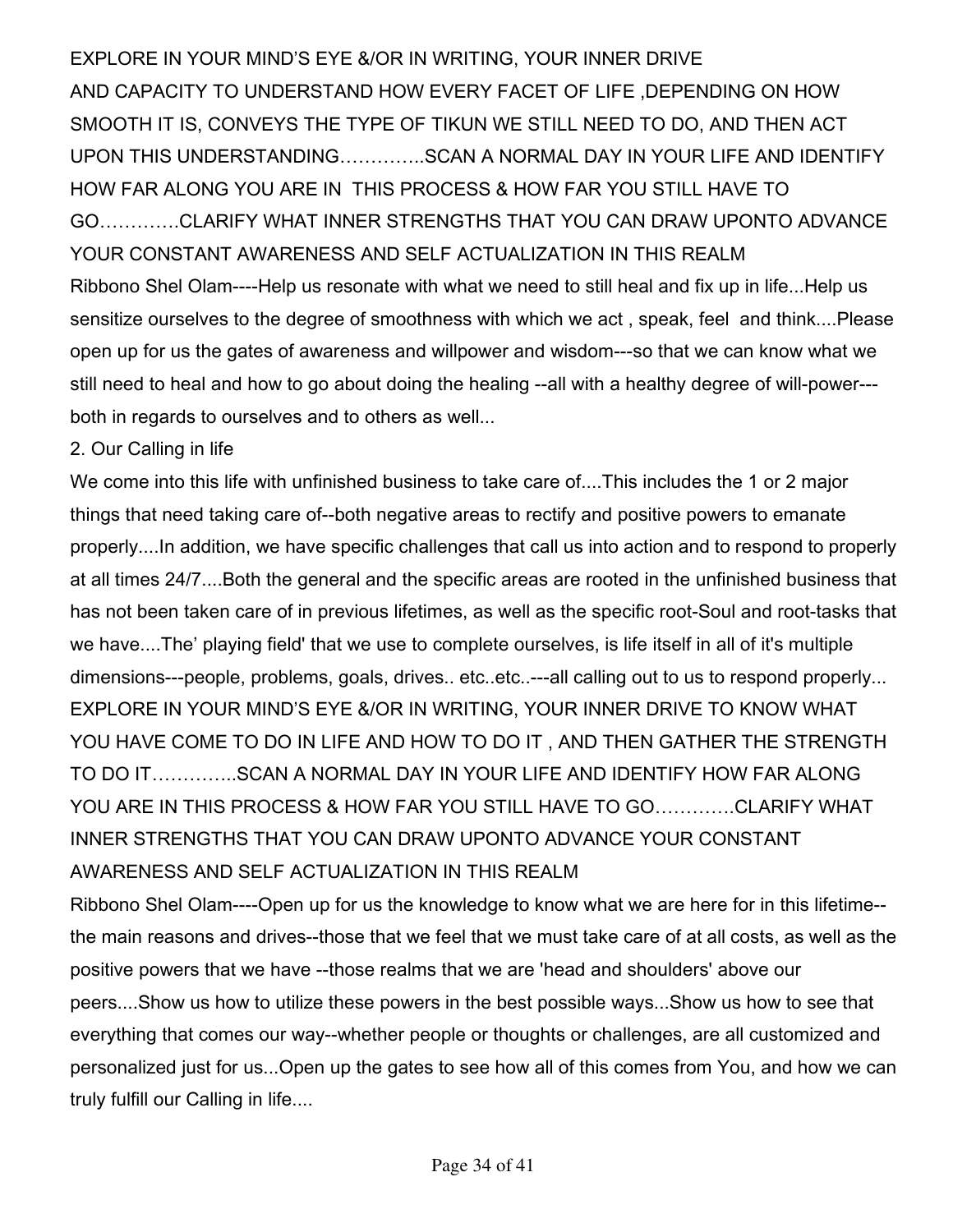# **#5 - Being In A Constant State Of Ratzon**

**The art of Living the life you love** 

**1. Ratzon is the state of being so connected to your essence, that every other aspect of your life, within you and without, align with this essence** 

- **2. Ratzon is the state of being fused with your essence and it's Divine source**
- **3. Ratzon is the state of being in Allness**
- **4. Ratzon is the state of being certain that where you are now, is the best place to be**
- **5. Ratzon is the state of being in a harmonious healing flow**
- **6. Ratzon is the state of being in love with living**
- **7. Ratzon is the state of being clear about why you are here and what to do about it**
- **8. Ratzon is the state of being simultaneously connected to your past, present and future**
- **9. Ratzon is the state of being in sync with all that G-d sends your way in life**
- **10. Ratzon is the state of being fully alive**

#### **RATZON**

#### **Getting it/ Being it/ Manifesting it**

**The foundation point of this very illusive thing called Ratzon is to project a path , a road map---a projected reality that finds you and the world around you fully emanating your desired Ratzon…..This projected reality which is being constantly Created by the ONE ABOVE together with your assistance [guided and nurtured from ABOVE]….the following Ratzon life-tools will help assist you in the process of getting it and being it and manifesting it in the world…[I bring them here briefly, though most of them are brought more at length in my teachings over the years]** 

**Getting it 1.BLYV [BEYONG LIMITS YEARNING VISION]** 

**BLYV STANDS FOR BEYOND LIMITS YEARNING AND VISION----AN EXERCISE OR CONTEMPLATION WHERE YOU EITHER CONTEMPLATE OR [PREFERABLY] WRITE DOWN IN A STREAM OF CONSCIOUSNESS WAY, THE VISION OF YOUR LIFE THAT YOU YEARN FOR IN THE COMING YEAR, IN A FASHION THAT IS BEYOND PRESENT LIMITATIONS OR CAPACITIES [ IN ORDER TO ALLOW YOURSELF ROOM TO GROW]. YOU SHOULD ELABORATE ON EVERY ASPECT OF YOUR LIFE AND IDEALLY, RE-DO THIS LIST AGAIN AND AGAIN. THE MORE YOU YEARN, THE MORE YOUR YEARNING APPETITE IS OPENED UP, AND THE GREATER ARE YOUR CHANCES OF REALLY DISCOVERING YOUR TRUE RATZON [WILL]. AFTERWARDS, YOU FILTER THE LIST DOWN TO YOUR MOST ESSENTIAL WANTS [AND EVENTUALLY TO THE ONE ALL INCLUSIVE 'RATZON POINT'**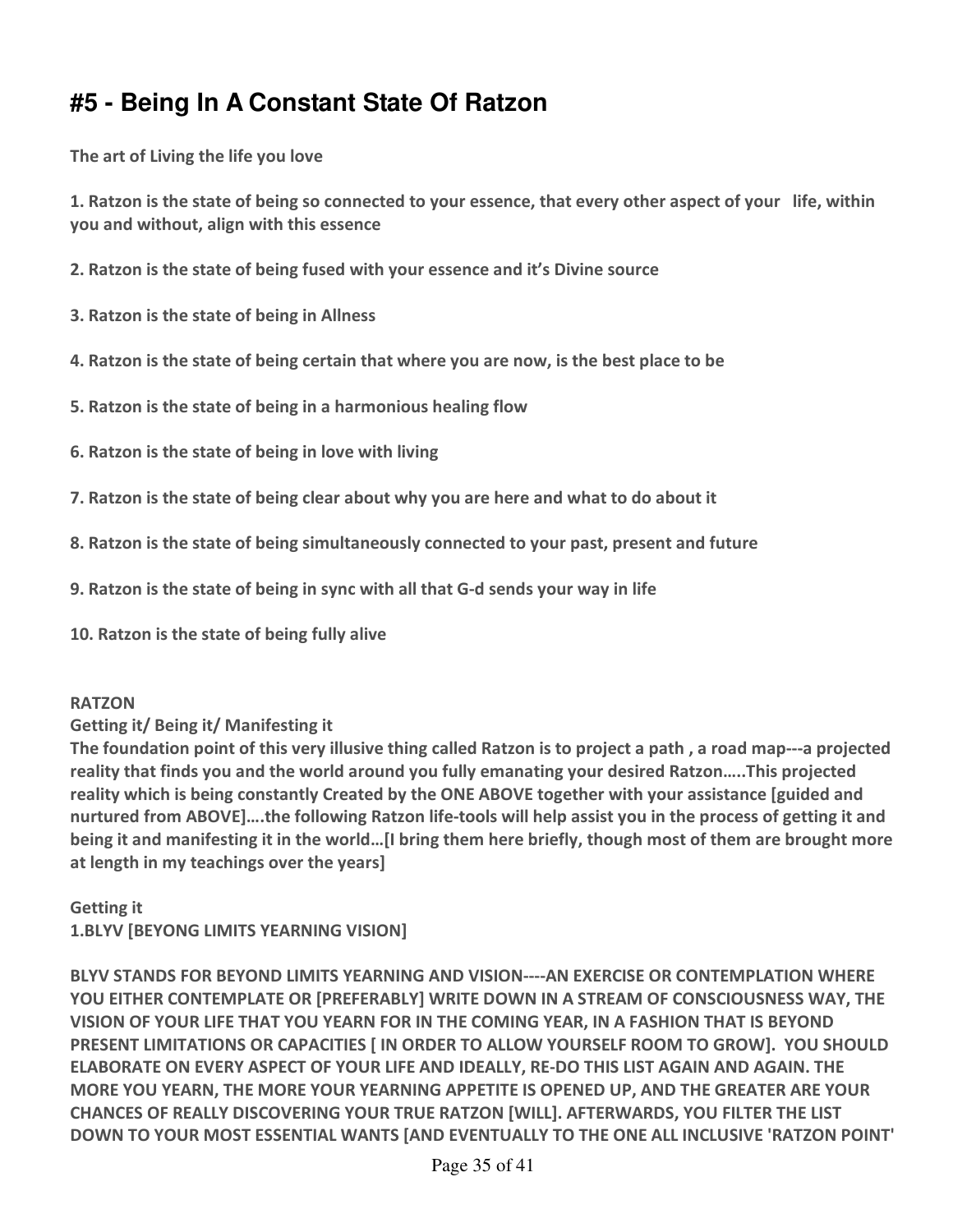**AS WE SHALL SOON DISCUSS]...** 

#### **2. PAST, PRESENT AND FUTURE CHECK**

**IN ORDER TO HELP DISCOVER WHAT YOU HAVE COME TO THE WORLD FOR...IE...WHAT IS YOUR UNIQUE TASK THAT YOU'RE DRIVEN TO DO IN THIS WORLD---YOU CAN ASK YOURSELF, WHAT IS YOUR NEGATIVE DRIVE...IE...WHAT IS IT THAT KEEPS HOLDING YOU BACK, OR WHAT IS IT THAT YOU ARE DRIVEN TO ACCOMPLISH, BUT CONTINUALLY FAIL TO DO---AND ARE NEVERTHELESS DRIVEN TO GET RIGHT BACK UP AND TRY AGAIN AND AGAIN. ON THE POSITIVE SIDE, ASK YOURSELF WHAT AREA OF LIFE ARE YOU 'HEADS AND SHOULDERS' ABOVE EVERYONE ELSE IN, AND EMPOWERED IN AND 'IN YOUR ZONE'....** 

**ALL OF THIS IS A 'PRESENT-TENSE' INDICATION OF YOUR 'CALLING'. THE 'BLYV' CONTEMPLATION THAT WE DISCUSSED ABOVE IS A 'FUTURE-TENSE' INDICATION OF YOUR 'CALLING'. AS FAR AS A 'PAST-TENSE' INDICATION GOES, HERE IS WHAT YOU CAN DO;** 

**MAKE A LIST OF THE 10 MOST SIGNIFICANT EXPERIENCES THAT YOU HAVE EVER HAD IN YOUR LIFE. ANALYZE THEM TO SEE IF YOU CAN DISCOVER WHAT THE ONE COMMON DENOMINATOR IS. WHAT IS THE DEEPEST MOTIVATION THAT PERVADES OR UNDERLIES ALL OF THE REST OF YOUR LISTED EXPERIENCES? ONCE YOU'VE DISCOVERED IT, THEN AS BEST AS YOU CAN, COME UP WITH A SINGLE-DIMENSIONAL WORKING DEFINITION THAT WE WILL REFER TO AS THE 'RATZON POINT'. USE THIS 'RATZON POINT' , WHICH IS BASED ON ALL OF YOUR PAST , PRESENT AND FUTURE SELF-DISCOVERIES, AS MUCH AS POSSIBLE, TO SERVE AS THE INNER CORE MOTIVATOR OF ALL THAT YOU DO. THE MORE YOU ACTIVELY INTEGRATE THIS RATZON POINT-MOTIVATOR IN YOUR LIFE, THE MORE YOU WILL BE LIVING A LIFE OF RATZON AND ACCORDING TO YOUR 'CALLING'....** 

#### **3. WHAT DO I WANT**

**ONE OF THE BEST WAYS TO FIND OUT WHO I AM, AND HOW TO LIVE THE LIFE I LOVE ,AND TO KNOW WHAT I CAME TO THIS WORLD TO DO [WHAT IT IS THAT HASHEM WANTS FROM ME]----- IE...MY CALLING,-----IS TO GO AS DEEP INTO MY OWN WILL AS I CAN [THE DEEPEST THAT I COULD GO IS TO THE POINT WHERE MY OWN WILL AND HASHEM'S WILL ARE ONE]. SIMILARLY IN ORDER TO LIVE 24\7 IN AN INSPIRATIONAL , CENTERED, SPIRITUAL, SELF EXPRESSED, ALL OF ME-ing TYPE OF MIND-SET, I NEED TO ASK MYSELF EVERY DAY AND IN EVERY SITUATION WHAT DO I WANT....** 

**Being it** 

#### **1. PERFECT AS IS**

**' ALL IS PERFECT AS IS' is a great mind** 

**state for realizing how all of the challenging thoughts that come into your mind all very-very sweet---------- ------- because when you repeat to yourself and internalize that all is perfect as is, then even those thoughts that previously seemed bad** 

**or lacking or dis-empowering, now will be seen as being good and whole and empowering** 

#### **2. ALL-ING**

**know that virtually every spiritual process and drive that exist within ourselves and without, are composed of one or all of 3 elements---** 

**---unblocking the flow [F]** 

**--actualizing all of ourselves [A]** 

**--striving beyond ourselves [B]**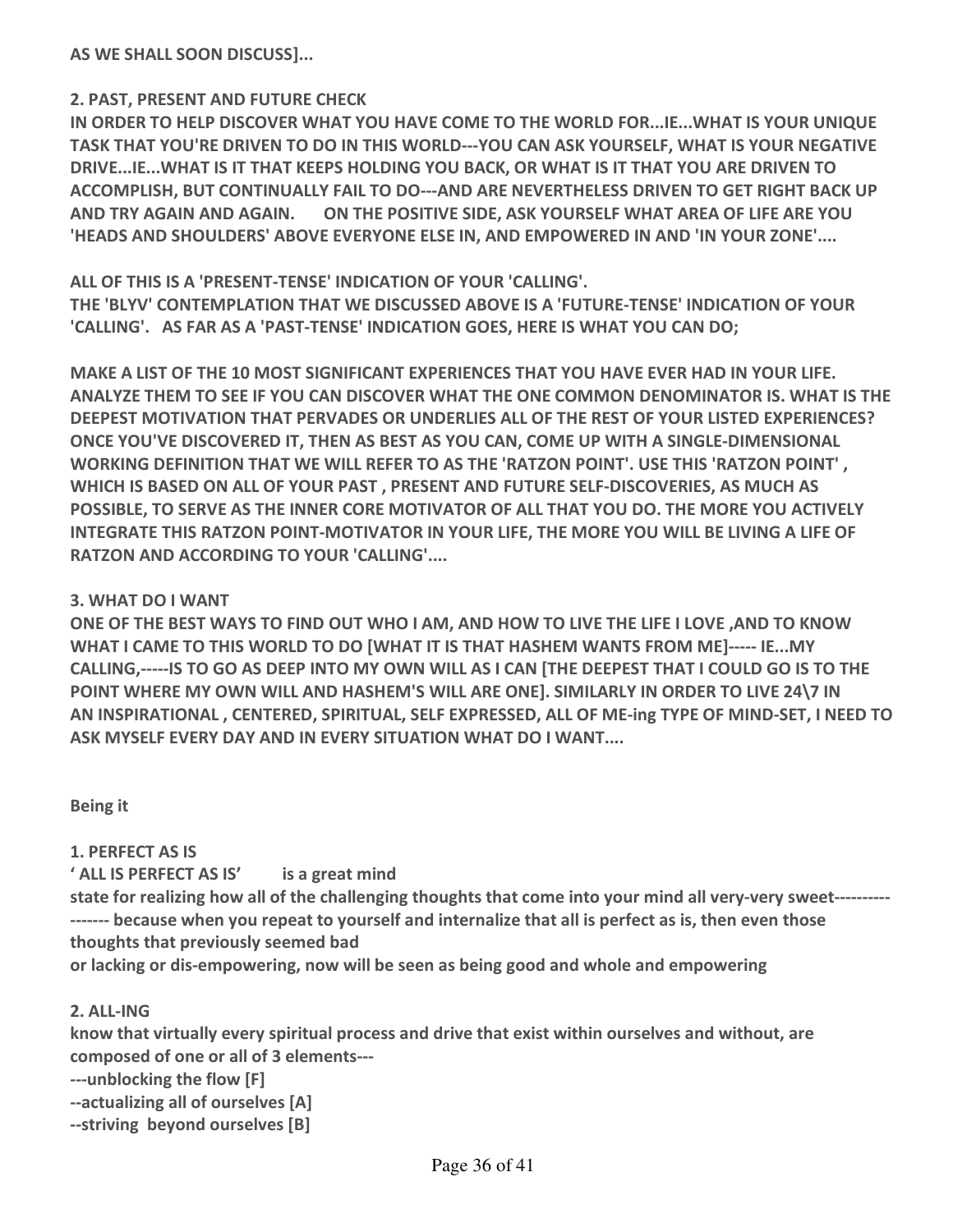**....know that the more that we are aware and conscientious of these 3 primal elements, and strive to awaken and actualize them in our lives, the more plugged in we are into the essence of living** 

**CONNECT---------------connect to how awakened [or un-awakened] is your own level of unhindered flow and total self realization and also your constant reach to grow beyond yourself.....connect to a surety and a clear knowing that G-d can open up for you all of these spiritual powers----to the extent that you allow yourselves to receive them from Him.....connect to one specific challenge in your life--- experience how your sense of well-being constantly increases---the more that you allow Hashem to lead the way [and guide you as well] in opening up your flow, your self actualization and your ability to reach beyond yourself......connect to as many challenges in your life in this way as you can....** 

**3. P.L.UG. I.N.** 

**P=PRESENCE-------------- Be 'present' with all that is going on right now, all that is immediately in front of you, all that is deep inside of you and what is all around you.....** 

**L=LOWER SOUL---------------Integrate into your conscious life your lower self in a healthy way [ie.... we are definitely not referring to the part inside of ourselves who's very purpose in life is to destroy us, sabotage us, throw us off.. etc.. sometimes referred to as the evil inclination or 'Yeitzer Hara']. If this lower self or inner child is left out, squashed, blinded...etc..., then any and all attempts to be great and high and paradised will fail due to a constant inner struggle , not to mention the fact that if we successfully integrate the lower self, then we empower a huge amount of energy into all the rest of our psyche....** 

**U=UNIFY-------------------connect together all the disparate components of your life into one nuclearly powerful unified unit.** 

**G=GROOVING--------------------take pleasure in all aspects of life, people and Hashem, who's making it all possible** 

**I=INFINITIZING---------------------open up, expand, liberate and eternalize all constricted, finite, enslaved and temporal aspects of your life** 

**N=NITZUL [TAKING ADVANTAGE OF ALL YOUR RESOURCES]---------------------Salvage and take advantage of all of the resources and abundance available to you from the past, in the present or potentially in the future** 

**4. RATZONI/RATZONO [FUSE YOUR WILL WITH HASHEM'S]** 

**Our Sages teach in Pirkei Avot [Sayings of the Fathers], "Make Hashem's will to be your will [ie…be a messenger or extension of Hashem's will in the world] in order that Hashem's Will should be to fulfill your will…..Nullify your will to be in sync with Hashem's Will, and Hashem will nullify others will when it conflicts with your own**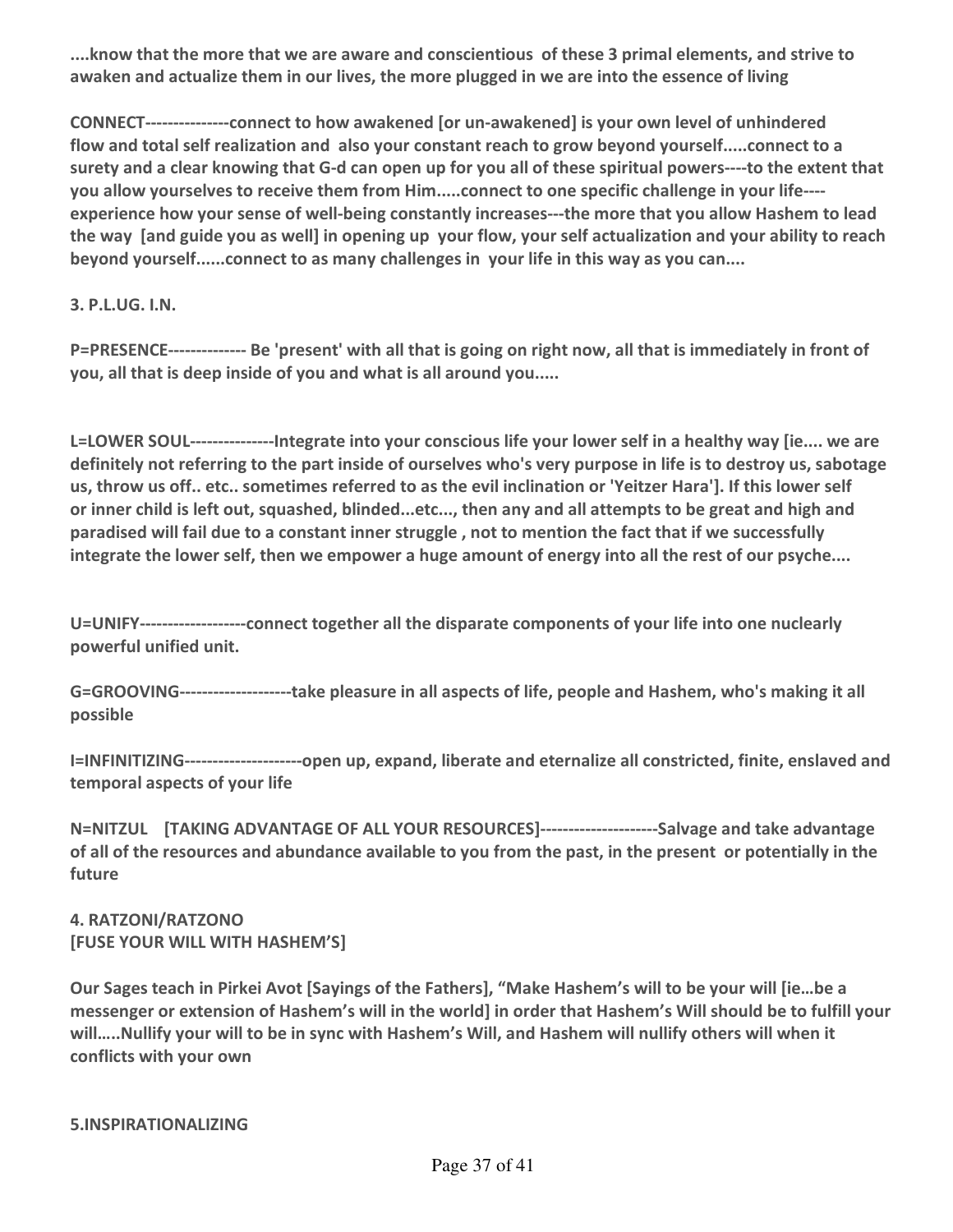**ONCE YOU HAVE COMPLETED ALL THE ABOVE WORK, THEN YOU'RE READY TO LIVE IT OR D.O. IT ON A DAILY BASIS. THE O OF D.O.STANDS FOR 'OHR GANUZ' [HIDDEN LIGHT] WHICH IS A MYSTICAL REALM OF SEEING AND LIVING A REALM WHICH IS HIDDEN TO EVERYONE ELSE. ONE OF THE WAYS TO TAP INTO THIS, IS TO LIVE AS MUCH AS POSSIBLE, A LIFE OF INSPIRATIONALIZING [WHICH IS ANOTHER TERM FOR ALL OF THE CONCEPTS THAT WE'VE DISCUSSED ABOVE SUCH AS 'ALL OF ME-ING, RATZONING...ETC..]. THE D OF D.O. STANDS FOR DONE OR FINISHED-----IE...YOUR BURDENS IN LIFE ARE COMPLETED AND DONE....IE...EVEN THOUGH YOU CERTAINLY HAVE ALOT ON YOUR PLATE TO TAKE CARE OF, IF YOU CAN LIBERATE YOURSELF BY FEELING AS IF YOU ARE COMPLETEY 'DONE' OR AT LEAST ALMOST DONE [ BY PROJECTING THE MINIMAL YOU CAN GET BY WITH, AND STILL COME OUT O.K.], THEN YOU FREE YOURSELF UP EMOTIONALLY TO INSPIRATIONALIZE ALL THE CHALLENGES OF YOUR UPCOMING DAY. SIMPLY PROJECT AND MEASURE [ON A SCALE OF 1-10 WITH 10 BEING THE MOST INSPIRATIONAL] THE UPCOMING CHALLENGES OF YOUR DAY, AND HOW YOU CAN INCREASE THE INSPIRATION NUMBER WITH THE USE OF ALL OF THE TECHNIQUES WE'VE BROUGHT [...BLYV, PRESUME, PLUG IN...ETC...] .....HERE I WOULD ADD THE TECHNIQUE OF CO-CREATING OR DECLARING WHAT THE GENERAL PICTURE OF HOW YOU'D LIKE YOUR UPCOMING DAY TO LOOK LIKE WITH MAXIMAL INSPIRATION....AND THEN TOSS IT UP TO HASHEM TO MIRACULOUSLY MAKE IT HAPPEN [WITH YOUR VOLUNTARY PARTICIPATION WHEN HASHEM CALLS ON YOU TO PARTICIPATE WITH HIM].** 

#### **Manifesting it**

**.** 

#### **1.LAIDAS/BIRTHING**

**Receive and be open to the Birth Process that you are going through, or that you are helping to facilitate……bridge your active role in the birth process with your passive role….see how, despite all of YOUR efforts to bring the birth to it's fruition and actualization, actually it's really all being orchestrated by THE ONE ABOVE in His own way and in His own time………see how that which you are giving birth to in life, directly corresponds to what you receive and how you receive it…..notice that the more that you see the birth process coming to it's actualization, the more you see it's beauty and it's wonder and how this birth process is perpetuating other related birth processes---some insignificant and others, very profound…..** 

#### **2. PARTNERIZING WITH HASHEM**

**BECOME G-D'S PARTNER----Make a deal with the Creator---you do your share and He will do His ....to make it a worthwhile deal for Hashem--to make it a win win for Him---you have got to do something that He would really want---like helping Him in a tangible Way in perfecting His World.....A variation of this would be fusing with G-d---ie...whatever you do in terms of making money--Fuse all of your faculties with the Infinite One's corresponding Faculties** 

#### **3. RECEIVING YOUR INNER DIVINE VOICE**

**Receive the voice inside…..the Divine voice that is constantly speaking to you….learn to distinguish this voice from all the other voices---the ones that are counterfeit and misleading and shallow and confusing – --the inner noise and static that is always vying for your attention…..notice how this voice speaks softly, sometimes imperceptibly soft, but with a crystal clear message---the message that you know deep down in your heart and Soul---the message that is constantly directing you to choose that which is healthy and**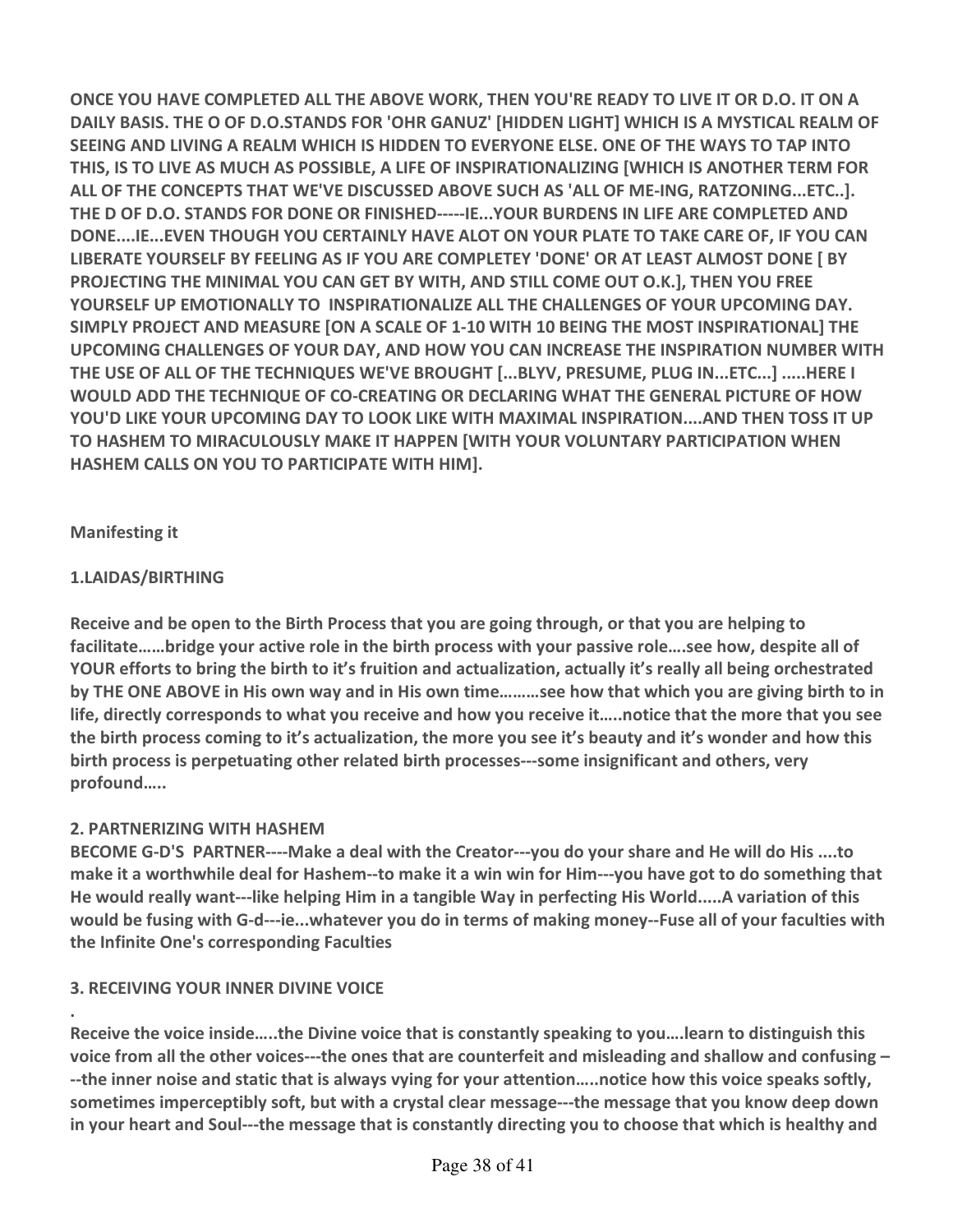**whole and Holy and empowering and good and loving……begin to practice receiving your inner voice by attempting to answer a few questions and doubts and challenges that you are faced with, and try to determine which inner voice inside of you gives the true answer….continue in this manner until you begin to recognize your inner voice with more and more clarity** 

#### **4. PRESUME/COCREATING**

**PRESUME IS WHERE YOU PICTURE YOUR ACCOMPLISHMENTS AND WHAT YOU HAVE BECOME, ONE YEAR FROM NOW [A RESUME PROJECTED INTO THE FUTURE IS A PRESUME ]. AND YOU EXCITEDLY REPORT , LIKE IN A FUTURISITIC GRADUATION SPEECH, WHAT YOU HAVE ACCOMPLISHED AND HAVE BECOME AND HOW YOU DID IT [THIS ITSELF WILL LAY OUT A SORT OF A ROADMAP FOR YOUR LIFE TO FOLLOW]...** 

#### **CO\_CREATING Declare or create your desired reality, then**

**with 100% intent, belief, and acceptance of the reality that Hashem will make it happen for you in His own time and way [in line with what He feels you are ready for] ----just sit back and watch the miracles manifest, while being open to receive messages and directives to assist Him in carrying it out** 

#### **5. MUSHROOMING/RACEHORSING**

**MUSHROOMING----Say yes to anything and everything that has the possibility of bringing in wealth [this is like 'Racehorsing' above --just that this tool doesn't necessarily have any agenda or conditions or followup---it's just pure unadulterated expansionism** 

**RACEHORSING--------Set up all of your possibilities [ie.. racehorses] at the starting line of any particular phase or life challenge that you are presently dealing with----let all of the possibilities compete equally --- whichever one[s] display the most success--take that as a sign from ABOVE, that that's the one to invest all of your efforts in. (The Ben Ish Chai states that if a person has a very strong desire to know what Hashem wants from them ---according to the strength of the desire will be the truthfulness of the Divine Ratzon )** 

## **#6 - Being In a constant state of Kabbalah**

#### **SEEING THROUGH THE EYES OF A JEWISH MYSTIC**

**[The Presence Series]** 

**''…The mystical quest....penetrates to the depth of all thought, all feelings, all tendencies, all aspirations and all worlds from beginning to end….everything is important….there is no lost gesture….all is interdependent, organically related….the mystical vision is the soul of religion …of torah….it's far reaching unity embraces all creatures…all expressions of life…all objectives and ideals….'' [R. Avraham Tzvi Kook ''the Lights of Holiness'']** 

**Let's explore four dimensions that a true Kabbalist [ the real one and the one inside of yourself]sees and experiences constantly;** 

**The Infinite Dimension** 

**The Creator is Infinite.......** 

**The Creator's whole design of the Creation was to hide His infinity from us , until we could discover how to reveal once again that all is infinity.....**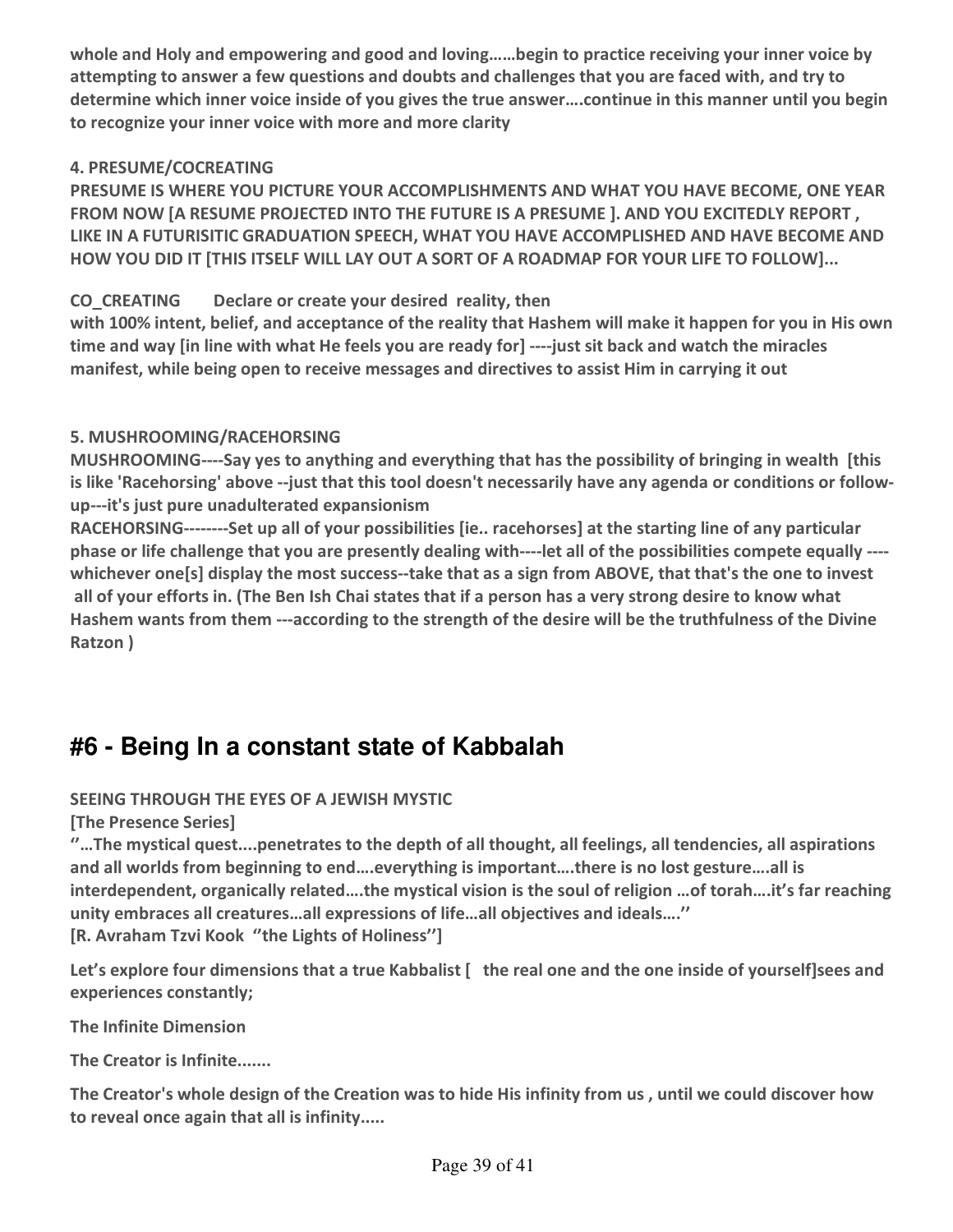**One of the essential points of all Kabbalistic teachings, is to re-infinitize the finite---thus;** 

**a. the goal of the Tzimtzum [ the creation process of contracting Hashem's infinite Presence to allow for a creation to exist] creation process is to ultimately re-infinitize it all** 

**b. the goal of the light/vessil evolution process seeking the maximal synchronization between the lights and the vessels that contain them, is to produce a setup of vessels that can contain infinity** 

**c. the goal of the Mitzvot [according to the Kabbalistic consciousness perspective] is to infinitize [and thus liberate] the ACTIONS of reality that we take/do** 

**d. the goal of Mystical Consciousness is to infinitize [and thus, liberate ] THOUGHT** 

**e. the goal of Ratzon [a Kabbalistic state of fusing our WilL with Hashem's Will ] is to infinitize [and thus liberate] our WILL and our calling in life and our capacities to be the right arm extensions of G-d's Tikun Olam process** 

**f. the goal of the Divine bridge traits referred to as the Sefirot, are to infinitize all processes and all structures , [including those of our own persona]** 

**g. the goal of the Tikun [rectification] of cosmic brokenness, is to transform reality into a conduit and conductor and environment for infinity** 

**h. the goal of all upper and lower world interpersonal relationships is to tap into each other's infinite wellsprings and thereby unify with each other, and thereby reproduce infinite Shefa[ abundance for all of the world to be nurtured from** 

**i. ''the [goal and] innate desire of the soul, is to reunify with the infinite...this is the root of every wanting; no other object, idea or love can satisfy it's desire. It's not only what the soul wants, but what all of existence wants.'' [Alan Afterman in his work, '[Kabbalah and Consciousness]** 

**j. Humanity's goal of returning to the Garden of Eden's Paradise state, as well as the Messianic state, is to arrive at a consciousness and a reality , where all that which was lacking, will be complete---and all that which was finite will be infinite** 

#### **The Unseen Dimension**

**Kabbalah is referred to as Chochmat HaNistar [The wisdom of the Hidden or Unseen]** 

**See the vastness of what there is to see[that are normally not seen] See the vastness of the normally overlooked gifts that people give you See the vastness of wisdom accessible to you that you normally overlook See the vastness of coping tools that you constantly create See the vastness of salvations that Hashem sends you all the time See the vastness of guidance that G-d constantly sends to you See the vastness of love that you have in your heart [usually unexpressed] See the vastness of experiences and life lessons that you have experienced See the vastness of esoteric energies, angels, soul stirrings calling to you See the vastness of as yet untapped influences that you can send out** 

#### **The Unified Dimension**

**Kabbalah is referred to as the Wisdom of Correspondences---all corresponds to all else so profoundly, that everything comes together in a profound state of unity** 

**1.SEE HOW ALL IS INTER-INCLUDED See how everything is inter-included in everything else---what's outside of you is also inside of you---what is needed to realize this, is to plug in and feel and resonate and**